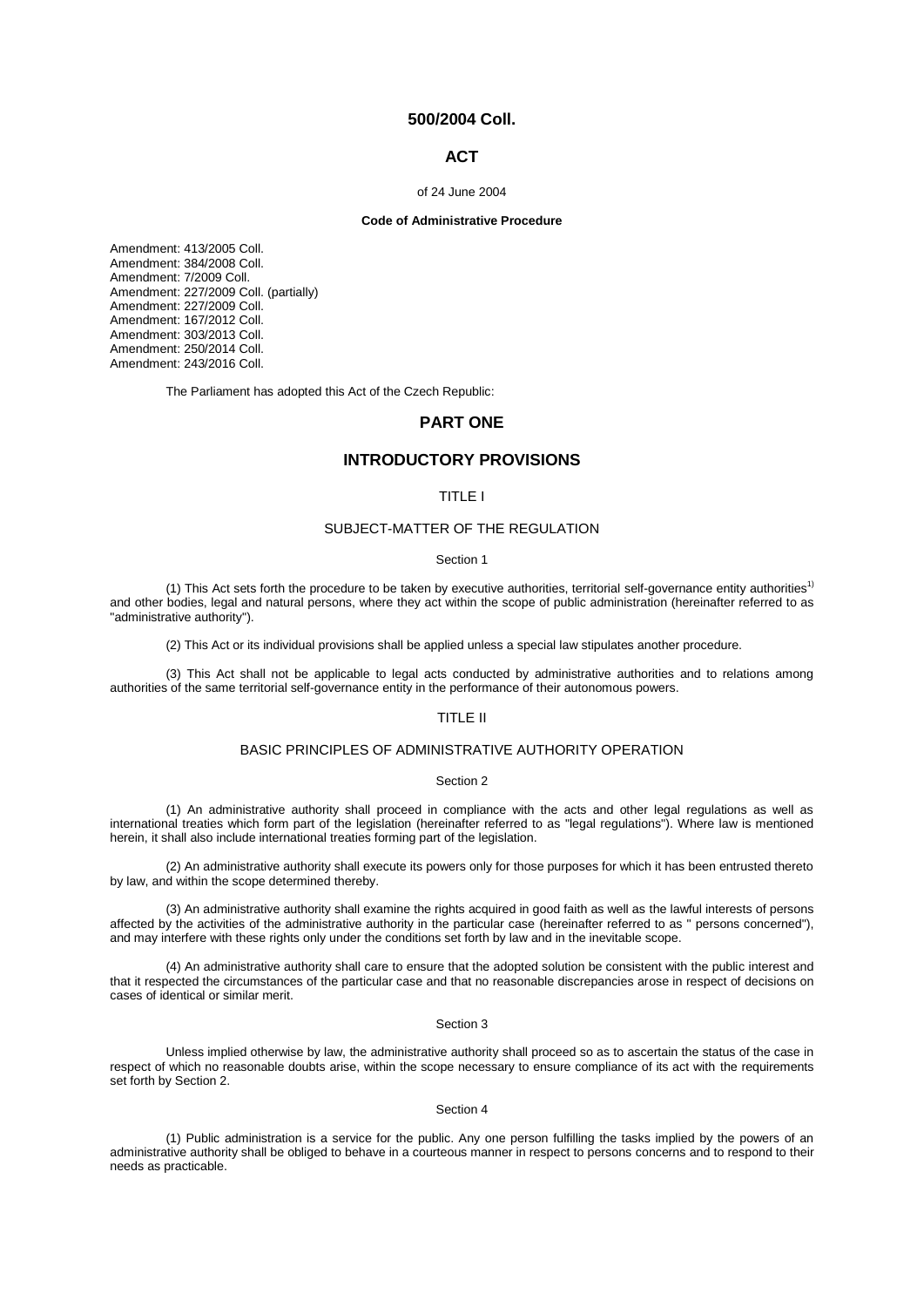(2) In association with an act conducted thereby, the administrative authority shall instruct the person concerned adequately on their rights and obligations, if necessary with a view to the nature of the act and the personal situation of the person concerned.

(3) If necessary with a view to defending their rights and if it does not jeopardise the purpose of the act, the administrative authority shall, in good time, notify the persons concerned of its intended act.

(4) The administrative authority shall allow for the persons concerned to apply their rights and lawful interests.

# Section 5

If practicable with a view to the nature of the case under consideration, the administrative authority shall strive to peacefully settle any disputes hindering the proper consideration of and decision on the case in question.

### Section 6

(1) An administrative authority shall process cases without unnecessary delay. If the administrative authority fails to complete acts within statutory timelines or, where no statutory timeline has been established, within a reasonable period of time, provisions against protection from failure to act shall apply to remedy the situation (Section 80).

(2) An administrative authority shall act in such a way so that no one incur unnecessary costs, and so that persons concerned be burdened as little as possible. It shall request source materials from the person concerned only where stipulated by a legal regulation. Where, however, it is possible to obtain the necessary data from official records kept by the administrative authority proper, and if so requested by the persons concerned, it shall be obliged to arrange for their provision itself. When obtaining data as referred to hereunder, the administrative authority shall be in the same position in respect to third parties whom such data may concern as the person concerned upon whose request it obtains the data.

#### Section 7

(1) In applying their process rights, persons concerned shall have an equal status. In respect of the persons concerned, the administrative authority shall proceed impartially and shall request all persons concerned to observe their process obligations equally.

(2) Where the equal status of persons concerned could be jeopardised, the administrative authority shall adopt measures to safeguard such status.

### Section 8

(1) Administrative authorities shall take care to ensure that their procedures running in parallel and pertaining to the same rights or obligations of the person concerned be consistent. The person concerned shall be obliged to forthwith notify the administrative authorities of the fact that several such procedures are concurrently conducted by various administrative authorities or other public governance bodies.

(2) Administrative authorities shall mutually cooperate in order to safeguard good administration.

# **PART TWO**

# **GENERAL PROVISIONS GOVERNING ADMINISTRATIVE PROCEDURE**

# TITLE I

# ADMINISTRATIVE PROCEDURE

Section 9

An administrative procedure shall mean the process of the administrative authority the purpose of which is the issuance of a decision which, in respect of a particular case, establishes, changes or revokes the rights or obligations of an explicitly defined person or which, in respect of a particular case, declares that such a person has or has not any rights or obligations.

# TITLE II

# ADMINISTRATIVE AUTHORITIES

# **Chapter 1**

## **Jurisdiction of administrative authorities**

### Section 10

## **Subject-matter jurisdiction**

Administrative authorities shall have the subject-matter jurisdiction to act and decide in cases entrusted thereto by or under the law.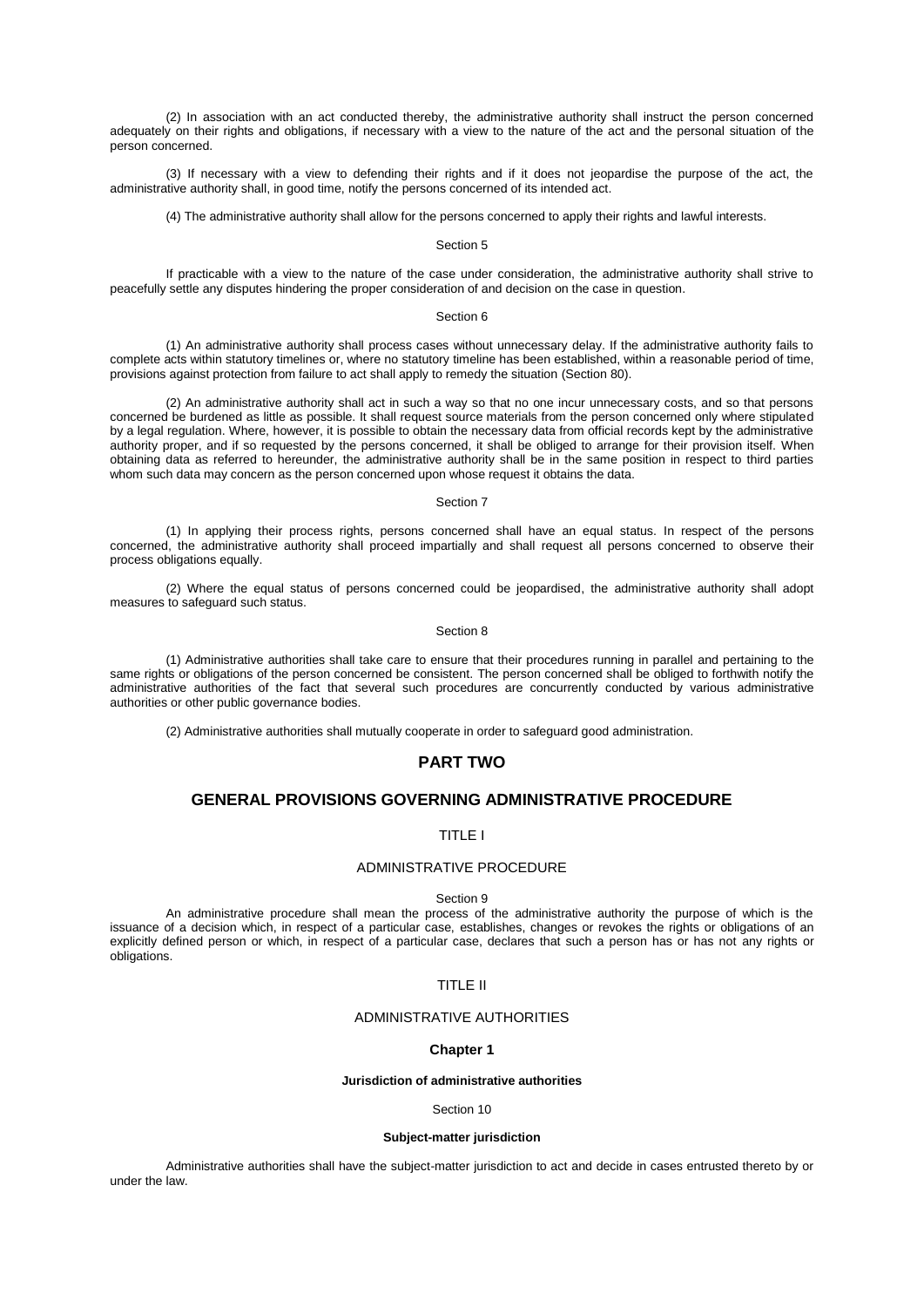# **Territorial jurisdiction**

### (1) Territorial jurisdiction of an administrative authority shall be determined by

a) the place of activity in respect of procedures pertaining to the activity of the party to the procedure (Section 27);

b) the place where real estate is located in respect of procedures pertaining to real estate;

c) the place of operation in respect of procedures pertaining to business operation of a party to the procedure who is a natural person $^{2)}$ ;

d) the address of permanent residence in respect of other procedures pertaining to natural persons<sup>3)</sup> or, where applicable, the address of residence within the territory of the Czech Republic with a view to the type of stay of a foreign national<sup>4)</sup> (hereinafter referred to as the "place of permanent residence"); where the natural person´s place of permanent residence is outside the Czech Republic, the territorial jurisdiction shall be based upon the person´s last known place of residence within the territory of the Czech Republic;

e) the place of its registered office or the registered office of its organisational unit in respect of other procedures pertaining to legal persons;<sup>5)</sup> for a foreign legal person, the territorial jurisdiction of the administrative authority shall be based upon the registered office of its organisational unit established in the Czech Republic; if the organisational unit has been closed, the territorial jurisdiction shall be based upon the last registered office of this organisational unit within the territory of the Czech Republic.

(2) If territorial jurisdiction lies within more than one administrative authority and unless they agree otherwise, the procedure shall be carried out by that with whom the application was first filed or who performed an ex officio act as the first one. In other cases, or if it is impossible to determine the conditions of territorial jurisdiction, territorial jurisdiction shall be determined by the decision of the next jointly superior administrative authority. Where no such authority exists, territorial jurisdiction shall be determined by the decision of a central administrative authority<sup>6)</sup> competent to act in the case under consideration.

### Section 12

# **Referral due to lack of jurisdiction**

Where a submission is filed (Section 37) with an administrative authority without subject-matter or territorial jurisdiction, it shall forthwith refer it by resolution to the concerned administrative authority and, concurrently, shall notify the person filing the submission (hereinafter referred to as "petitioner") to this effect. If the administrative authority where the submission was referred to considers itself without subject-matter or territorial jurisdiction, it may decide to refer it to another administrative authority or to return it only with the approval of its superior administrative authority. Resolutions issued hereunder shall be only noted in the dossier.

### **Request**

## Section 13

(1) The concerned administrative authority may issue a resolution to request its subordinate or superior administrative authority or another administrative authority with subject-matter jurisdiction (hereinafter referred to as "requested administrative authority") to carry out an act which would be difficult or impossible for the former to be carried out thereby. Such resolution shall be delivered only to the requested administrative authority and no appeal against it may be filed.

(2) The requested administrative authority shall carry out the requested act as well as any acts necessary for the purposes of the request.

(3) The requested administrative authority shall carry out the act without unnecessary delay. Where it is not practicable to carry out the act forthwith, it shall be completed by the requested administrative authority within the timeline of 30 days of the delivery of the request. In case the requested administrative authority cannot comply with the timeline, its superior administrative authority may extend the timeline as necessary upon the former´s request.

(4) If the request is contradictory to legal regulations, the requested administrative authority shall, by means of a resolution which will be only noted in the dossier, decline the conduct of the act and shall inform the requesting administrative authority to this effect. The requested administrative authority which is not subordinate to the requesting authority may decline the conduct of the act also if its conduct would seriously jeopardise the conduct of the latter´s own tasks or if the conduct of the conduct of the request would incur unreasonable costs. The conduct of the request may be declined only with the previous approval of the superior administrative authority.

(5) The requested administrative authority shall be authorised as per Section 136, paragraph 4.

(6) Requests filed to foreign countries shall be governed by special legal regulations.<sup>7)</sup>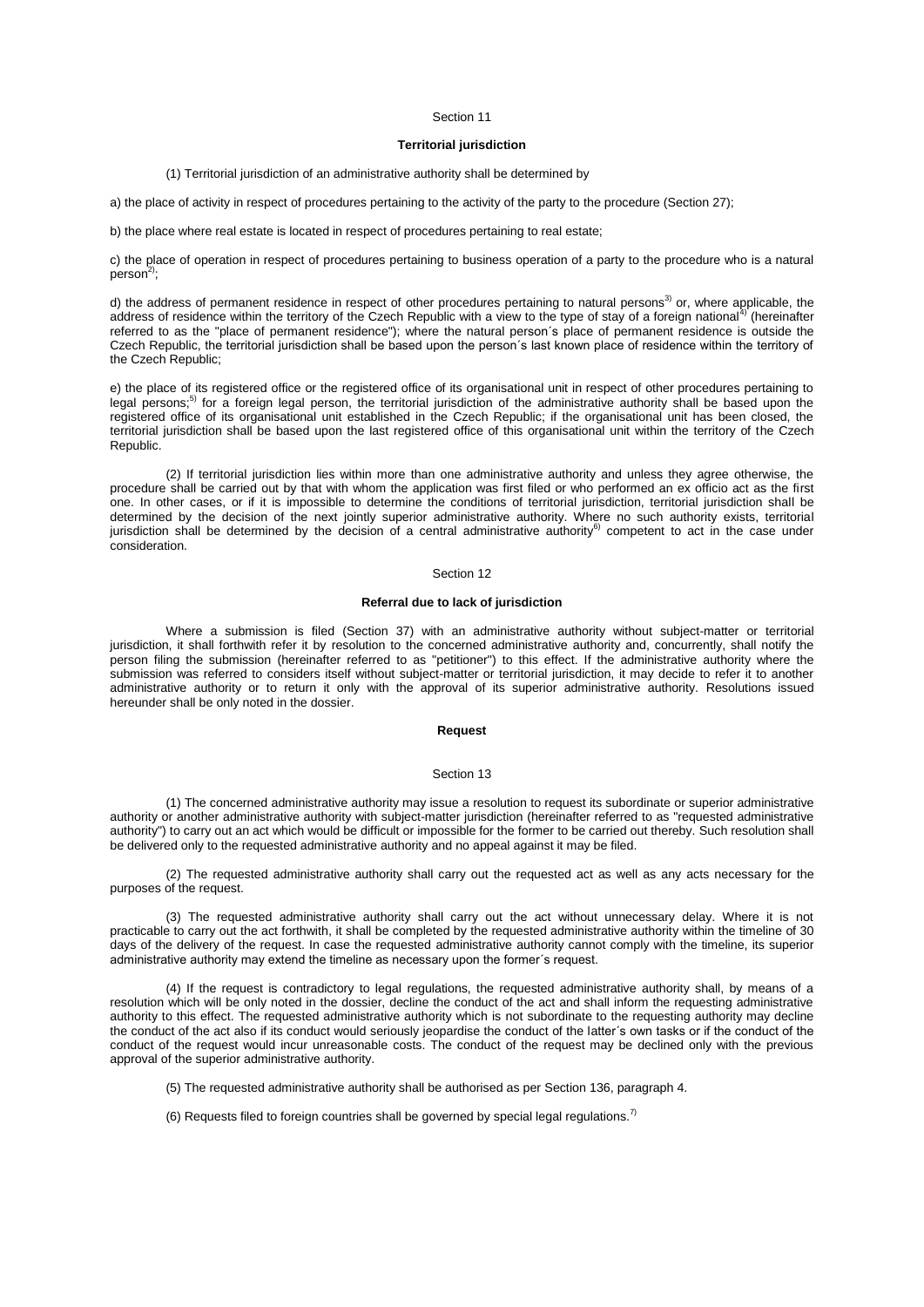# **Chapter 2**

# **Exclusion from considering and deciding cases**

### Section 14

(1) Any one person immediately involved in the execution of powers of an administrative authority (hereinafter referred to as an "official"), in respect of whom it is reasonable to presume that, due to its relation to the case, parties to the procedure or representatives thereof, it has such interest in the outcome of the procedure which appears to cast doubt upon its impartiality shall be excluded from any and all acts within the procedure through the conduct of which it could influence the outcome of the procedure.

(2) The party to the procedure may claim the official´s bias as soon as it learns thereof. The claim shall be rejected if the party to the procedure had provably known about the reason for exclusion but failed to raise the claim without unnecessary delay. The claim shall be forthwith heard by the official´s superior or a person of a similar position (hereinafter referred to as the "superior") who shall issue a decision thereon.

(3) An official who learns of circumstances suggesting that he/she is excluded, shall be obliged to inform its superior thereof without any delay. Until the superior assesses whether the official is excluded and completes the necessary acts, such person may perform only acts that cannot be delayed.

(4) The superior of an official who has been excluded shall forthwith appoint another official in place thereof who shall not be in a subordinate position to the excluded official. Decisions thereon shall only be noted in the dossier. Where no other person can be appointed, the superior shall forthwith notify the superior administrative authority to this effect and, concurrently, shall refer the dossier thereto. The superior administrative authority shall proceed as referred to under Section 131, paragraph 4.

(5) Furthermore, excluded shall be such official who has participated in a procedure involving the same case on another level. Involvement in acts prior to the start of the procedure or in the conduct of inspection carried out pursuant to a special law shall not constitute a reason for exclusion.

(6) The provisions of the preceding paragraphs shall not apply to heads of central administrative authorities.

(7) The provisions of [sections 1 to 4](aspi://module=) shall likewise apply to experts and interpreters.

### **Chapter 3**

# **Conduct of procedure and acts of administrative authorities**

#### Section 15

### **Conduct of procedure**

(1) Individual acts within a procedure shall be executed in writing, unless stipulated otherwise by law or unless impracticable due to the nature of the case. Individual communications in the course of the procedure may be made to the party to the procedure orally, unless the party to the procedure insists on a written format. The content of acts executed in other than a written format shall be noted in the dossier, unless the law stipulates otherwise.

(2) Acts of the administrative authority in the procedure shall be executed by officials authorised to do so pursuant to the internal regulations of the administrative authority or appointed by the head of the administrative authority (hereinafter referred to as "authorised officials").

(3) Authorised officials shall be obliged to maintain confidentiality in respect of facts they learn of in association with the procedure and which need to remain confidential in order to ensure the proper conduct of public administration or to preserve the interests of other persons, unless stipulated otherwise by law. Authorised officials shall be exempt from this obligation only on grounds established by a special law or upon the consent of the person affected by the respective fact. The provisions of special laws governing exemptions from the confidentiality obligations shall not be prejudiced hereby.

(4) Authorised officials for the respective case shall be entered in the dossier and the administrative authority shall inform the party to the procedure about this upon request. Upon request of the party to the procedure, the authorised official shall give his/her name, surname, official or other designation and the organisational unit of the administrative authority to which he/she has been assigned.<sup>9)</sup>

### Section 16

### **Language of the procedure**

(1) Communication within the procedure shall be carried out and documents executed in the Czech language. Parties to the procedure may also communicate and file submissions in the Slovak language.

(2) Documents executed in a foreign language shall be submitted by the party to the procedure in the original version and, concurrently, in an officially attested translation to the Czech language, unless the administrative authority informs the party to the procedure that such translation is not required. Such declaration may be made by the administrative authority also on its official notice board for an indefinite number of future procedures.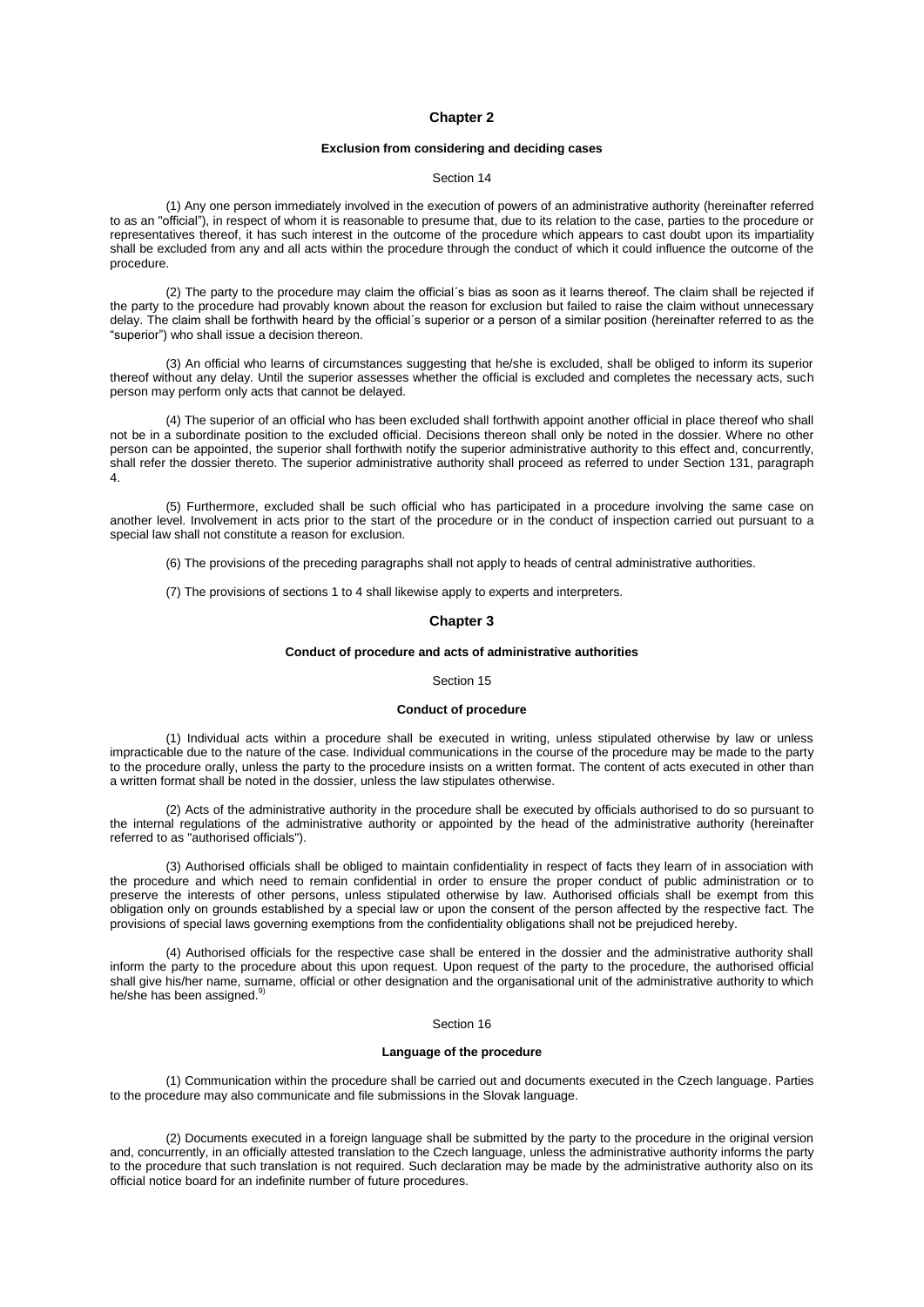(3) Every person who declares that he/she does not speak the language of the procedure shall have the right to have an interpreter<sup>10)</sup> entered on the list of interpreters; he/she shall use the interpreter´s services at his/her own expense. In procedures regarding an application, the applicant who is not a citizen of the Czech Republic, shall arrange for the services of an interpreter at his/her own expense, unless the law specifies otherwise.<sup>11)</sup>

4) A citizen of the Czech Republic who is a member of a national minority established traditionally and in the long)<br>term within the territory of the Czech Republic<sup>12)</sup> shall have the right to use the language of such nat submissions and oral hearings. Where the respective administrative authority has no officials speaking the language of the national minority, the citizen shall arrange for the services of an interpreter included on the list of interpreters. The costs of interpretation and costs of translation shall be, in such a case, borne by the administrative authority.

(5) For deaf users of the Czech sign language, the administrative authority shall appoint an interpreter of the Czech sign language pursuant to a special law<sup>13)</sup>. For deaf persons preferring the Czech language, it shall appoint a mediator capable of communicating with the person using communication systems based on the Czech language, as preferred by the person.

For deaf and blind persons, a mediator capable to communicate with the person via communication systems for the deaf and deaf and blind as preferred by the deaf and blind person shall be appointed. The mediator shall be appointed under<br>the same circumstances as a Czech sign language interpreter<sup>13)</sup>. The administrative authority sha communicated to the persons involved only.

# Section 17

### **Dossier**

(1) A dossier shall be created for each case. Each dossier shall have its own file number. A dossier shall comprise, in particular, of submissions, official reports, records, decisions executed in writing and other written documents pertaining to the matter in question. An annex forming part of the dossier shall contain particularly evidence, visual and audio recordings and records on electronic media. A dossier shall contain a list of all of its parts, including annexes, with the specification of the date of their entry into the dossier.

(2) Where requested files are sent by mail, the sending administrative authority shall select such postal service which includes an acknowledgement of the send-off and delivery of the mail.

(3) With a view to the protection of confidential information and with a view to the protection of other information governed by the statutory non-disclosure obligation, part of the written documents or records shall be kept separate from the dossier in cases stipulated by a special law.

(4) Where the respective administrative authority does not keep official archives, it shall forward the dossier following its final decision to an administrative authority which provides official archiving therefor.

# Section 18

### **Official report**

(1) An official report shall be executed on oral hearings (Section 49) and oral submissions, interrogation of a witness, examination of an expert, production of documentary evidence and site inspections where these are carried out outside oral hearing, as well as on other acts associated with the procedure regarding the case in question which involve interaction with the parties to the procedure. In addition to the official report, a visual or audio recording made be also taken.

(2) An official report shall contain, in particular, the place, time and identification of acts which are the subject of the record, data allowing for the identification of attendees, description of the course of the respective acts, identification of the administrative authority and the name, surname and position or service ID of the authorised official, who conducted the acts. Data allowing for the identification of a natural person shall mean the name, surname, date of birth and address of permanent residence, or other data pursuant of a special law.

(3) An official report shall be signed by the authorised official or a person appointed to draft the official report as well as any and all persons taking part in the oral hearing or conduct of the act. Withholding of a signature, reasons for such withholding, and objections against the content of the official report shall be entered in the official report.

(4) Other persons directly affected by the content of the official report may file a complaint (Section 175) against the content thereof immediately after having studied the official report.

(5) Corrections of obvious errors, such as typographical and numerical errors, shall be made in the official report by the authorised official who shall confirm such corrections with his/her signature. Each correction shall be made in a manner safeguarding the legibility of the original entry. Where such correction may imply a legal meaning, the parties to the procedure shall be informed thereof.

(6) In case of corrections other than those referred to unde[r paragraph 5,](aspi://module=) their execution shall be subject to a decision which shall be entered in the dossier.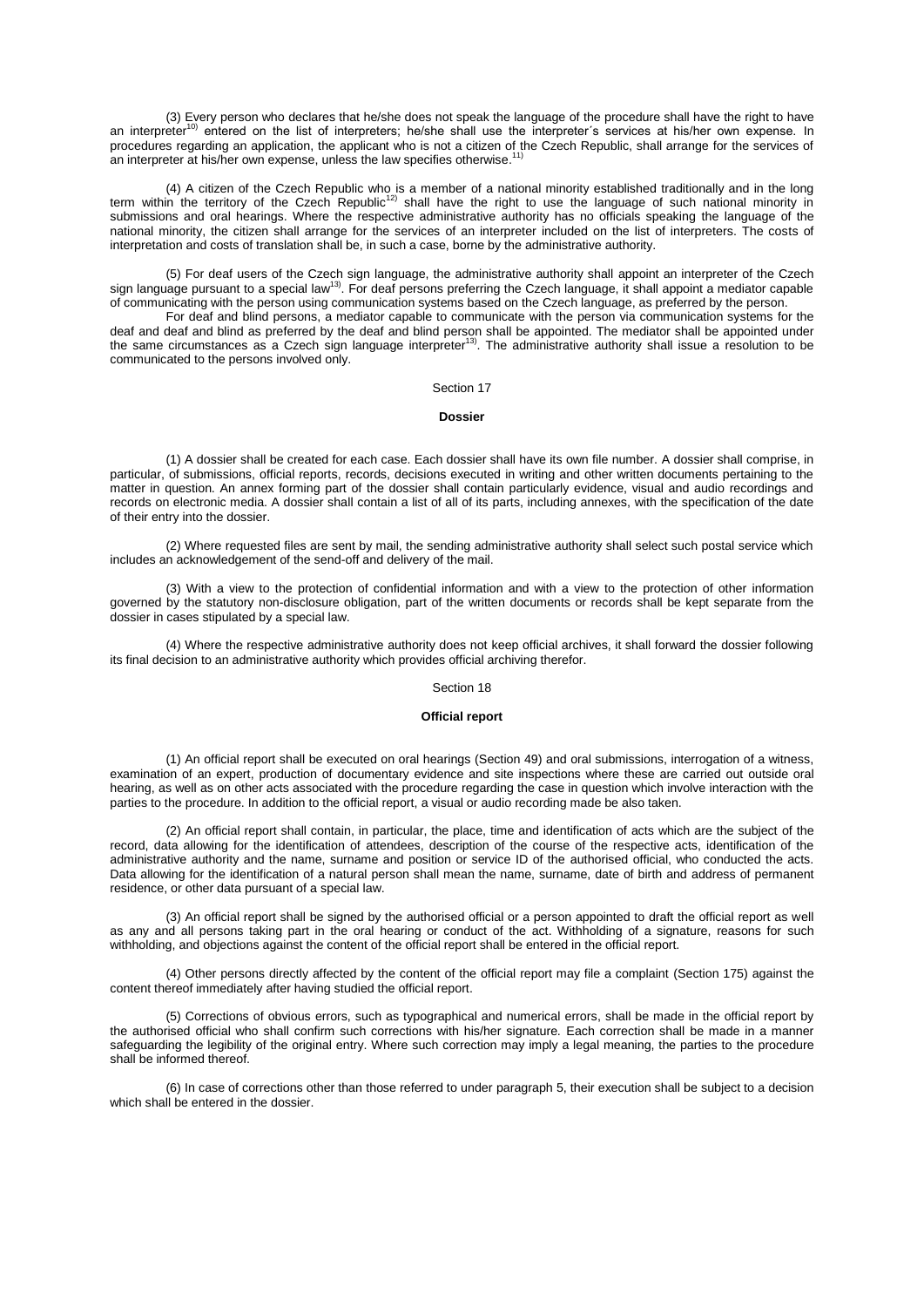## **Chapter 4**

# **Delivery**

### Section 19

## **Common provision regarding delivery**

(1) A written document shall be delivered by the administrative authority which executed the document. The administrative authority shall deliver the written document by means of a public data network into the data mailbox<sup>13a)</sup>. Where it is not possible to deliver the written document in this manner, the administrative authority may deliver it by itself; in cases specified by law, the written document may be delivered through a municipal authority or an administrative authority of the same  $rank<sup>14</sup>$  (hereinafter referred to as the "municipal authority") or through a police body having jurisdiction in the place of delivery; where a body of the municipality has jurisdiction over the case, it may deliver the written document through the municipal police.

(2) Where it is not possible to deliver the written document through a public data network into a mailbox<sup>13a)</sup>, it may be delivered also through a postal service operator. The administrative authority shall select such a postal service where the<br>concluded contract on postal services<sup>15)</sup> will imply also the obligation to deliver the mail cont manner which complies with the requirements hereof governing written document deliveries.

(3) Where it is permissible by law or with a view to the nature of the case, the administrative authority shall, upon<br>request of a party to the procedure, deliver to a mailing address or e-mail address<sup>16)</sup> provided theret procedure, particularly where this may contribute to accelerating the procedure; such address may be provided also for procedures that may be commenced with the same administrative authority in the future.

(4) Written documents referred to under Section 59, Section 72, paragraph 1, written documents referred to in this matter by a special law, and other documents in respect of which the authorised official orders so shall be delivered to the addressee´s own hands.

(5) Delivery into the addressee's own hands shall apply also to written documents where there is a risk that it could be issued to another party to the procedure who has a contradictory interest in the case. If a written document is delivered to another party to the procedure with a contradictory interest in the case, the written document shall be construed as delivered only if the addressee of the written document recognises its receipt from the recipient or if it is apparent from his/her behaviour that it has been delivered thereto.

(6) Where it is necessary for the procedure to evidence the delivery, a written proof confirming that the written document has been delivered or that the mail containing the written document has been delivered, shall be safeguarded, including the delivery date. Where it is impracticable to evidence the delivery, the delivery shall be repeated. Nevertheless, a written proof of delivery shall not be required if it is apparent from the behaviour of the party to the procedure that the delivery has been made.

(7) Persons in charge of delivery shall be authorised to establish the identity of the addressee and persons who are authorised to receive the documents in its stead. Upon request of the person in charge of delivery, these persons shall be obliged to produce their identity card (Section 36, paragraph 4). Where the person in charge of delivery conducts acts referred to by this Act, he/she shall be considered an official owing obligations of a postal secret holder as referred to by a special law.<sup>17</sup>

(8) Upon request of the addressee, written documents referred to under paragraph 4 shall be delivered in another manner referred to herein; in such a case, the written document shall be construed as delivered on the third day of its sending date. Where deliveries to an e-mail address are concerned, the written document shall be construed as delivered at the moment when the receipt of the delivered written document is confirmed by the addressee by means of a message signed with its recognised electronic signature.<sup>16)</sup> Should the addressee fail to confirm the receipt of the written document on the following working day of the send-off of the message which has not been returned as undeliverable (paragraph 9) at the latest, the administrative authority shall deliver the written document as if the addressee did not request delivery to an e-mail address.

(9) Where it was impossible to deliver the written document to the e-mail address of the addressee´s as referred to under paragraph 3 or 8, as the data message has returned as undeliverable, the administrative authority shall forthwith make another attempt to deliver it; should the other attempt to deliver fail, it shall deliver the written document as if the addressee did not request delivery to the e-mail address.

## Section 20

### **Delivery to natural persons**

(1) A natural person shall be delivered mail to its mailing address (Section 19, paragraph 3), an address recorded in the population register information system intended for delivery of written documents<sup>17a)</sup>, the address of its permanent residence, business address in cases related to business, or, in delivery through a public data network, to its electronic address; delivery to a natural person, however, may be conducted wherever such person may be reached. Where the delivery is conducted by the administrative authority itself, the persons conducting delivery may deliver also outside the territorial district of the administrative authority.

(2) A written document to be delivered to own hands may be delivered to the addressee or also to a person authorised by the addressee for the receipt of the written document by means of a written power of attorney with officially attested signature; official attestation shall not be required if the power of attorney was granted in the presence of the delivering body.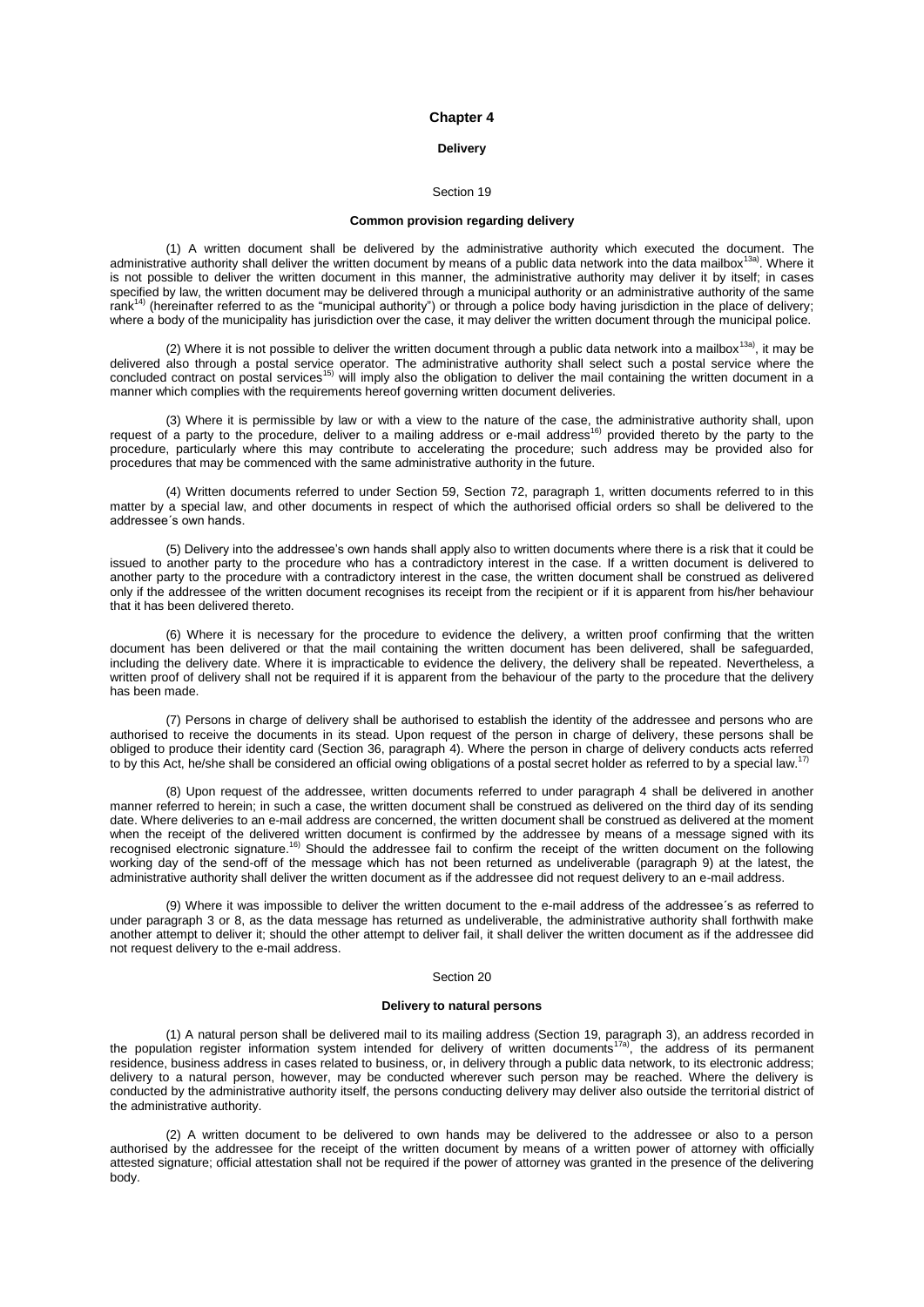(3) A written document not deliverable to own hands and the receipt of which is to be acknowledged by the recipient, may be delivered to the addressee directly or by means of a hand-over to another suitable natural person residing, acting or employed in the same place or neighbourhood who agrees to pass the written document to the addressee.

(4) A written document not deliverable to own hands or the delivery of which does not require acknowledgement by the recipient, may be delivered by means of inserting the written document to the addressee´s private mailbox or another suitable place or by means referred to under paragraph 3.

(5) Delivery of a written document related to the business activities of a natural person to be delivered to its place of business<sup>2)</sup> shall be likewise governed by Section 21.

(6) A written document addressed to an attorney-at-law, including written documents delivered to own hands, may be received also by trainee attorneys or other employees of the attorney. Where the attorney practices law together with other attorneys, a written document, including those delivered to own hands, may be also handed over to these attorneys, their trainee attorneys, or other employees of theirs. Where an attorney practices law as a member of a partnership, the written document addressed to the attorney, including a document to be delivered to his/her own hands, may be also received by other partners from such partnership, trainee attorneys, or other employees of the partnership. Delivery of written documents to notaries, bailiffs and other persons providing legal assistance pursuant to special laws, shall be adequately governed by sentence one to three. The provisions governing deliveries to legal persons (Section 21) shall be likewise applicable to deliveries of written documents to attorneys-at-law, notaries, bailiffs, and other persons providing legal assistance pursuant to special laws.

### Section 21

### **Delivery to legal persons**

(1) Written documents for legal persons shall be delivered to their mailing address (Section 19, paragraph 3), address of their registered office<sup>2)</sup> or the registered office of their organisational unit involved in the procedure; for foreign legal persons, deliveries shall be made to their address of the registered office of their organisational unit established in the Czech Republic, if the written document concerns this organisational unit. Deliveries through the public data network shall be made to the e-mail address of the legal person. In other cases, deliveries to foreign legal persons shall be made in the manner referred to under Section 22.

(2) A written document to be delivered to own hands may be received by bodies and persons referred to under Section 30 or other persons appointed to receive written documents.

(3) A legal person may not request a waiver of an act default claiming that no one is present at the address of its registered office or the registered office of its organisational unit. Nevertheless, in case no one was accessible at the said address, the administrative authority may deliver the written document to the address of persons referred to under Section 30.

(4) A written document not to be delivered to own hands and the receipt of which is to be acknowledged by the recipient may be delivered to a natural person authorised to receive the written document on behalf of the addressee, to a natural person who acknowledges the receipt of the written document by the addressee's stamp, or, furthermore, to another suitable natural person residing, acting or employed at the same place or in its neighbourhood who agrees to pass the mail containing the written document onto the addressee.

(5) A written document not to be delivered to own hands and the receipt of which is not to be acknowledged by the recipient, may be delivered by placing the mail into the addressee´s private mailbox or another suitable place or in a manner referred to under paragraph 4.

(6) The provisions of paragraphs 1 to 5 shall likewise apply to deliveries to administrative authorities and other public authorities.

# Section 22

### **Delivery abroad**

Addressees staying abroad or whose registered office or address of residence or another mailing address pursuant to Section 19, paragraph 3 is abroad may be delivered via a postal service operator or via the concerned state administration authority authorised to deliver written documents from abroad. Should such delivery of the written document fail, the administrative authority shall appoint a custodian [Section 32, paragraph 2(d)].

### Section 23

# **Deposition**

(1) Where an addressee has not been reached in case of delivery referred to under Section 20, and it was not possible to deliver the written document in another manner permissible as per Section 20, the written document shall be deposited.

(2) Where no person to whom it would be possible to deliver the written document, in case of delivery referred to under Section 21 has been reached, and it was not possible to deliver the written document in another manner permissible as per Section 21, the written document shall be deposited.

(3) A written document shall be deposited with

a) the administrative authority that executed the written document; or

b) the municipality or postal service operator facility if delivered through them.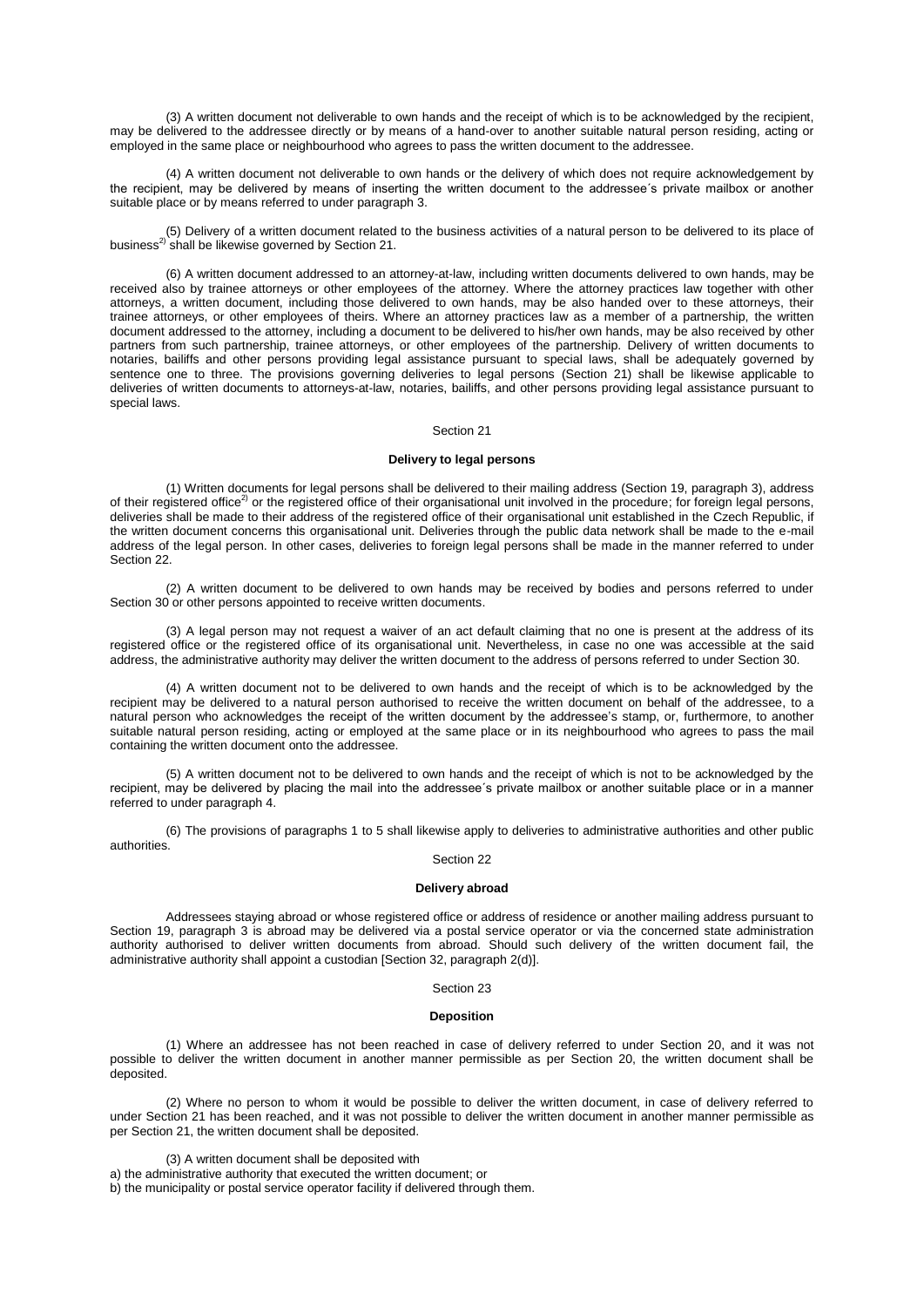(4) by means of a notification of unsuccessful attempt to deliver the written document placed in the addressee´s private mailbox or another suitable place, The addressee shall be invited to collect the deposited written document within the timeline of 10 days by means of a notification of the unsuccessful attempt to deliver the written document placed in the addressee´s private mailbox or another suitable place; concurrently, the addressee shall be informed where, from what date and at what time of day it is possible to collect the written document. If practicable and unless precluded by the administrative authority, the written document shall be placed in the mailbox or another suitable place after the expiry of the 10 days; otherwise, it shall be returned to the administrative authority that executed the written document.

(5) Along with the notification referred to under paragraph 4, the addressee shall be advised in writing of the legal consequences resulting from conduct referred to under Section 24, paragraphs 1, [3](aspi://module=) and [4](aspi://module=) or of the procedure that may be employed as per Section 24, paragraph 2. This notification shall also contain identification of the administrative authority sending the written document and its address.

# Section 24

# **Impediments to delivery**

(1) Where the addressee of the deposited written document fails to collect the written document within the timeline of 10 days of the date when it was available for collection, the written document shall be considered delivered as of the last day of this timeline.

(2) Where the addressee evidences that he/she was unable to collect the deposited written document within the predefined timeline due to his/her temporary absence or for another substantial reason without his/her fault, he/she may, under the conditions referred to in the provisions of Section 41, apply for declaration of nullity of the delivery or of the moment when the written document was delivered.

(3) Should the addressee of the written document who is a natural person or a natural person to whom a written document addressed to a legal entity is to be handed over, make the delivery impossible by refusing to receive the written document or failing to provide cooperation necessary for the proper delivery, he/she shall be given an advice of legal consequences resulting from his/her conduct referred to under paragraph 4; no new advice, however, shall be necessary, if the addressee has already been advised as per Section 23, paragraph 5.

(4) Should the person referred to under paragraph 3 make the hand-over impossible or should he/she, despite advice as per Section 23, paragraph 5 or as per paragraph 3, fail to make the delivery possible, the written document shall be construed as delivered as of the date of the unsuccessful attempt of delivery.

#### Section 25

# **Delivery through public notice**

(1) In respect of persons of unknown residence or registered office and persons to whom delivery has been proven to be repeatedly unsuccessful as well as persons who are not known and other cases stipulated by law, deliveries shall be made by way of a public notice.

(2) Delivery by public notice shall be made by placing the written document or a notification of the possibility to collect the written document on the official notice board of the administrative authority delivering the written document; the date of publication shall be specified on the written document. The written document or notification shall be published also by way allowing for remote access. On the fifteenth day of the publication the written document shall be construed delivered, if the obligation set forth by sentence two has been met within this timeline as well.

(3) In procedures where deliveries by public notice are made in several administrative districts of several municipalities, the administrative authority delivering the written document shall send it also to the concerned municipal authorities no later than on the publication date; these municipal authorities shall be obliged to publish the written document without any delay on their official notice boards for the period of at least 15 days. The publication date shall be the date of publication on the official notice board of the administrative authority delivering the written document. Otherwise, the provisions of paragraph 2 shall likewise apply.

(4) Where the public notice concerns issues of rights of national minorities and if a committee for national minorities or another body for the issues of national minorities has been established in the administrative district, the administrative authority shall publish the public notice also in the language of the concerned national minority.

(5) Natural persons exercising their responsibilities in the sphere of public administration shall deliver by public notice via the official notice board of the municipal authority at the place where they exercise their responsibilities.

### Section 26

### **Official notice board**

(1) Each administrative authority shall establish their official notice board which shall be continuously accessible to the public. For the authorities of a territorial self-governance entity, a single official notice board shall be established. The content of the official notice board shall be also published in a manner allowing for remote access.

(2) The provision of paragraph 1 shall not apply to natural persons exercising the responsibilities of an administrative authority, except for natural persons undertaking business where the exercise of such responsibilities is associated to the subject-matter of their business.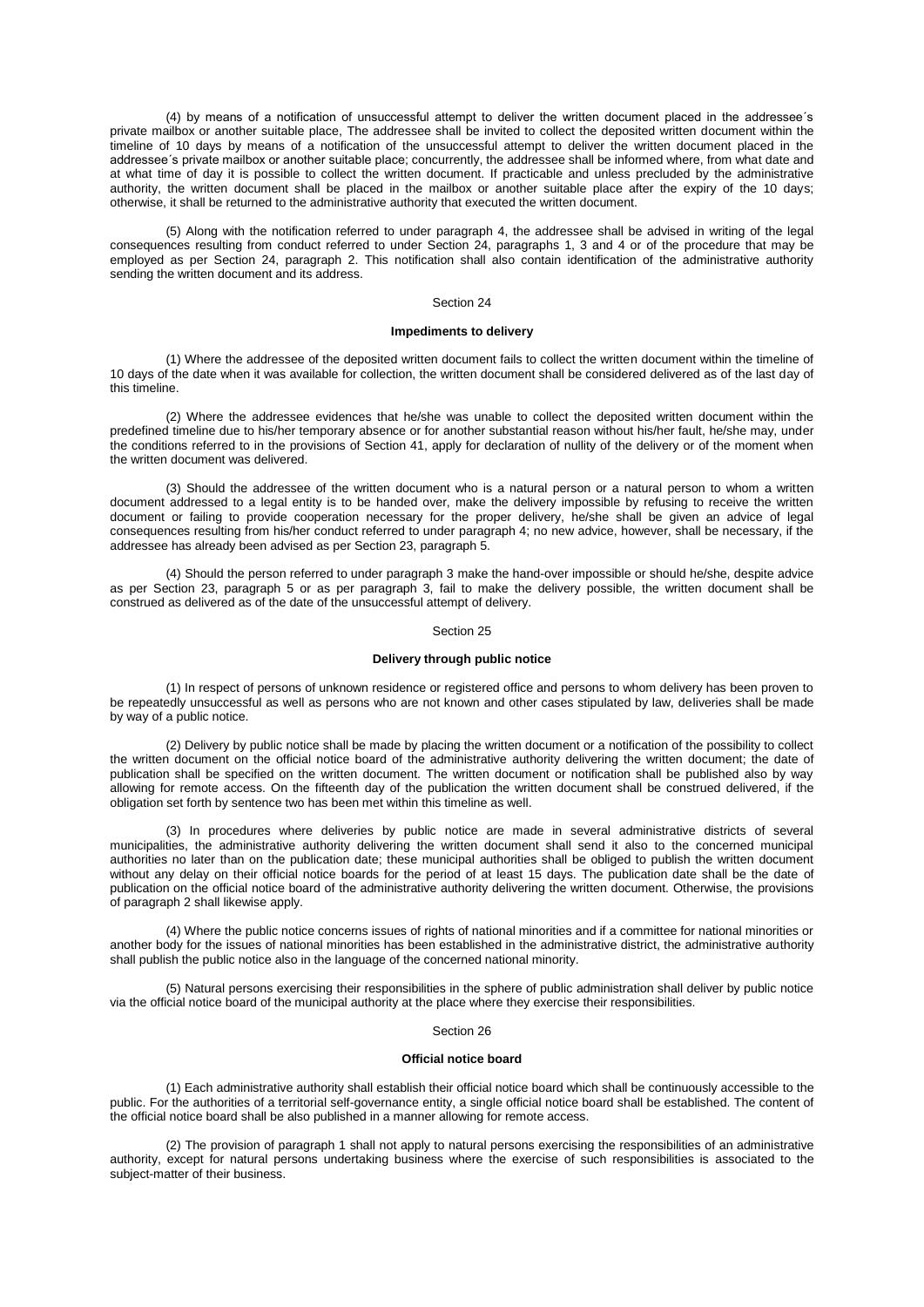(3) Where the administrative authority is not capable of arranging for the publication of the content of the official notice board by ways allowing for remote access as per paragraph 1, the person referred to under Section 160, paragraph 1, which this administrative authority forms part of, shall conclude a public contract (Section 160) on the publication of the content of the official notice board in a manner allowing for remote access with a municipality with extended powers within the administrative district of which it has its registered office.

(4) Where no public contract as referred to under paragraph 3 has been concluded, a special law shall apply to the municipal authority.<sup>18)</sup> Where another administrative authority is concerned, its superior administrative authority shall decide about exercising this obligation for the former by itself or about appointing another subordinate administrative authority having subject-matter jurisdiction in its administrative district to do so. The decision of the superior administrative authority shall be published for the minimum period of 15 days on the official notice board of the administrative authority failing to fulfil the obligation.

# TITLE III

# PARTIES TO PROCEDURE AND REPRESENTATION

# **Chapter 1**

### **Parties to procedure**

### Section 27

### (1) Parties to procedure (hereinafter referred to as a "party") shall be:

a) applicants and other persons concerned to whom the decision of the administrative body necessarily applies due to common rights or obligations with the applicant, in procedures regarding an application;

b) persons concerned whose right or obligation is to be established, changed or cancelled by the decision or in respect of whom the decision is to declare that they have or have not a right or obligation, in ex officio procedures.

(2) Parties shall be also other persons concerned if their rights or obligations may be directly affected by the decision.

(3) Parties shall be also persons stipulated by a special law. Unless stipulated otherwise by a special law, they shall have the position of parties as referred to under [paragraph 2,](aspi://module=) unless the decision is to establish, change or cancel a right or obligation of theirs or declare them as having or not having a right or obligation; in such a case their position shall be that of parties referred to under [paragraph 1.](aspi://module=)

## Section 28

(1) Should any doubts arise, a party shall be considered also a person claiming to be a party, unless the opposite is evidenced. The administrative authority shall issue a resolution on whether a person is or is not a party; the resolution shall be notified to the person whose involvement in the procedure has been decided upon only, and other persons shall be advised thereof. The procedure stipulated by the previous sentence shall not hinder further consideration and decision of the case in question.

(2) If a person in respect of whom it had been concluded by resolution that he/she is not a party, filed an appeal against such resolution, and the appeal was granted, and in the meantime the person missed an act it could have executed as a party, it shall be entitled to execute such act within the timeline of 15 days of the notification of the decision on appeal; the provisions of Section 41, paragraph 6, sentence two shall be likewise applicable.

### Section 29

#### **Capacity to be party to procedure**

(1) Any one person shall be capable of executing acts within a procedure autonomously (hereinafter referred to as "capacity to be party to procedure") within the scope of its legal capacity.<sup>19)</sup> The provision of [Section](aspi://module=) 28 shall apply likewise.

(2) Persons with partial legal incapacitation shall not be capable of being parties to procedure within the scope of such incapacitation. 20)

(3) An administrative authority may provide an opportunity for a natural person without capacity to be party to procedure to voice its opinion on the case during the procedure.

(4) In a procedure involving a minor as a party thereto who is able to voice its opinion, the administrative authority shall act in a manner allowing to obtain the minor's opinion on the case. For this purpose, the administrative authority shall give the child an opportunity to be heard either directly or through a representative or the concerned body in charge of social and legal protection of children. Where necessary with a view to the child´s interest, the child´s opinion may be obtained also without the presence of parents or other persons responsible for the upbringing of the child. In such a case, the administrative authority shall invite a suitable adult person to participate in the act. The administrative authority shall take the opinion of the child into account with a view to the child´s age and intellectual capacity.

(5) Acts related to common property or rights shall be carried out by the parties jointly, unless implied otherwise by a special law<sup>21)</sup>.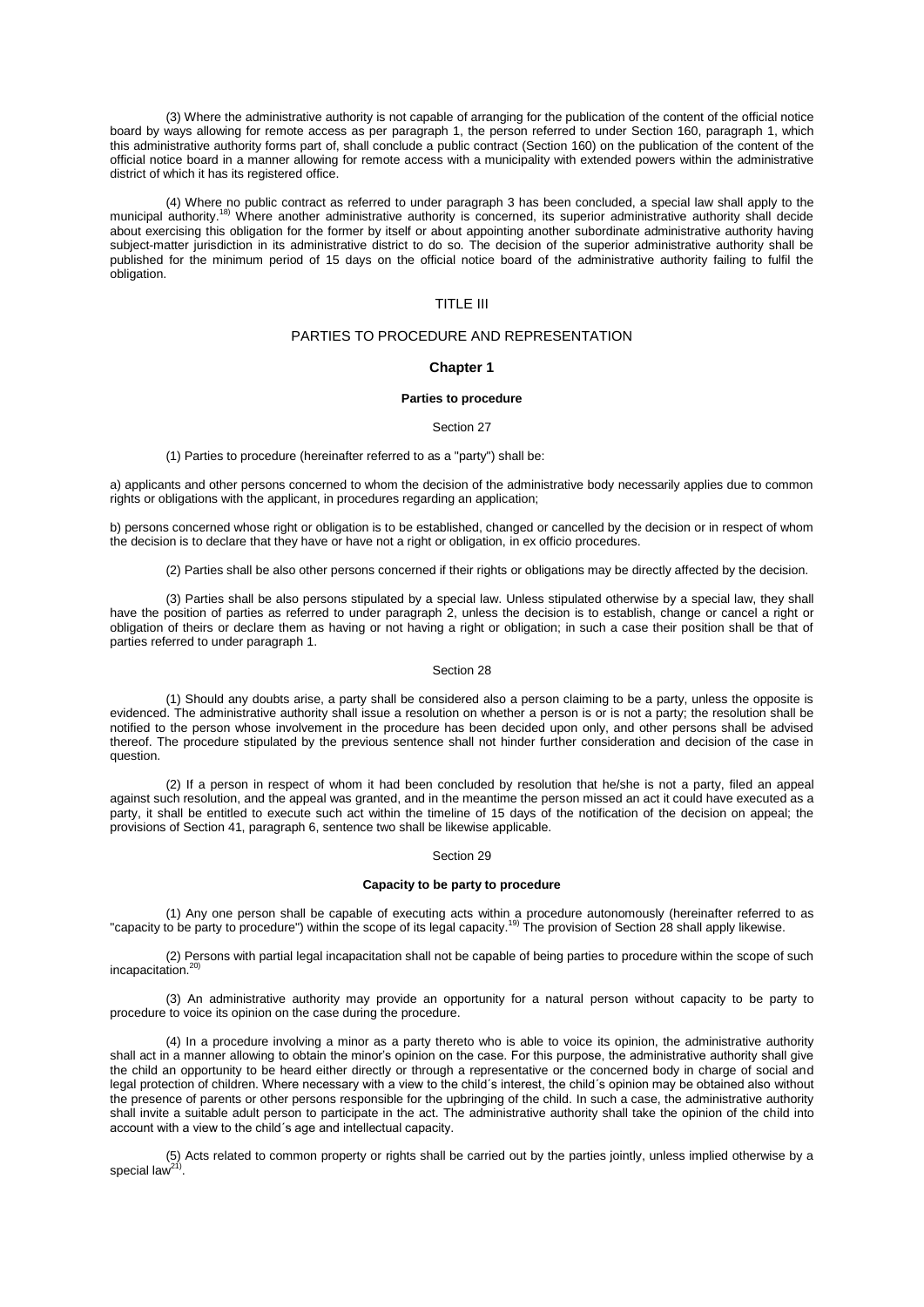# **Acts of a legal person**

(1) Only a person authorised by court pursuant to a special law for the procedure shall act on behalf of the legal person. 22)

(2) Only one person may act on behalf of the legal person in the same case and time.

(3) In a procedure before an administrative authority, acts on behalf of the state shall be conducted by the head of the organisational unit of the state having competencies assigned thereto by a special legal regulation, or an employee of that or another organisational unit of the state authorised thereby.

(4) Acts on behalf of a territorial self-governance entity shall be carried out by a person authorised by a special law to represent the territorial self-governance entity externally, its employee or a member of the municipality appointed by such person.

(5) Any one person conducting acts must evidence its authorisation.

### Section 31

### **Representative**

A representative of the party shall be a legal guardian, custodian or agent; parties whose interests are not in conflict may be represented also by a common agent or common representative.

### Section 32

# **Representation under the Guardianship Act**

(1) A party shall be represented by a legal custodian within the scope in which it is not capable to be party to procedure.

### (2) An administrative authority shall appoint a custodian for

a) a party referred to under [paragraph 1,](aspi://module=) unless the party has a legal guardian or if it impossible for the legal guardian to represent the party and unless the party has a custodian as referred to by a special law;

b) persons hindered by a legal impediment to act within the procedure themselves, unless they have appointed their agent;

c) a legal person without a body competent to act on its behalf or, if applicable, to which it is possible to deliver, or, if applicable, in respect of which another procedure has been initiated in order to establish who such body of the legal person is;

d) persons with unknown place of residence or registered office and persons to whom it has been provably impossible to deliver;

e) persons who are not known;

f) persons of particularly severe health handicaps with whom it is not possible to communicate, not even through an interpreter or mediator as per Section [16, paragraph](aspi://module=) 5;

g) persons affected by a transitory mental disorder preventing them to act autonomously in the procedure, if necessary in order to defend their rights; in these cases, the administrative authority shall decide on the basis of an expert medical report;

h) parties referred to under Section [27, paragraph](aspi://module=) 1, to whom the delivery of a notice of the commencement of an ex-officio procedure has been unsuccessful (Section [46, paragraph](aspi://module=) 2); or

i) parties stipulated by a special law.

(3) Where a party other than that upon whom an obligation is to be imposed or who is to be deprived of a right in the procedure is concerned, the administrative authority shall not appoint a custodian referred to under [paragraphs](aspi://module=) 2(d) and [e\)](aspi://module=) and shall deliver to the parties mentioned therein by means of a public notice.

(4) The custodian appointed by the administrative authority shall be the person in whose care the person for whom the custodian is being appointed is, or another suitable person. This person shall be obliged to accept the custodianship, unless substantial reasons prevent him/her from doing so. For a party who, with a view to its expected own legal incapacity, expressed its will to have a certain person appointed as its custodian, the administrative authority shall establish a person identified as custodian in a preliminary declaration a custodian, if such person expresses its consent therewith  $^{43}$ . A custodian may not be a person with respect to whom there is a reasonable cause to believe that such person´s interests in the procedure justify concerns that he/she will improperly defend the interest of the person under custody.

(5) The administrative authority shall decide on the appointment of a custodian by means of a resolution.

(6) The resolution on the appointment of a custodian shall be notified only to the person that is being appointed custodian, and unless precluded by the nature of the case or the condition of the person under custody causing the person under custody being incapable of understanding the content of the resolution, also to the person under custody.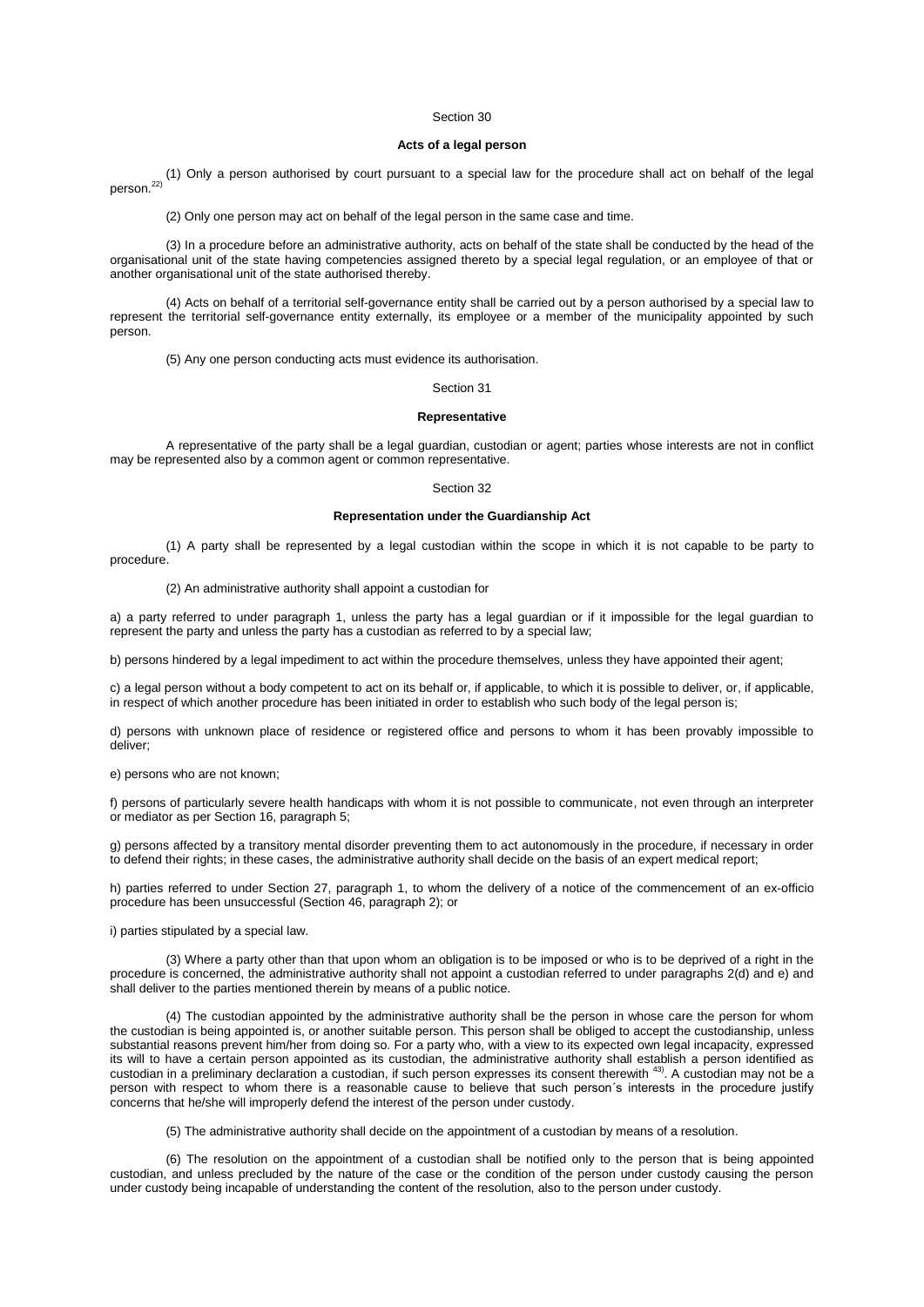(7) Should the custodian fail to protect the rights or interests of the person under custody or if there is a reasonable cause to believe that the custodian´s interest in the outcome of the procedure justifies concerns that he/she will not properly defend the interests of the person under custody, the administrative authority shall cancel the previous appointment of the custodian by means of a resolution and appoint another person to act as custodian.

(8) The custodianship shall terminate as soon as the represented person begins to be represented by a legal guardian or gains the capacity to act as party to procedure or the reasons for which the custodian was appointed cease to exist. The administrative authority shall record this fact in the dossier upon learning thereof; in case of doubt it shall decide by means of a resolution to be notified only to the custodian and the person under custody or its legal guardian.

### Section 33

## **Representation under the power of attorney**

(1) A party may select an agent. The authorisation to represent shall be evidenced by means of a written power of attorney. The power of attorney may also be granted orally and recorded as an official report. A party may only have a single agent in the same case and time.

### (2) The authorisation may be granted

a) for a particular act, a group of acts or for a particular part of the procedure;

b) for the entire procedure;

c) for an indefinite number of procedures regarding a particular subject-matter which are to be commenced at a defined time or without limitation in the future; in such a case, the signature on the power of attorney shall always be officially attested and, until the commencement of the procedure, the power of attorney shall be deposited with the administrative authority with subject-matter jurisdiction, or granted and recorded as an official report; or

d) within a different scope as per a special law.

(3) The agent may grant a power of attorney to another person to act on behalf of the party in lieu of the former, only if the power of attorney explicitly permits him/her to do so, unless a special law stipulated otherwise.<sup>23)</sup>

(4) If deliveries of a written document to the agent are unsuccessful, the course of action stipulated by [Section](aspi://module=) 32, [paragraph](aspi://module=) 2(d) or Section [32, paragraph](aspi://module=) 3 shall be employed and the party shall be advised of this course of action as well as about the content of the written documents.

# Section 34

(1) A representative referred to under [Sections](aspi://module=) 32 and [33](aspi://module=) shall act in the procedure on behalf of the represented person. The acts of the agent establish rights and obligations directly for the represented person.

(2) Except for cases where the represented person is to carry out something in the procedure personally, written documents shall be delivered to the representative only. Delivery to the represented person shall have no effect upon the course of timelines, unless the law stipulates otherwise.

(3) In case of doubts regarding the scope of representation, the representative shall be authorised to act on behalf of the represented person within the entire procedure.

(4) An administrative authority may acknowledge acts conducted to the benefit of the party by a person other than the representative if the party requests so and no other party can be harmed thereby. Acknowledgement of the acts shall be decided on by the administrative authority by means of a resolution; where the applicant´s request is not granted, only the applicant shall be notified of the resolution.

### Section 35

# **Common agent and common representative**

(1) To facilitate the course of a procedure, in procedures where more than one party claim identical interests, the administrative authority may invite these parties to appoint a common agent within a reasonable timeline. The parties may appoint a common representative also without such invitation.

(2) Where the parties, having been invited to do so by the administrative authority, fail to appoint a common agent and, if it is reasonable to expect that it will cause delays in the procedure, the administrative authority may appoint any of the parties who is a natural person or any of the natural persons referred to under Section [30, paragraph](aspi://module=) 1, the common representative for the parties claiming identical interests by means of a resolution, having regard to their interests. Until this is done, written documents may be delivered to the parties by way of deposition with the administrative authority; the parties shall be notified of this possibility in the invitation mentioned in [paragraph 1.](aspi://module=) The position of the common representative shall terminate as of the date when the parties notify the administrative authority of having appointed a common agent as per [paragraph 1.](aspi://module=)

(3) For the procedure, also several common agents may be appointed or several common representatives established of which each shall act only on behalf of a certain group of parties.

(4) [Section](aspi://module=) 34 shall likewise apply to a common agent and a common representative.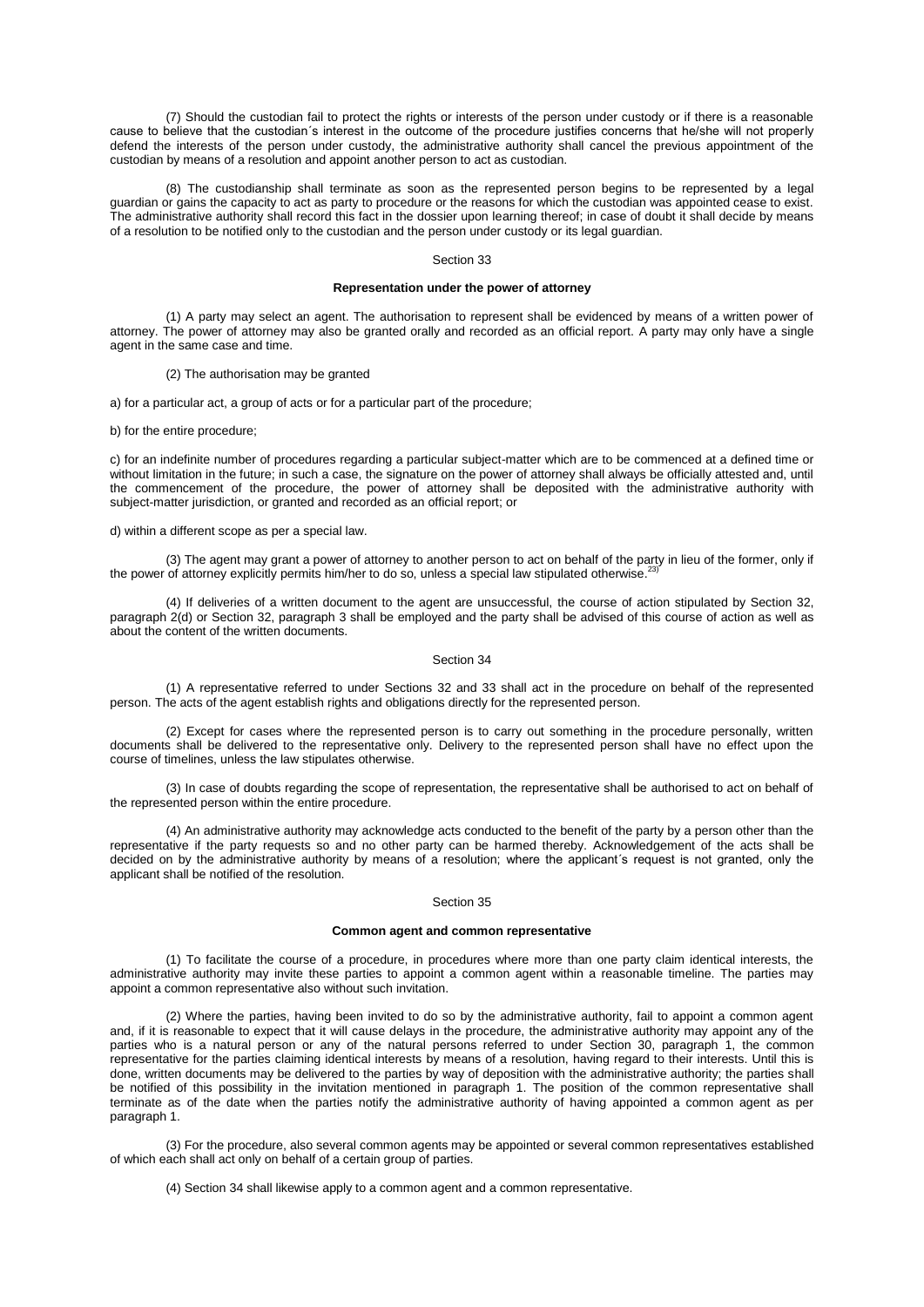## **Chapter 2**

# **Acts by parties**

### Section 36

(1) Unless the law provides otherwise, parties shall be entitled to propose evidence and make other proposals for the entire duration of the procedure until the issuance of the decision; the administrative authority may, by means of a resolution, determine until when the parties may make their proposals.

(2) Parties shall have the right to express their opinion in the procedure. Unless the law provides otherwise, the administrative authority shall provide information about the procedure upon request of the parties.

(3) Unless the law provides otherwise, prior to the issuance of the decision, parties shall have the opportunity to express their view of source materials for the decision; this shall not apply to the applicant if its application in fully granted, and to a party who waived its right to express its view on source materials.

(4) In dealings with an administrative authority, the party shall have a right to consultations with a person who may, pursuant to the Civil Code, help in its decision-making as a supporter44); where more than one such person is available, the party shall select one of them. Should the party´s supporter in the course of the procedure argue on its own behalf that the legal acts taken by the supported party are invalid, the administrative authority shall take this objection into account in the procedure.

(5) The party, its representative or supporter<sup>44)</sup> shall be obliged to present an identity card upon request of an authorised official. For the purposes of this Act, an identity card shall mean a document which is a public deed and which shows the name and surname, date of birth and place of permanent residence, or address of residence outside the territory of the Czech Republic, and which also represents the face or another detail allowing the administrative authority to identify the person presenting the card as the card´s authorised holder.

# Section 37

### **Submission**

(1) A submission shall mean an act made toward the administrative authority. A submission shall be considered on the basis of its actual content, regardless of its identification.

(2) A submission must clearly show who has filed it, in respect of what case and what is being proposed. A natural person shall specify the name, surname, date of birth, and place of permanent residence or other mailing address referred to under Section [19, paragraph](aspi://module=) 3, if applicable, in the submission. In submissions pertaining to the person´s business activities, the natural person shall specify name and surname, and/or the complement distinguishing the person of the entrepreneur or the type of business associated with this person or the type of business carried out thereby, the identification number of the person and the address entered in the Companies Register or another register stipulated by law as the place of business or another mailing address, if applicable. A legal person shall specify its name or company name, identification number of the person or a similar detail and the address of the registered office, or another mailing address, if applicable, in the submission. The submission shall contain the identification of the administrative authority to which it is addressed, other particulars stipulated by law, and a signature of the person making the submission.

(3) Should the submission lack the required particulars or if it is otherwise defective, the administrative authority shall help the submitter to eliminate the shortcomings or shall invite the submitter to eliminate those and shall provide a reasonable timeline for this purpose.

(4) A submission may be made in writing or orally to be recorded in an official report or in electronic format signed by a certified electronic signature.<sup>16)</sup> Providing the submission is confirmed or amended as referred to in sentence one within five days, it may be made using other technical means, in particular cable, fax, or a public data network without the use of a certified electronic signature.

(5) (5) (5) (5) (5) A person making a submission in electronic format as per [paragraph 4,](aspi://module=) sentence one, shall also specify the<br>provider of the certification services which issued the person's certificate<sup>16)</sup> and keeps the certificate to the submission.

(6) Submissions shall be filed with the administrative authority of subject-matter and territorial jurisdiction. A submission shall be construed filed on the date it was delivered to such authority.

(7) If the administrative authority is not capable of safeguarding the receipt of submission in electronic format pursuant to [paragraph 4,](aspi://module=) the person referred to by Section [160, paragraph](aspi://module=) 1, whose part the respective administrative authority is, shall conclude a public contract [\(Section](aspi://module=) 160) on the operation of the electronic address of the mailroom with a municipality with extended powers within whose administrative district it is established.

(8) Where no public contract is concluded as per [paragraph 7,](aspi://module=) a municipal authority shall proceed pursuant to a special law;<sup>18)</sup> in case another administrative authority is concerned, the regional authority shall decide that the municipal authority of a municipality with extended powers shall carry out this obligation within whose administrative district the former belongs in its stead. The decision shall be issued by a regional authority within its delegated powers. The decision of the regional authority shall be published for the minimum period of 15 days on the official notice board of the administrative authority who failed to execute the obligation.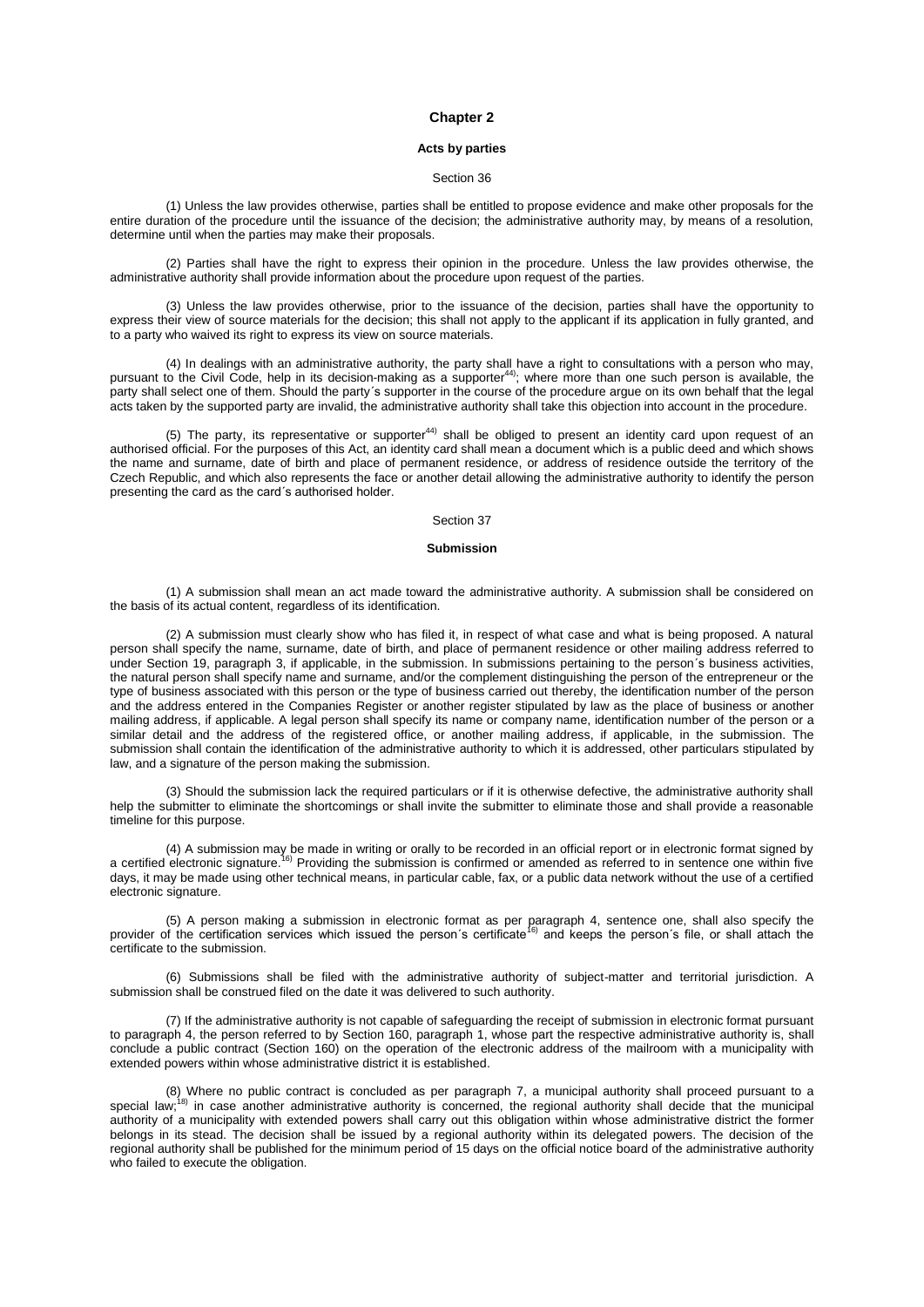## **Viewing of a dossier**

(1) Parties and their representatives shall have the right to view the dossier, even where the decision regarding the case is final [\(Section](aspi://module=) 73). Where the party has no representative, the dossier may be viewed both by the party and the party´s supporter $44$ .

(2) Other persons shall be permitted by the administrative authority to view the dossier if they prove their legal interest or another substantial reason and if the rights of any of the parties or other persons concerned or the public interest are not hindered thereby.

(3) Blind persons shall have the content of the dossier read thereto. Upon request, the administrative authority shall enable the blind person to make an audio recording. Furthermore, the administrative authority shall permit the blind person´s attendant to view the dossier.

(4) The right to view the dossier shall be associated with the right to make notes and the right to have the dossier or parts thereof copied by the administrative authority.

(5) Where an administrative authority declined a person´s request to view the dossier or part thereof, it shall issue a resolution thereon which shall be notified to this person only.

(6) Those parts of the dossier which contain confidential information or facts to which the statutory confidentiality obligation applies shall be excluded from the right to view the dossier; this shall not apply to those parts of the dossier which have been or will be used as evidence; such parts of the dossier, however, may be viewed only by a party to the procedure or a representative thereof providing they have been instructed in advance about the consequences of breaching the confidentiality obligation regarding these facts and that an official report on such instruction has been drafted, and signed thereby. The provision of [paragraph 4](aspi://module=) shall not apply.

# TITLE IV

### TIMELINES AND TIMING

### Section 39

# **Defining timelines for completion of acts**

(1) The administrative authority shall determine a reasonable timeline for the party to complete an act, unless stipulated by law and where it is necessary to do so. The determination of the timeline must not jeopardise the purpose of the procedure or impede the equality of parties. The resolution on timeline determination shall be notified only to the person for whom it is intended and, if applicable, to persons otherwise directly affected thereby.

(2) Upon request of the party and under the conditions stipulated by [paragraph 1,](aspi://module=) the timeline defined by the administrative authority may be reasonably extended by means of a resolution.

Section 40

### **Timing**

(1) Where the conduct of a certain act within a procedure is associated with a timeline,

a) the course of the timeline shall not include the day on which the fact determining the start of the timeline occurred; this shall not apply where a timeline defined by hours is concerned; in case of doubt, the start of the timeline shall be the day following the day on which it has been certain that the fact determining for the start of the timeline already occurred;

b) timelines defined by weeks, months or years shall terminate upon the expiry of the day whose identification is the same as the day on which the fact determining the start of the timeline occurred; if such a day does not exist within the month, the timeline shall expire upon the last day of the month;

c) where the expiry of the timeline falls on a Saturday, Sunday or a public holiday,<sup>25)</sup> the last day of the timeline shall be the next working day; this shall not apply where timelines based on hours are concerned;

d) the timeline shall be kept if on the last day of the timeline a submission is made with an administrative authority of subject-matter and territorial jurisdiction or if on such a day mail addressed to this administrative authority containing a submission is handed over to a postal licence holder or a special postal licence holder and/or to a person of a similar standing in another country; where, due to substantial reasons, the party is unable to make a submission with an administrative authority of subject-matter and territorial jurisdiction, the timeline shall be kept if on the last day of the timeline a submission is made with an administrative authority of a higher level; this administrative authority shall forthwith pass the submission to the administrative authority of subject-matter and territorial jurisdiction.

(2) In case of doubt, a timeline shall be considered kept unless the opposite is proven.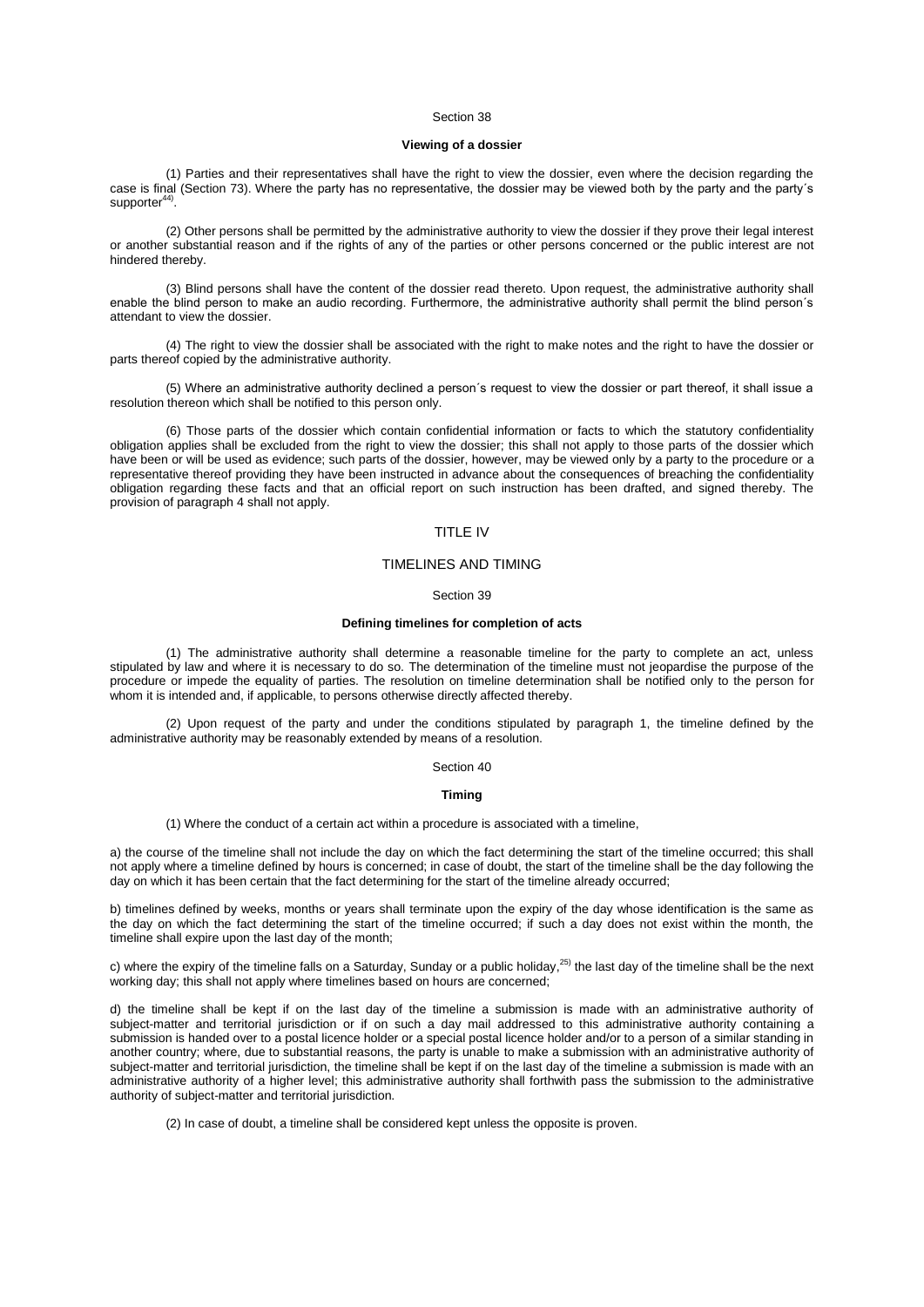# **Reversal to previous status**

(1) A reversal to previous status shall mean a waiver of a default of an act which has to be completed no later than upon oral communication or within a specified timeline, or the permission to take back or change the content of the submission which otherwise could not be done.

(2) A party may request a waiver of act default within the timeline of 15 days of the day on which the obstacle preventing the submitter to complete the act ceased to exist. The request shall be associated with the missed act, otherwise the administrative authority shall not consider it. Act default may not be waived if one year has passed since the day on which the act was to be completed.

(3) An administrative authority may grant the request for waiver a suspensive effect if the submitter is in risk of a serious injury and if the granting of the suspensive effect does not cause any injury arising from affecting the rights acquired in good faith or from affecting a public interest greater than the injury imminent for the submitter.

(4) An administrative authority shall waive an act default if the submitter proves that the act was impeded due to substantial reasons arising without the submitter´s fault.

(5) An administrative authority shall not waive an act default if it is obvious that the injury that would arise from affecting the rights acquired in good faith or from affecting a public interest would be greater than the injury imminent for the submitter.

(6) The waiver of act default shall be decided on by a resolution of the administrative authority which at the time of request for waiver of an act default administers the procedure. In case the administrative authority waives the act default, it shall supplement the procedure within the meaning of the act the default of which has been waived.

(7) The resolution through which the administrative authority does not waive the act default shall be notified to the submitter only.

(8) A party may request a change to the content of a submission only until the decision is issued [\(Section](aspi://module=) 71). An administrative authority may permit the submission to be taken back or changed only in case the submitter is in risk of a substantial injury; this shall not prejudice the provision of Section [45, paragraph](aspi://module=) 4. The provisions o[f paragraphs 2 to 4, 6](aspi://module=) and [7](aspi://module=) shall apply likewise.

# TITLE V

# COURSE OF ACTION PRIOR TO COMMENCEMENT OF A PROCEDURE

#### Section 42

# **Receipt of motions to commence a procedure**

An administrative authority shall be obliged to receive motions to commence an ex officio procedure. If requested so by the submitter of the motion, the administrative authority shall be obliged to inform the submitter within the timeline of 30 days of the date of receipt of the motion that it has commenced the procedure or that it has not identified grounds for commencing the ex officio procedure or that it has passed the motion onto the concerned administrative authority, as applicable. The administrative authority shall not send a communication where it proceeds in respect of the person who submitted the motion pursuant to Section [46, paragraph](aspi://module=) 1 or Section [47, paragraph](aspi://module=) 1.

#### Section 43

## **Decision to take no further action**

(1) A procedure regarding an application [\(Section](aspi://module=) 44) shall not be commenced and the administrative authority shall not act in the case by a resolution if

a) an act has been performed in respect thereof which obviously is not an application or it is impossible to identify the submitter therefrom, or

b) a submission has been made for which no administrative authority has subject-matter jurisdiction.

(2) The resolution to take no further action in the case shall be always notified to the person it pertains, if known, and to the submitter.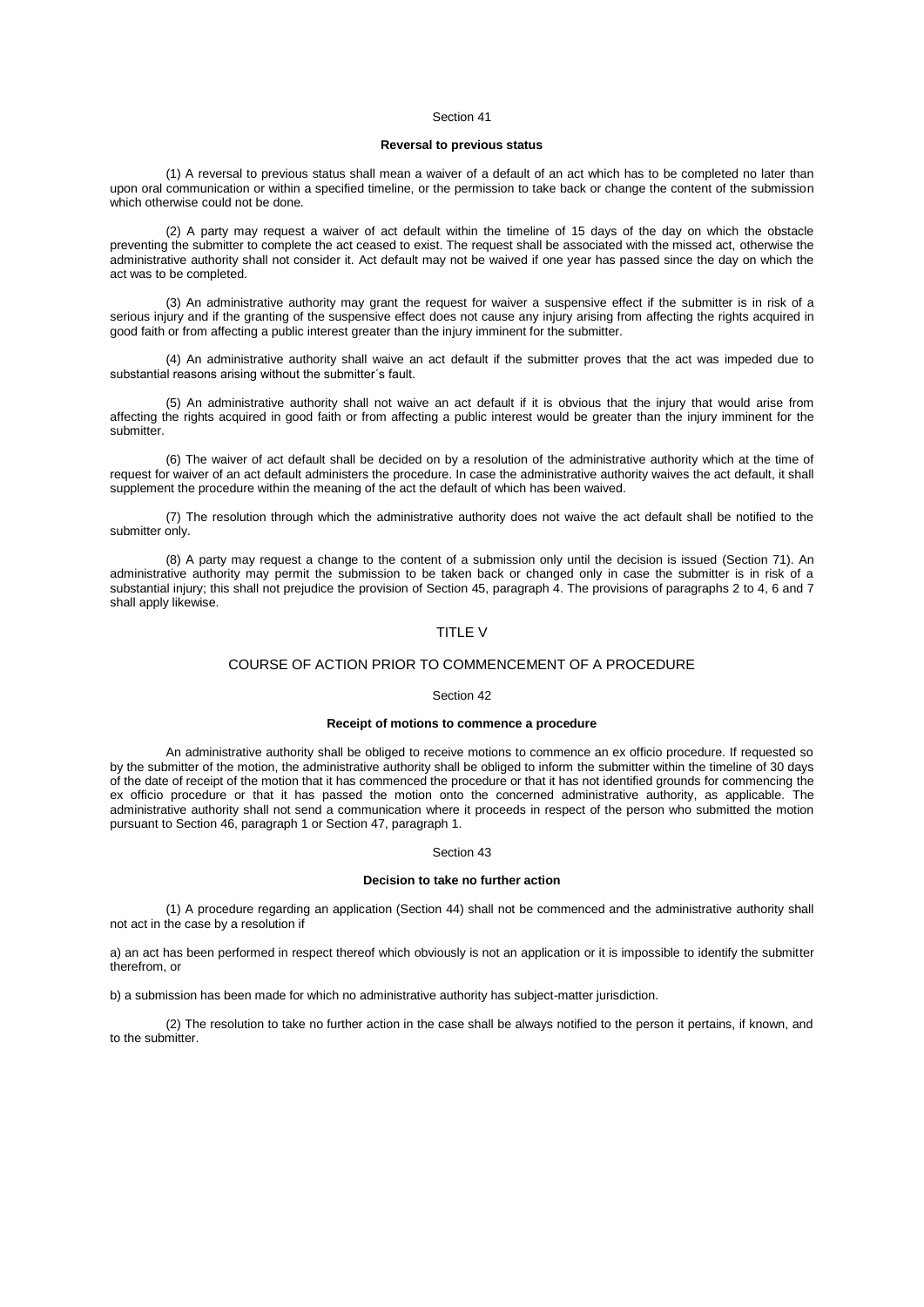# TITLE VI

# COURSE OF FIRST-INSTANCE PROCEDURE

## **Chapter 1**

# **Commencement of a procedure**

#### Section 44

# **Commencement of a procedure regarding application**

(1) A procedure regarding an application shall commence on the day when the application or another motion initiating the procedure (hereinafter referred to as "application") was delivered to the administrative authority of subject-matter and territorial jurisdiction.

(2) If the law or the nature of the case implies that the application may be filed only jointly by several applicants, it shall not be necessary for the submissions to be filed at one time. The date of the submission of the last of the aforementioned shall be relevant for the commencement of the procedure; the administrative authority shall advise other applicants of the commencement of the procedure.

### Section 45

### **Application**

(1) An application shall have particulars referred to under Section [37, paragraph](aspi://module=) 2 and it has to clearly indicate what the applicant requests or what is being claimed thereby. Furthermore, the applicant shall be obliged to identify other parties known thereto.

(2) If the application does not have the mandatory particulars or if it is otherwise defective, the administrative authority shall help the applicant to eliminate the shortcomings on-site or it shall invite the applicant to eliminate them, establishing a reasonable timeline for this purpose and instructing the applicant of the consequences of failure to eliminate the shortcomings within such timeline; concurrently, it may suspend the procedure [\(Section](aspi://module=) 64).

(3) An application must not be obviously legally impermissible. Such application shall not be considered by the administrative authority and the administrative authority shall stop the procedure [\(Section](aspi://module=) 66). The resolution shall be notified to parties who have been advised of the commencement of the procedure.

(4) The applicant may limit the subject-matter of its application or take the application back; this right cannot be exercised at the time from the issuance of the decision of a first-instance administrative authority until the commencement of the appeal procedure.

### Section 46

# **Commencement of an ex officio procedure**

(1) An ex officio procedure shall be commenced on the day when the administrative authority notified the party referred to under Section [27, paragraph](aspi://module=) 1 by delivering a notification or by an oral declaration of the commencement of the procedure, and, where the party is not known to the administrative authority, such notification is made to any other party. The notification shall contain the identification of the administrative authority, the subject-matter of the procedure, name, surname, position or employee number and signature of the authorised official.

(2) If an ex officio procedure involves more than one party mentioned in Section [27, paragraph](aspi://module=) 1, notification of commencement of the procedure to the first one of them shall be relevant for the commencement of the procedure. For those whose notification of the commencement of the procedure was unsuccessful, the administrative authority shall appoint a custodian; the resolution on the appointment of a custodian shall be delivered by means of a public notice.

(3) The notification of commencement of a procedure may be joined with another act within the procedure.

## Section 47

(1) The administrative authority shall be obliged to notify all of the parties known thereto of the commencement of the procedure without unnecessary delay.

(2) The administrative authority shall be obliged to notify those persons who became parties to the procedure only after the commencement thereof, as soon as the administrative authority becomes aware of them; this shall not apply to persons who joined the procedure themselves.

(3) In addition to the course of action outlined in [paragraphs 1](aspi://module=) and [2,](aspi://module=) notification of commencement of a procedure may be also published on the official notice board of the administrative authority.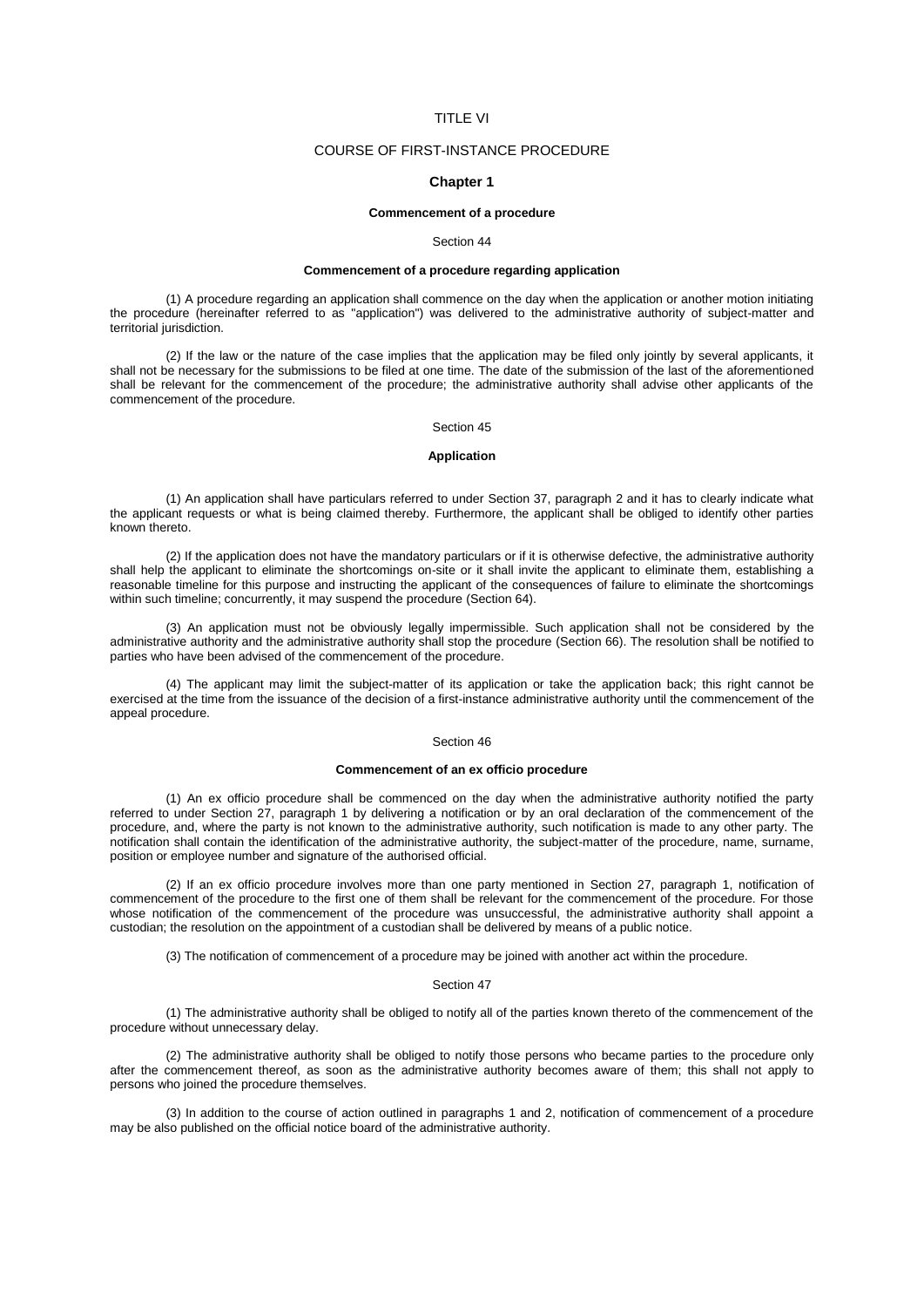# **Impediments to procedure**

(1) Commencement of a procedure with one administrative authority shall prevent the commencement of a procedure in the same case for the same reason with another administrative authority.

(2) A single person may be granted a right or imposed an obligation for the same reason only once.

# **Chapter 2**

### **Oral hearings**

Section 49

(1) An administrative authority shall order an oral hearing in cases set forth by law, and, furthermore, if it is necessary for the achievement of the purpose of the procedure and application of rights of the parties. Unless there is a danger in delay, the administrative authority shall advise the parties of the oral hearing no less than five days in advance. This obligation shall not apply in respect of the party who waived its right to participate in the oral hearing.

(2) An oral hearing shall be non-public, unless the law stipulates or the administrative authority determines the hearing or parts thereof to be public. In the determination of a public oral hearing, the administrative authority shall take care to protect confidential information and the rights of parties, in particular the right to protection of an individual, as well as the protection of morality. Minors may be excluded from participation in the oral hearing due to the protection of morality.

(3) If a party referred to under Section [27, paragraph](aspi://module=) 1 proposes that the oral hearing be public, the administrative authority shall grant its request, unless this may cause an injury to other parties. The provision of [paragraph 2,](aspi://module=) sentence two and three shall apply likewise.

(4) The proposal of a party to make an oral hearing public shall be decided on by the administrative authority by means of a resolution which shall only be noted in the dossier.

(5) A party 's supporter $44$ <sup>)</sup> may participate also in non-public hearings.

# **Chapter 3**

# **Grounds for the issuance of a decision**

#### Section 50

(1) Grounds for the issuance of a decision may comprise, in particular, of proposals from parties, evidence, facts known to the administrative authority from its official activities, source materials from other administrative authorities or public authorities, as well as generally known facts.

(2) Grounds for the issuance of a decision shall be collected by the administrative authority. Unless the purpose of the procedure might be put at risk, the administrative authority may, upon a party´s request, allow that the grounds for the issuance of the decision be collected by the former in its stead. Unless stipulated otherwise by a special law, parties shall be obliged to fully cooperate with the administrative authority in the provision of grounds for the issuance of the decision as necessary.

(3) The administrative authority shall be obliged to identify all circumstances relevant to the protection of public interest. In a procedure where an ex officio obligation is to be imposed, the administrative authority shall be obliged, with or without a motion, to find any relevant circumstances advantageous as well as disadvantageous for the person upon whom the obligation is to be imposed.

(4) Unless the law stipulates that any of the grounds are binding for the administrative authority, the administrative authority shall assess the grounds, particularly evidence, at its discretion, taking care to account for everything that has been disclosed during the procedure, including assertions made by parties.

### **Provision of evidence**

# Section 51

(1) Any item of evidence which is adequate to assess the state of affairs and which is not obtained or conducted contrary to legal regulations may be used for the purposes of taking evidence. This concerns, in particular, documents, examinations, witness testimonies, and expert opinions.

(2) Parties shall be notified in due time of the taking of evidence beyond the scope of oral hearings, unless there is a danger in delay. Such obligation of the administrative authority shall not apply to a party which waived its right to participate in the taking of evidence.

(3) If, in compliance with the requirements of [Section](aspi://module=) 3 a fact that makes it impracticable to grant the application has been identified, the administrative authority shall not take further evidence and shall decline the application.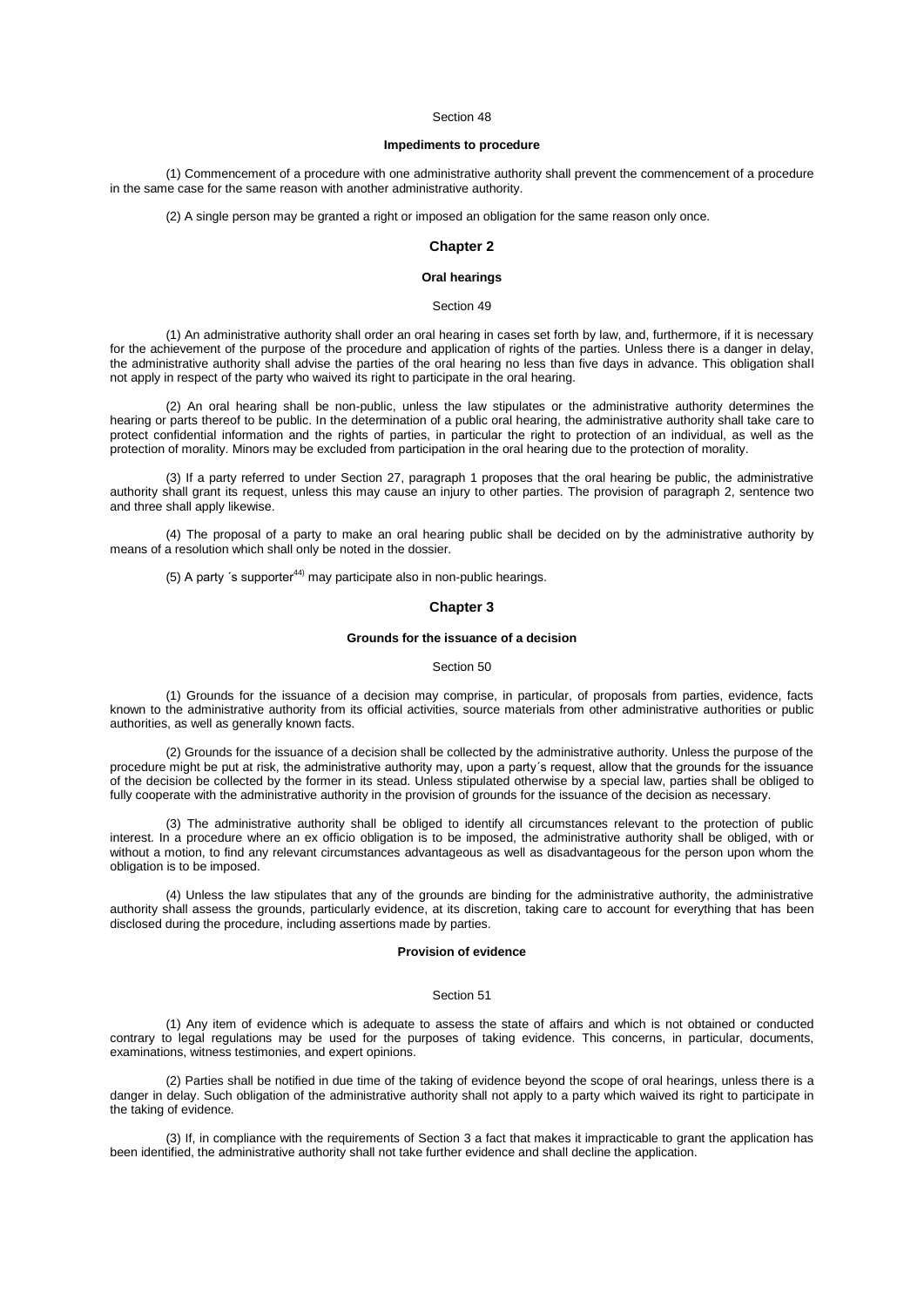Parties shall be obliged to propose evidence supporting their allegations. The administrative authority shall not be bound by the proposals of the parties, nevertheless, it shall always take evidence necessary to assess the state of affairs.

### Section 53

#### **Documentary evidence**

(1) An administrative authority may, by means of a resolution, order a person having a document necessary for the taking of evidence to submit such document. The resolution shall be notified solely to the person upon whom the obligation is being imposed.

(2) The submission of the document may not be requested or it may be declined for reasons for which the witness may not be heard or for which the witness is entitled to refuse the testimony (Section [55, paragraphs](aspi://module=) 2 to 4).

(3) Documents issued by the courts of the Czech Republic or other state authorities or the authorities of territorial self-governance entities within the scope of their powers as well as documents declared by special laws as public instruments shall confirm that they represent the declaration of the authority which issued the document and, unless there is a proof to the contrary, shall confirm also the veracity of whatever is being certified or confirmed therein.

(4) Unless an international treaty being part of the legislation stipulates otherwise, the authenticity of official stamps and signatures on public instruments issued by authorities of foreign countries must be attested by authorities having the power to do so.

(5) A submission of an instrument may be, in cases and under conditions set forth by a special law, replaced with an affidavit of a party or a testimony of a witness.

(6) Taking documentary evidence shall be recorded in the dossier. Where parties or involved persons are present, or if the public is present during the act, documentary evidence shall be taken by reading the document or communicating the content thereof.

#### Section 54

## **Evidence by examination**

(1) The owner or user of a thing or a person keeping the thing with him/her, shall be obliged to present it to the administrative authority or to suffer an examination of the thing on-site. The administrative authority shall issue a resolution thereon which shall be notified solely to the person specified in sentence one. Where there is a danger in delay, the course of action outlined unde[r Section](aspi://module=) 138 shall be taken.

(2) An examination may not be conducted or may be refused by the person referred to unde[r paragraph 1](aspi://module=) for reasons for which the witness may not be heard or for which the witness is entitled to refuse the testimony (Section [55, paragraphs](aspi://module=) 2 to [4\)](aspi://module=).

(3) Unless a person to whom the resolution is notified as per [paragraph 1](aspi://module=) is concerned, an on-site examination shall be notified by the administrative authority also to the person authorised to handle the object of the examination.

(4) The administrative authority may also invite impartial persons to take part in the examination, to safeguard their presence in the taking of evidence. Such persons shall not have the rights and obligations of parties to the procedure.

### Section 55

### **Evidence by witness testimony**

(1) Any one person who is not a party to the procedure shall be obliged to testify as a witness and do so truthfully and refrain from hiding any facts.

(2) A witness must not be asked questions about confidential information protected by a special law, in respect of which the witness is obliged to maintain confidentiality, unless he/she has been released from such obligation by the concerned authority.

(3) Furthermore, a witness must not be interrogated if he/she would break the obligation to maintain confidentiality imposed or recognised by the state, unless he/she is released from this obligation by the concerned authority or the person in whose interest this obligation is kept thereby.

(4) A person who could expose itself or a close person<sup>26)</sup> to the risk of being prosecuted for a criminal deed or administrative offence through a testimony may refuse such testimony.

(5) Prior to the interrogation, the administrative authority shall advise the witness of the reasons for which he/she may not be interrogated, of the right to refuse testimony, of the witness´s obligation to testify truthfully and refrain from hiding any facts and of the legal consequences of a false or incomplete testimony.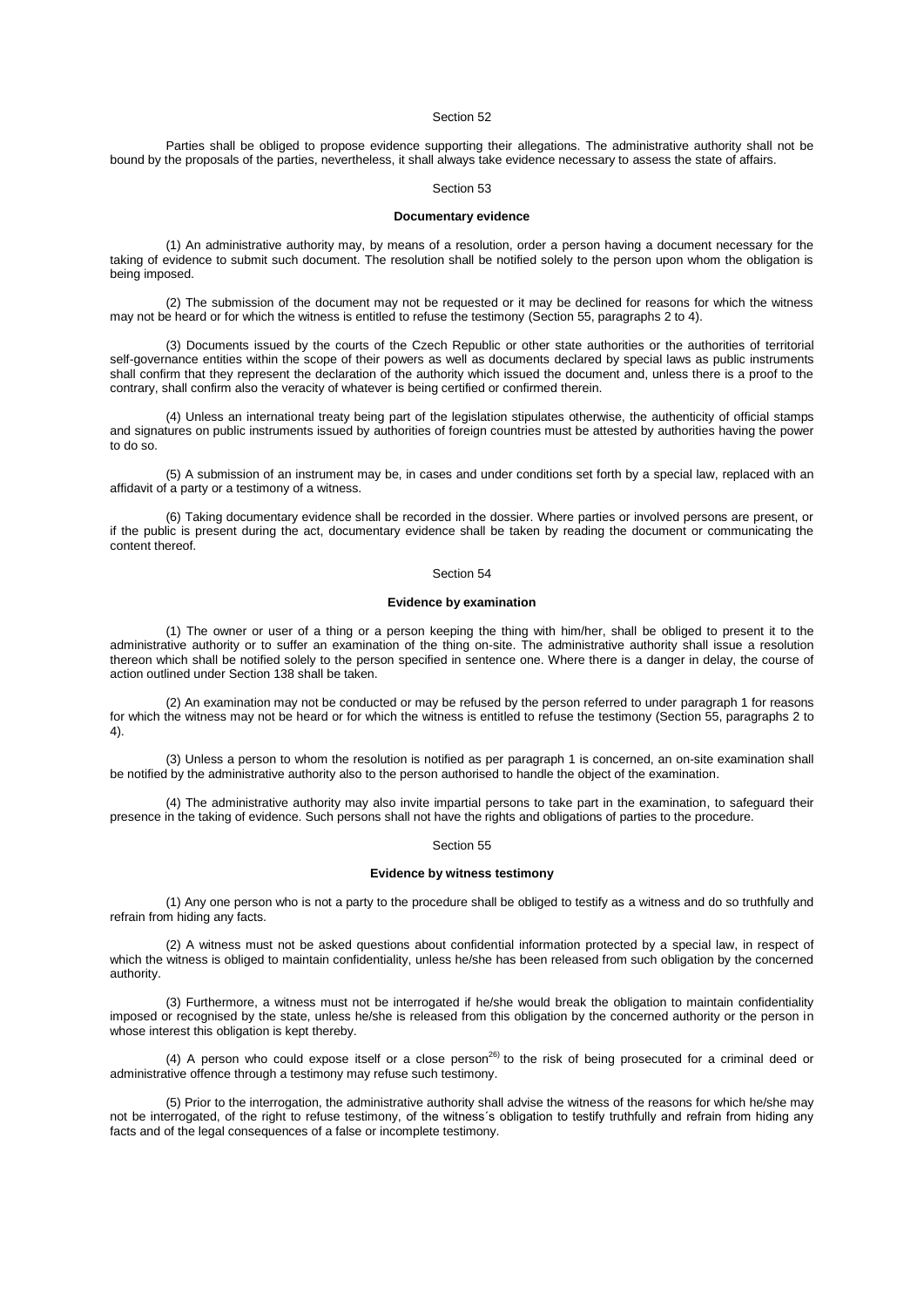# **Evidence by expert opinion**

If the decision depends on an assessment of facts requiring expert knowledge not possessed by officials, and if an expert assessment cannot be obtained from another administrative authority, the administrative authority shall appoint an expert by means of a resolution. The resolution shall be notified solely to the expert. The administrative authority shall, in an adequate manner, advise the parties of the intended appointment of an expert or, where applicable, of the appointment of such expert. The administrative authority shall request that the expert execute the opinion in writing and submit it to the former within a timeline concurrently defined by the administrative authority. The expert may be also heard by the administrative authority.

### **References for preliminary ruling**

Section 57

(1) Where the issuance of a decision depends on the resolution of an issue on which the administrative authority is not empowered to decide and on which no final decision has been issued as yet, the administrative authority

a) shall file a motion to initiate a procedure by the concerned administrative authority or another public authority; in cases stipulated by law the administrative authority shall be obliged to file such motion; or

b) may invite a party or another person, as applicable, to file a request for the initiation of a procedure with a concerned administrative authority or another public authority within a timeline determined by the administrative authority; or

c) may form an opinion thereon; nevertheless, an administrative authority may not form an opinion on whether a criminal act, offence or another administrative office has been committed and who is responsible for it, or on issues of civil status.

(2) Where a preliminary ruling procedure is conducted by the concerned administrative authority or another concerned public authority or if an administrative authority filed a motion to initiate such procedure pursuant to [paragraph 1\(a\)](aspi://module=) or made an invitation pursuant to [paragraph 1\(b\),](aspi://module=) the administrative authority shall proceed in compliance with [Section](aspi://module=) 64. If a procedure upon motion of an administrative authority has not been initiated or the request for initiation of a procedure has not been filed within the predefined timeline, the procedure may continue.

(3) The administrative authority shall be bound by the preliminary ruling of the concerned authority which is final or provisionally enforceable.

(4) If the issue of the decision depends on the resolution of an issue which is within the powers of the administrative authority, but which may not be decided on in a joint procedure, the administrative authority shall initially carry out a procedure regarding this preliminary ruling, if authorised to initiate ex officio procedures, or shall invite whoever is authorised to file the request to do so.

# **Chapter 4**

### **Ensuring the purpose and course of a procedure**

# Section 58

### **Introductory provisions**

An administrative authority shall avail of security instruments [\(Sections](aspi://module=) 59 to 63 and [Section](aspi://module=) 147) only in those cases where it is required and within the scope necessary to safeguard the course and purpose of the procedure.

## Section 59

### **Summons**

An administrative authority shall summon a person whose personal presence during an act in the procedure is necessary for the conduct of the act. Summons shall be made in writing and delivered to own hands in good time, usually at least five days in advance. The summons shall specify who, when, where, in what case and for what reason is to arrive and what the legal consequences of failing to do so are. The summoned person shall be obliged to arrive in time to the defined place; if he/she is unable to do so for substantial reasons, he/she shall be obliged to forthwith excuse himself/herself to the administrative authority, specifying the reasons therefor.

# Section 60

# **Bringing a person before the administrative authority**

(1) If a party or a witness fails to arrive without a proper excuse or adequate reasons as invited by summons, the administrative authority may issue a ruling on the basis of which the party or witness shall be brought before the administrative authority. The ruling executed in writing shall be delivered to authorities which are to bring the person; officials fulfilling the tasks of these authorities shall deliver the ruling to the person to be brought before the administrative authority.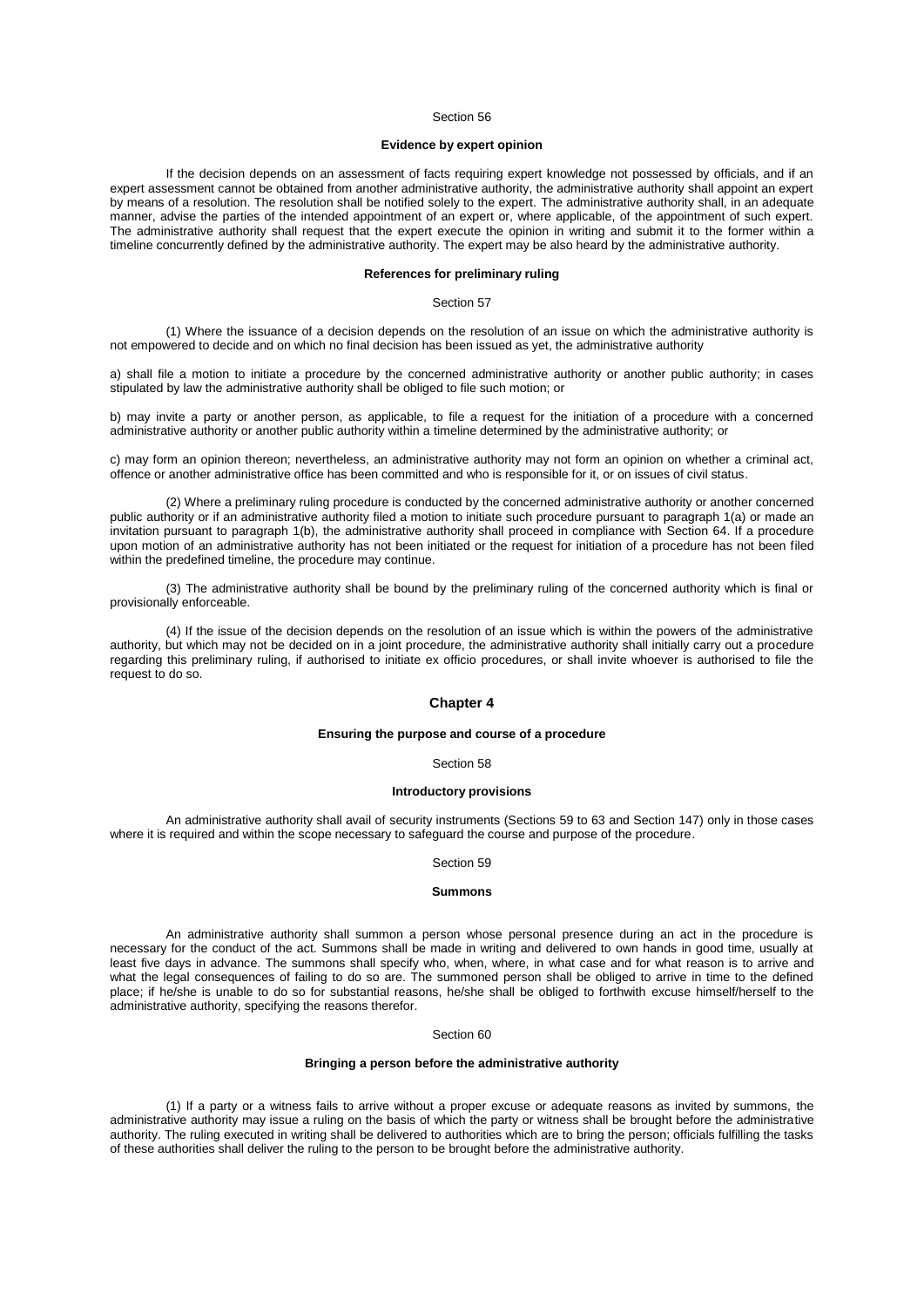(2) Persons shall be brought before an administrative authority upon request of the latter by the Czech Police or another armed body referred to by a special law. In respect of procedures conducted by municipalities, persons may be brought also by the municipal police.

### Section 61

### **Interim measure**

(1) An administrative authority may, ex officio or upon request of a party, issue a decision ordering a provisional measure prior to the completion of the procedure, if it is necessary to provide for interim arrangements in respect of the relationships among parties or if there is a concern that the conduct of an execution might be jeopardised. An interim measure may be applied to order a party or another person to do something, refrain from something or suffer something, or to seize a thing that may serve as evidence or a thing that may be subject to execution.

(2) The decision on a party´s request for interim measure shall be adopted within the timeline of ten days. The decision shall be notified solely to the person whom it concerns or, if appropriate, also to another party which asked for its issuance. An appeal against the decision ordering an interim measure shall have no suspensory effect; it may be filed only by a party to which the decision is notified.

(3) The administrative authority shall revoke an interim measure by a decision as soon as the reason for which it was ordered ceases to exist. Should the administrative authority fail to do so, the interim measure shall expire on the day when the decision in the case became enforceable or otherwise legally final.

(4) A person to whom a decision on a seizure of a thing has been notified, shall be obliged to surrender the thing to the administrative authority. Where such thing is not surrendered to the administrative authority within the predefined timeline, it may be taken from the person holding it. The surrender or taking of the seized thing shall be documented by a written official report which will contain a description of the seized thing. The administrative authority or the official taking the thing shall issue a receipt for the person who surrendered the thing or from whom the thing has been taken. Once the interim measure expires, the thing shall be returned to the person from whom it was seized, unless it is subjected to execution.

#### Section 62

### **Procedural penalties**

(1) An administrative authority may decide to impose a procedural penalty up to the amount of 50,000 CZK to a person who substantially obstructs the course of the procedure by

a) failing to present upon summons to the administrative authority without an excuse;

b) disturbing order despite previous call to order; or

c) failing to observe instructions of an official.

(2) A procedural penalty referred to under [paragraph 1](aspi://module=) may be imposed also upon a person filing a substantially offensive submission.

(3) When determining the amount of the procedural penalty, the administrative authority shall take care to ensure that it is not grossly inadequate with a view to the severity of the consequence and the meaning of the subject-matter of the procedure; the penalty may be imposed also repeatedly.

(4) A procedural penalty shall be collected in compliance with a special law<sup>27)</sup> by the administrative authority that imposed it. In the procedure regarding the imposition of an obligation the execution of which is within the powers of the administrative authority, the executing administrative authority (Section [103, paragraph](aspi://module=) 2) shall be the administrative authority that imposed the procedural penalty. Income from procedural penalties shall form part of the budget from which the operation of the administrative authority that imposed the penalty is covered.

(5) The party to the procedure on procedural penalty imposition shall be only the person upon whom the procedural penalty is to be imposed. The first act within the procedure regarding the procedural penalty imposition is the issuance of the decision. Appeal from the decision on procedural penalty imposition shall always have a suspensory effect.

(6) A finally imposed procedural penalty may be waived or reduced through a new decision of the administrative authority that imposed it. In doing so, the administrative authority shall take into account particularly how the person upon whom the procedural penalty has been imposed has been observing his/her procedural obligations in further course of the procedure.

### Section 63

# **Exclusion from the site of an act**

(1) Whoever may, by his/her unacceptable conduct, disrupt the order during oral hearings or on-site examinations, or another act, may be excluded by the administrative authority, upon prior notice, from the site where the act takes place. Such resolution shall be delivered verbally. The administrative authority shall advise the person excluded on the consequences of his/her failure to leave. Exclusion shall be enforced by the same bodies that bring person before the administrative authority as pe[r Section](aspi://module=) 60.

(2) Where an act is not carried out in the official rooms of the administrative authority, a person having an ownership or occupancy right to the area where the act is being carried out cannot be excluded from the site of the act.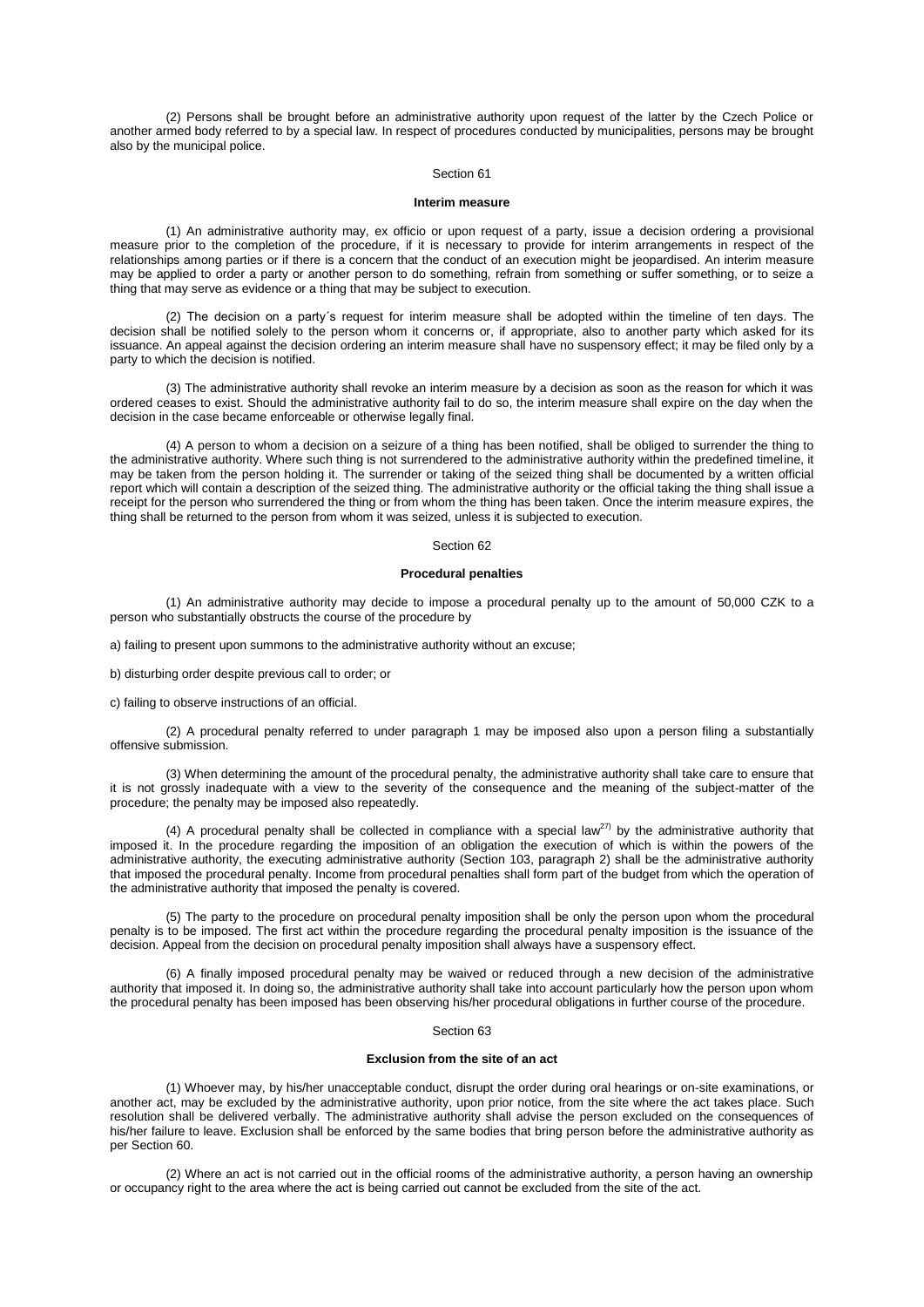## **Chapter 5**

# **Suspension and termination of a procedure**

### **Suspension of a procedure**

# Section 64

(1) An administrative authority may suspend a procedure by its resolution

a) together with an invitation for the elimination of shortcomings of the application as per Section [45, paragraph](aspi://module=) 2;

b) together with an invitation to pay an administrative fee which is associated with a particular act within the procedure, and with determination of a timeline for such payment; the procedure shall continue as soon as a proof of payment of the administrative fee is submitted to the administrative authority;

c) where a preliminary ruling procedure is under way or the administrative authority has

1. instigated such procedure as per Section [57, paragraph](aspi://module=) 1(a),

2. made an invitation as per Section [57, paragraph](aspi://module=) 1(b), and/or

3. conducted an act as per Section [57, paragraph](aspi://module=) 4

An act by the administrative authority shall be considered also the hand-over of a written document for delivery pursuant to [Section](aspi://module=) 19 and publication of a written document on the official notice board;

d) until a custodian is appointed for a party incapacitated in respect of the procedure;

e) for other reasons stipulated by law.

(2) In a procedure regarding an application, the administrative authority shall suspend the procedure upon request of the applicant; if there is more than one applicant, it may do so only providing all of them agree with such suspension.

(3) In an ex officio procedure, the administrative authority may suspend the procedure for substantial reasons, if it is not contrary to public interest, upon request of a party if all parties referred to under Section [27, paragraph](aspi://module=) 1(b) agree therewith.

(4) A procedure may be suspended for a necessary period of time. When proceeding pursuant t[o paragraphs 2](aspi://module=) and [3,](aspi://module=) the administrative authority, in determining the period of suspension, shall take into account the proposal of the party.

#### Section 65

(1) Once a procedure is suspended, the administrative authority and the parties shall conduct acts necessary to eliminate the reasons for suspension. Furthermore, the administrative authority may carry out acts pursuant to [Section](aspi://module=) 137, [paragraph](aspi://module=) 1 and [Section](aspi://module=) 138. Timelines relevant for the conduct of acts shall not run in the procedure. The timeline for the issuance of the decision shall be suspended on the very day when any of the reasons referred to under Section [64, paragraph](aspi://module=) 1 arose, and shall not expire sooner than 15 days of the date when the suspension of the procedure ended.

(2) The administrative authority shall continue the procedure as soon as the obstacle for which the procedure has been suspended ceases to exist or the timeline determined by the administrative authority pursuant to Section [64, paragraph](aspi://module=) 2 or [3](aspi://module=) expires. Where the procedure was suspended as per Section [64, paragraph](aspi://module=) 2 or [3,](aspi://module=) the administrative authority may resume the procedure also upon request of the party which applied for its suspension. The administrative authority shall notify parties of the resumption of the procedure and shall note the fact into the dossier.

### **Termination of a procedure**

Section 66

(1) A procedure regarding an application shall be terminated by the administrative authority, if

a) the applicant has taken the application back; where there are several applicants, the take-back must be agreed by all of the applicants; in a contentious case, the administrative authority shall not terminate the procedure if it, for substantial reasons, does not agree with the take-back of the contestant;

b) an obviously legally not acceptable application has been filed;

c) the applicant has failed to eliminate substantial defects of the application preventing the continuation of the procedure within a predefined timeline;

d) the applicant has failed to pay the administrative fee applicable thereto with respect to the procedure within a predefined timeline;

e) it identifies an impediment to the procedure referred to under Section [48, paragraph](aspi://module=) 1;

f) the applicant died or ceased to exist, unless the procedure is continued by the legal successors or unless there is more than one applicant and/or the thing or right to which the procedure pertains ceased to exist; the procedure shall be terminated as of the date when the administrative authority gains knowledge of the death or dissolution of the applicant, or of the cessation of the thing or right;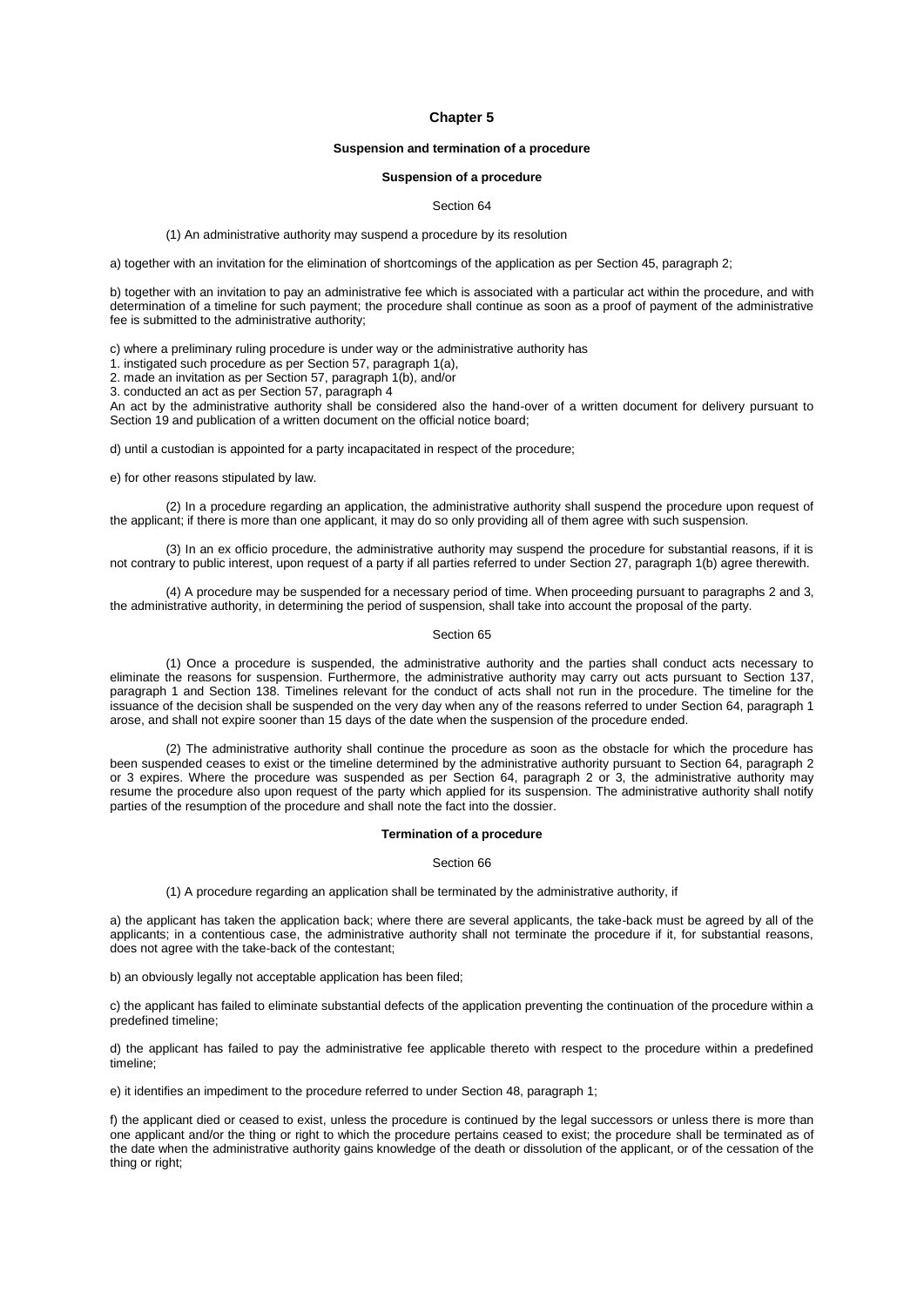#### g) the application has apparently lost its cause;

# h) other reasons stipulated by law arise.

(2) The administrative authority shall terminate an ex officio procedure by resolution if it learns that a procedure regarding the same matter has been commenced with another administrative authority prior to the start of this procedure or if the reason for a procedure which cannot be continued by legal successors no longer exists, particularly where the party died or ceased to exist or the thing or right to which the procedure pertains ceased to exist. Such resolution shall only be noted in the dossier.

# **Chapter 6**

## **Decision**

### Section 67

### **Content and form of the decision**

(1) By means of a decision, an administrative authority establishes, changes or revokes rights or obligations of an explicitly specified person in a particular case or it declares in a particular case that such a person has or has not rights or obligations, or in cases defined by law decides on process issues.

(2) The decision shall be executed in writing. The decision shall not be executed in writing where the law so provides; the operative part of such decision, substantial sections of its rationale and advice on appeal shall only be announced verbally and a record containing the operative part of the decision, rationale, date of issue, reference number, date of execution, official stamp, name, surname or service number and signature of the official shall be made in the dossier.

(3) A verbally announced decision shall be confirmed by the administrative authority in writing where the party request such written confirmation. The written confirmation shall contain only the operative part of the decision (Section [68, paragraph](aspi://module=) 2) and other particular referred to under [Section](aspi://module=) 69.

## **Particulars of the decision**

## Section 68

(1) The decision shall contain an operative part, a rationale, and an advice for the parties.

(2) The operative part shall specify the resolution of the issue that is the subject-matter of the procedure, legal provisions on the basis of which the decision was adopted, and identification of the parties pursuant to Section [27, paragraph](aspi://module=) 1. Parties which are natural persons shall be identified by data allowing to establish their identity (Section [18, paragraph](aspi://module=) 2); parties which are legal persons shall be identified by their name and registered office. The operative part of the decision shall specify a timeline for the fulfilment of an imposed obligation or, where applicable, other data necessary for its successful fulfilment and a statement that the suspensory effect of an appeal is excluded (Section [85, paragraph](aspi://module=) 2). The operative part of the decision may contain one or more verdicts; a verdict may contain ancillary provisions.

(3) The rationale shall specify the reasons for the verdict(s) of the decision, grounds for its issuance, considerations taken into account by the administrative authority in their assessment and in the interpretation of legal regulations, and information on how the administrative authority handled the proposals and objections of parties and their responses on the grounds of the decision.

(4) The rationale shall not be required if a first-instance administrative authority fully satisfies all of the parties.

(5) The advice shall specify whether it is possible to file an appeal against the decision, at what timeline, the date when the timeline begins to run, the administrative authority deciding on the appeal, and the administrative authority with which the appeal may be filed.

(6) Where the appeal has no suspensory effect, this fact must be mentioned in the advice.

# Section 69

(1) The decision executed in writing shall be entitled as "decision" or otherwise as set forth by law. Furthermore, the decision executed in writing shall contain an identification of the administrative authority issuing the decision, a reference number, date of execution, an official stamp, name, surname and position or service number and signature of the authorised official. The signature of the authorised official may be replaced on the counterpart by words "in his/her own hand", or the abbreviation thereof ("v. r."), following the surname of the authorised official, and the words "Certified as Accurate by:" followed by the name, surname, and signature of the official responsible for the written execution of the decision.

(2) The decision executed in writing shall specify the names and surnames of all parties.

(3) Where, upon a party´s request, the decision is to be delivered electronically, the official responsible for the written execution of the decision, shall execute an electronic version of the decision, but instead of having it officially stamped he/she<br>aboll ottach the werds "officially stamped", and shall sign the decument with his/ber earti shall attach the words "officially stamped", and shall sign the document with his/her certified electronic signature.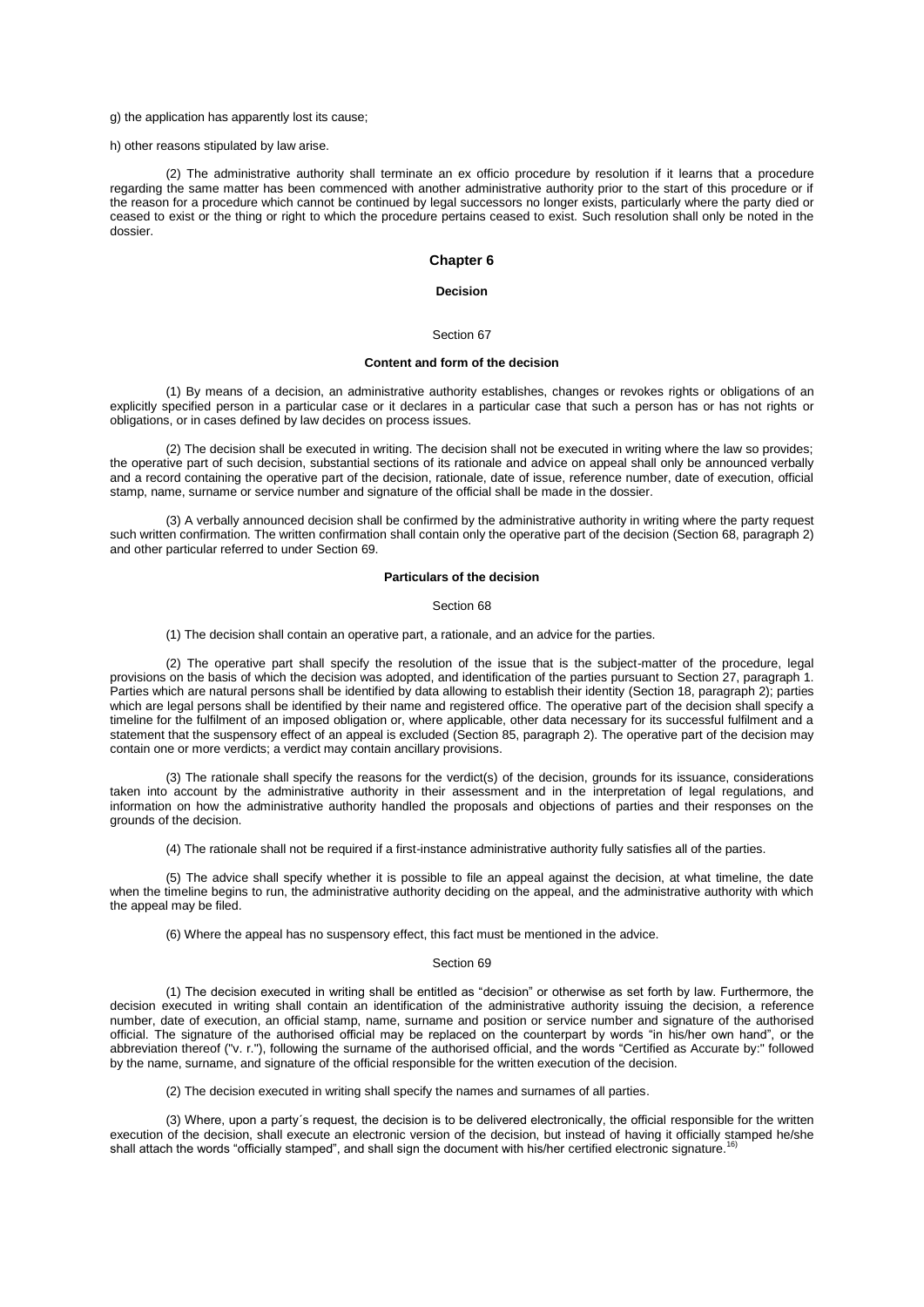(4) Upon a party´s request, the administrative authority shall issue a counterpart of the decision executed in writing. Upon a party´s request, only the counterpart of the operative part of the decision may be issued.

### Section 70

The correction of obvious mistakes in a decision executed in writing shall be carried out by the administrative authority which issued the decision either upon request of a party or ex officio by a resolution. Where the correction concerns the operative part of the decision, the administrative authority shall issue an amending decision to this effect. The first act of the administrative authority regarding a correction shall be the issuance of such decision. The right to file an appeal against the amending resolution or amending decision shall lie solely with the party which may be directly affected thereby.

### Section 71

# **Timelines of the issuance of a decision**

- (1) The administrative authority shall be obliged to issue the decision without unnecessary delay.
- (2) The issuance of the decision shall mean

a) the handover of a counterpart of the decision executed in writing for delivery as per [Section](aspi://module=) 19, or another act aimed at its delivery where the delivery is conducted by the administrative authority itself; this fact shall be specified on the written document or the mail with the words "Transmitted for delivery on:";

b) a verbal announcement, if it has the effect of a notification (Section [72, paragraph](aspi://module=) 1);

c) publication of a public notice, where delivery pursuant to [Section](aspi://module=) 25 is concerned; or

d) recording of a resolution into the dossier where it should only be noted in the dossier.

(3) Where the decision cannot be issued immediately, the administrative authority shall be obliged to issue the decision no later than within 30 days of the commencement of the procedure, which shall be extended by the period

a) of up to 30 days if it is necessary to order an oral hearing or local investigation, if it is necessary to summon a person, have somebody brought before the administrative authority, or delivery by means of a public notice to persons to whom delivery has been proven to be unsuccessful, or where a particularly complex case is concerned;

b) necessary for the conduct of a request referred to under Section [13, paragraph](aspi://module=) 3, drafting of an expert opinion or delivery of a written document abroad.

(4) The timelines for the issue of the decision shall not run for the period necessary to collect data referred to under Section [6, paragraph](aspi://module=) 2.

(5) Failure to comply with timelines cannot be challenged by the party that has caused the situation.

### Section 72

#### **Notification of a decision**

(1) A decision shall be notified to the parties by means of a delivery of a counterpart thereof executed in writing to their own hands or by means of an oral announcement. Unless the law stipulates otherwise, the oral announcement shall have the effect of a notification only where the party concurrently waives its right for the delivery of the decision executed in writing. This fact shall be noted in the dossier.

(2) Where all of the parties waive their right to the delivery of the decision executed in writing, only a record in the dossier as per Section [67, paragraph](aspi://module=) 2, sentence two shall be made instead of the written execution of the decision.

(3) A party may waive its right to the notification of all decisions issued within the procedure, except for the decision completing the procedure and the decision through which an obligation is imposed thereupon in the course of the procedure, and the right to be advised of resolutions recorded in the dossier. Where all of the parties waived their right to be advised of all resolutions within the procedure, the resolution shall only be noted in the dossier.

### **Finality, enforcement, and other legal effects of a decision**

# Section 73

(1) Unless stipulated otherwise herein, a decision that has been notified and against which no appeal may be filed, shall be considered final.

(2) A final decision shall be binding for the parties and for all administrative authorities; the provision of [Section](aspi://module=) 76, [paragraph](aspi://module=) 3, last sentence shall not be prejudiced thereby. In respect to other persons, a final decision shall be binding in cases stipulated by law within the scope specified thereby. A final decision on civil status shall be binding for everybody. Where the<br>rights and obligations of parties are based upon a right to a movable or immovable thing<sup>28)</sup> also for the legal successors of the parties.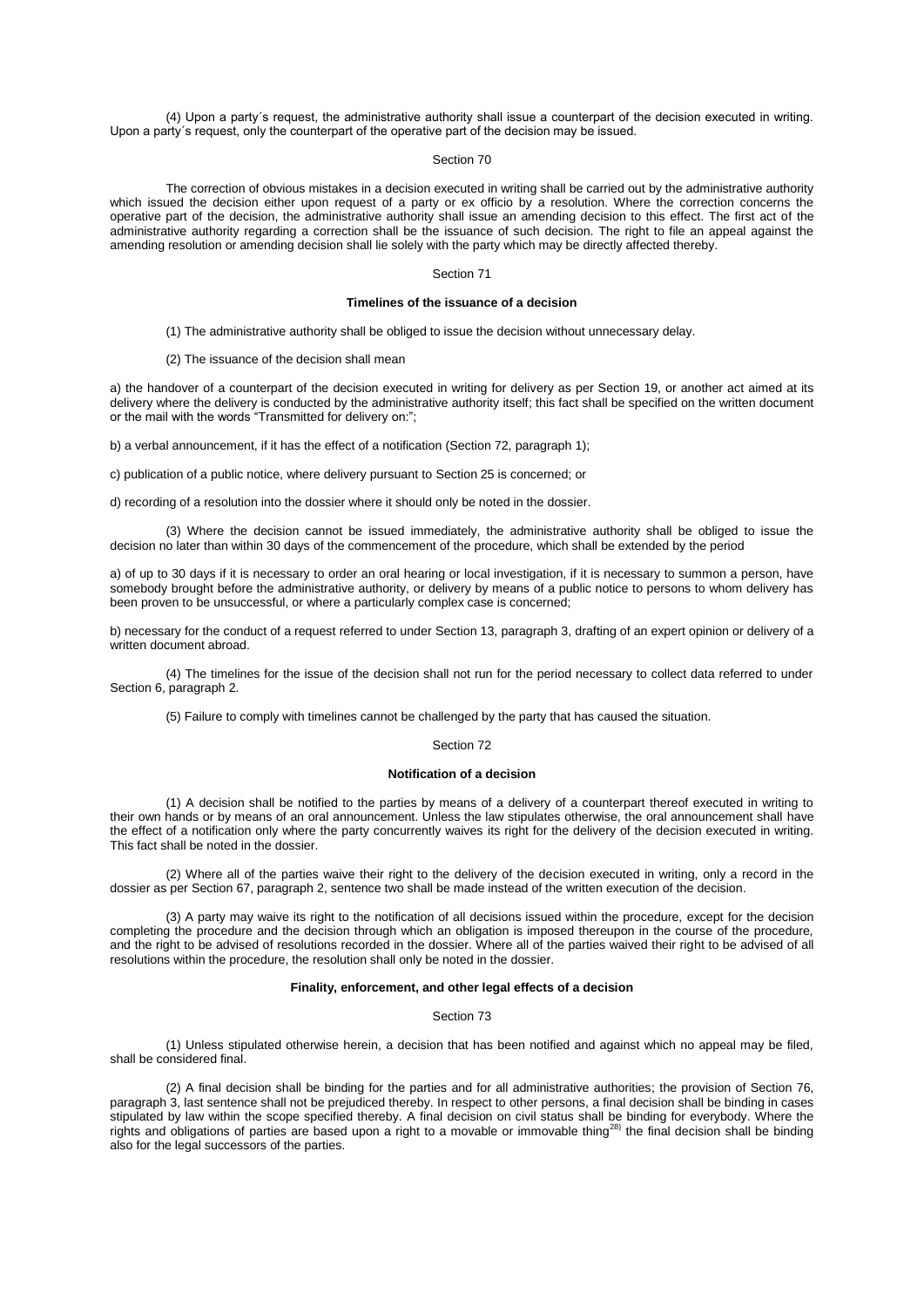(1) A decision shall become enforceable upon becoming final or at a later date specified in its operative part. The decision shall be provisionally enforceable where the appeal has no suspensory effect.

(2) A decision imposing an obligation to perform shall be enforceable if final and if the timeline for the fulfilment of the obligation has expired. A decision imposing an obligation to perform shall be provisionally enforceable if the appeal has no suspensory effect, and, where a timeline for the fulfilment of the obligation has been established, upon the expiry of the timeline.

(3) The provisions governing enforcement shall likewise apply also to other legal effects of the decision.

### Section 75

# **Finality or enforcement clause**

(1) An administrative authority which decided in the last instance shall note the finality or enforcement of the decision on the decision executed in writing which remains part of the dossier. Concurrently, it shall note the date of the pronouncement of the decision or the date on which the written document was handed over for delivery.

(2) Upon a party´s request, a first-instance administrative authority shall place a finality or enforcement clause on the counterpart of the decision which was delivered to the party. Upon a party´s request, a counterpart of the operative part together with the finality or enforcement clause shall be executed.

(3) Where it is noted incorrectly, or if the decision is no longer final or enforceable, the administrative authority shall notify to this effect persons for whom it has noted the data referred to under [paragraph 1,](aspi://module=) and shall make a notification to this effect by means of a public notice.

## Section 76

### **Resolutions**

(1) In cases stipulated by law the administrative authority shall decide by means of a resolution.

(2) Resolutions referred to by Section [11, paragraph](aspi://module=) 2, Section [13, paragraph](aspi://module=) 4, Section [28, paragraph](aspi://module=) 1[, Section](aspi://module=) 29, [paragraph](aspi://module=) 1, Section [38, paragraph](aspi://module=) 5, and Section [80, paragraph](aspi://module=) 4(b) and [c\)](aspi://module=) may be issued without prior procedure, if a similar resolution has been issued in accordance with an established decision-making practice on the same or another matter under similar facts. The effects of such resolutions shall commence upon the issuance thereof.

(3) A resolution shall be notified as per [Section](aspi://module=) 72, unless the law stipulates that it is only to be noted in the dossier. A resolution which is to be notified pursuant to [Section](aspi://module=) 72 shall become final, if notified and no appeal may be filed thereagainst. A resolution which is only noted in the dossier shall be adequately notified to the parties; such resolutions shall become final upon its noting into the dossier. A resolution that is only noted in the dossier may be changed by the administrative authority in the course of the procedure by a new resolution; the new resolution shall be only noted in the dossier.

(4) Resolutions regarding the jurisdiction of administrative authorities shall be also notified to all administrative authorities concerned thereby.

(5) Appeal against a resolution may be filed by the party to which the resolution is notified. An appeal against a resolution shall have no suspensory effect. No appeal may be filed against resolutions which are only noted in the dossier and against resolutions where the law so provides.

# **Chapter 7**

## **Nullity of a decision**

#### Section 77

(1) A decision for the issuance of which the administrative authority has no subject-matter jurisdiction shall be null; this shall not apply if the decision has been issued by an administrative authority superior to an administrative authority with subject-matter jurisdiction. Nullity for this reason shall be identified and declared through a decision by the administrative authority superior to the administrative authority which issued the null decision.

(2) Furthermore, a decision containing defects causing it to be apparently internally contradictory or legally or virtually unfeasible, or other defects for which it cannot be considered a decision of an administrative authority at all, shall be null. Nullity  $f_0$  theory conservative authority at all, shall be null. Nullity for these reasons shall be pronounced by a court in compliance with the code of administrative justice.

(3) Where the reason for nullity concerns only a particular verdict of the decision or its ancillary provision, only such part shall be construed as null, unless the nature of the case implies that it is not severable from the rest of the content.

### Section 78

(1) At all times, nullity shall be determined and declared ex officio. Parties to the procedure within which the decision has been issued, as well as those who are mentioned in the written execution of such decision, as well as any legal successors of all of these persons, if bound by the decision, may instigate the declaration of nullity; if the administrative authority identifies no grounds for the commencement of a procedure to declare nullity, it shall inform the submitter to this effect, stating the reasons therefor, within 30 days.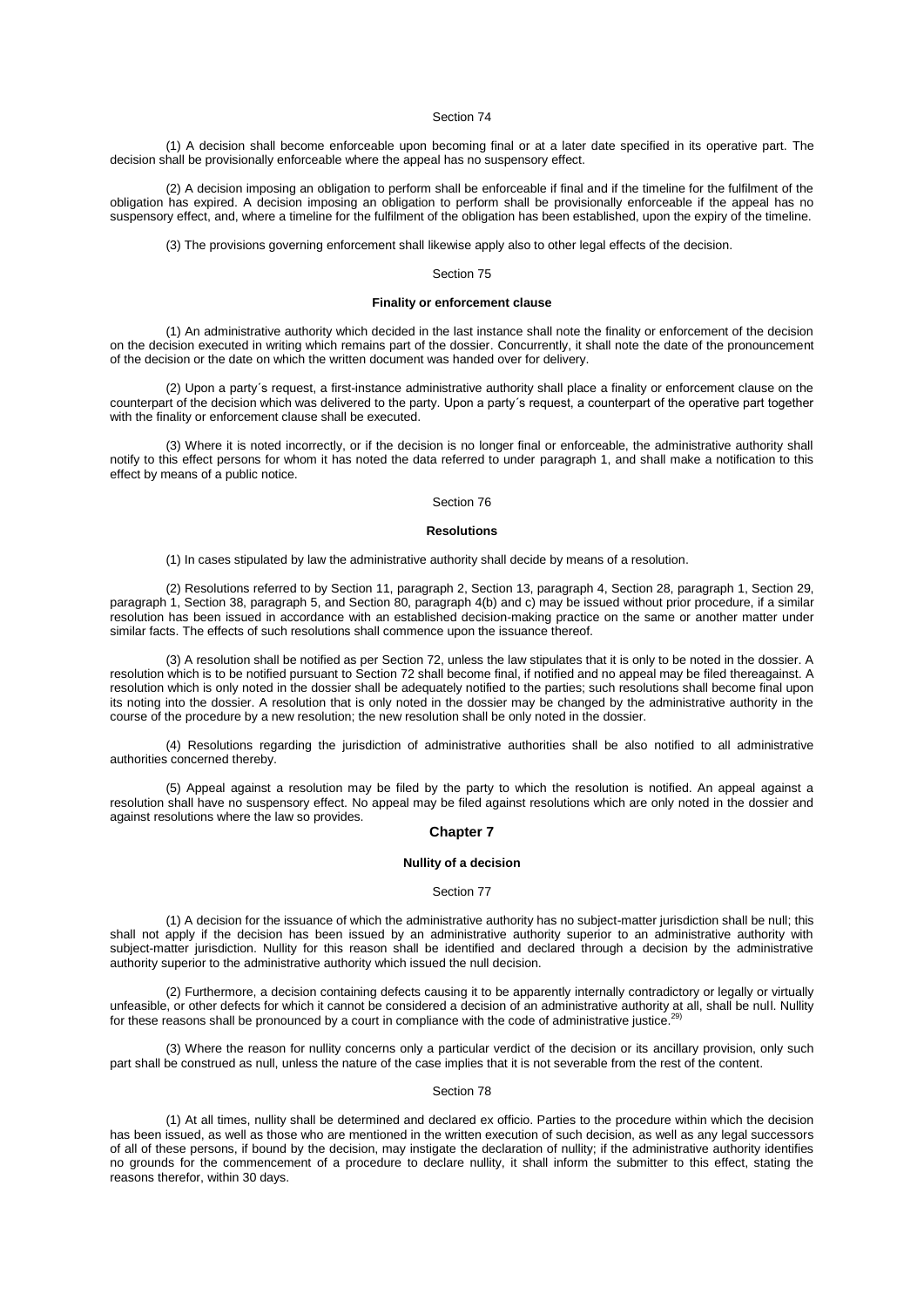(2) No appeal may be filed against a decision through which the administrative authority declared nullity.

(3) If the administrative authority concludes that another administrative authority has conducted an act which is a null decision, it shall file a motion with the administrative authority with jurisdiction to declare nullity.

### **Chapter 8**

## **Costs of a procedure**

### Section 79

(1) The costs of a procedure shall mean, in particular, cash expenses of parties and their representatives, including the administrative fee, lost wages of the parties and their legal guardians, costs of evidencing, interpreter fees and remuneration for representation.

(2) The decision on the costs of the procedure may be provided in the operative part of another decision or may be issued separately; it may be issued also in the course of the procedure. The decision shall be notified only to persons affected thereby.

(3) Unless the law stipulates otherwise, the administrative authority or the authority concerned [\(Section](aspi://module=) 136) and the party shall bear their respective costs.

(4) The implementing legal regulation stipulates the scope within which the administrative authority reimburses cash payments and lost wages to other persons, particularly in association with the performance of the function of a custodian, and with the collection of grounds for the issuance of a decision. The claim for compensation must be made with the administrative authority within eight days of the time the costs were incurred, otherwise it shall become void.

(5) The obligation to compensate the costs of the procedure with a lump-sum payment shall be imposed by the administrative authority upon the party who initiated the procedure by breaching its legal obligation. The implementing legal procedure stipulates the lump-sum amount of the costs of procedure and the lump-sum amount of the costs of procedure in particularly complex cases of where an expert has been engaged. In cases deserving special consideration, the lump-sum amount may be reduced upon request.

(6) The obligation to compensate the costs of procedure which otherwise would not be incurred by the administrative authority, may be imposed upon the person who caused them to be incurred through a breach of his/her obligation.

(7) The costs of data collection referred to under Section [6, paragraph](aspi://module=) 2 shall consist of cash payments made by the administrative authority incremented with the amount adequate to administrative fees that the person concerned who requested the collection of data would be obliged to pay if the latter collected the data itself; these costs shall be covered by the person concerned who applied for the collection of data.

(8) The compensation of costs shall be collected by the administrative authority that imposed it pursuant to a special law<sup>27</sup>). In respect of the procedure regarding the imposition of the obligation for the execution of which the administrative authority has jurisdiction, the body in charge of the execution shall be the administrative authority that imposed the compensation of the costs.

# TITLE VII

# PROTECTION FROM INACTION

### Section 80

(1) Should an administrative authority fail to issue a decision on a case within the statutory timeline, the superior administrative authority shall take an ex officio action against inactivity upon learning thereof.

(2) The action against inactivity shall be taken by the superior administrative authority also where the concerned administrative authority fails to commence a procedure within the timeline of 30 days of the date when it gained knowledge of facts justifying the commencement of an ex officio procedure.

(3) The action against inactivity may be taken by the superior administrative authority also in case where the circumstances clearly indicate that the administrative authority with subject-matter and territorial jurisdiction will fail to observe the timeline set forth for the issuance of the decision on an application or to commence an ex officio procedure or continue a procedure as appropriate. After the expiry of timelines for the issuance of a decision, the request for action against inactivity may be filed by parties.

# (4) A superior administrative authority may

a) order the inactive administrative authority to take appropriate action within a predefined timeline to remedy the situation or issue a decision;

b) take the case over by resolution and decide in lieu of the inactive administrative authority;

c) through a resolution, appoint another administrative authority within its administrative district to conduct the procedure; or d) through a resolution, adequately exceed the statutory timeline for the issuance of a decision, if it may be reasonably assumed that the administrative authority will issue the decision on the case within the exceeded timeline and if such course of action is more convenient for the parties; timelines set forth under Section [71, paragraph](aspi://module=) 3 shall be taken into account thereby.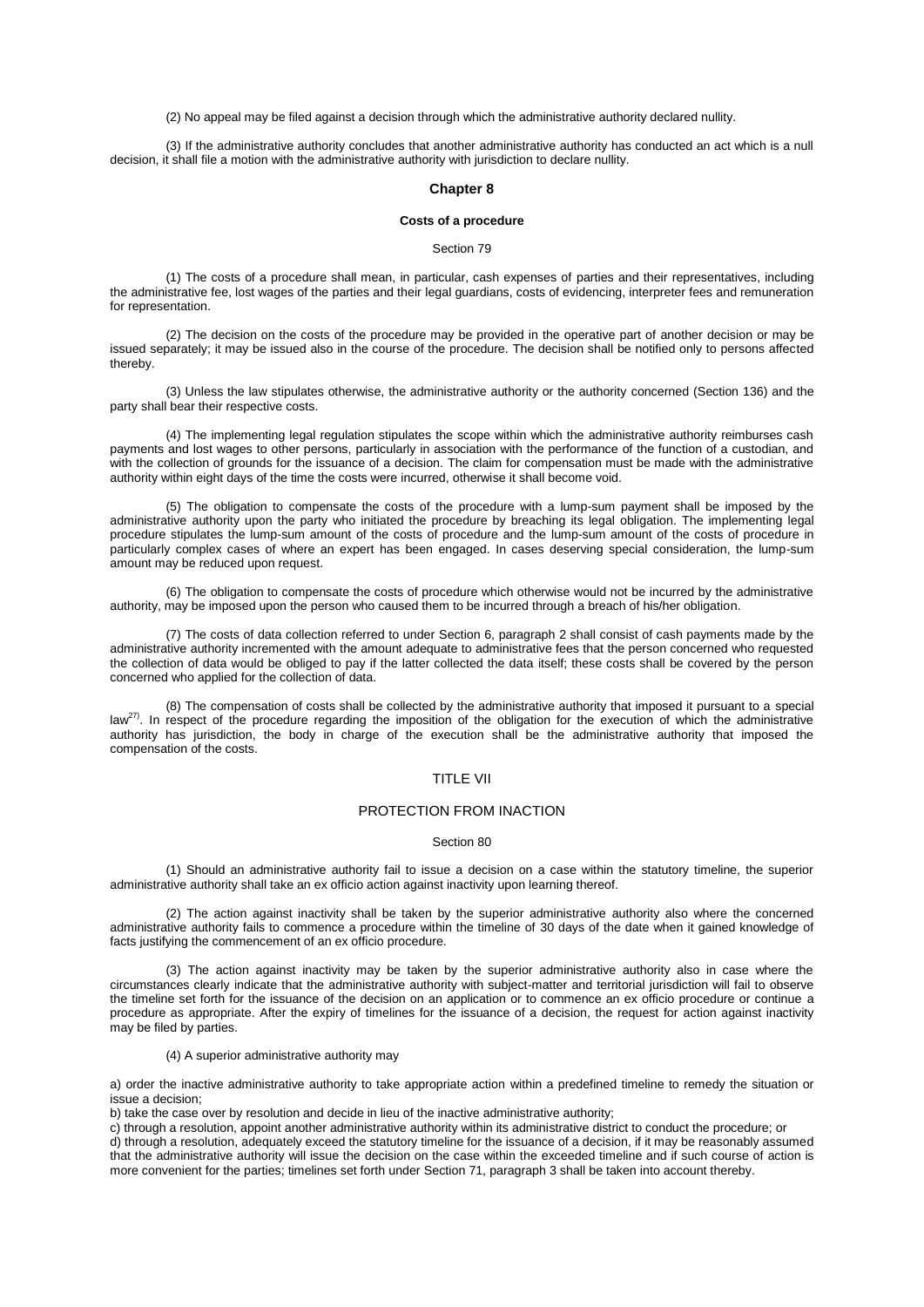(5) The course of action referred to under [paragraph 4\(b\)](aspi://module=) and [c\)](aspi://module=) may not be applied in respect to authorities of territorial self-governance entities in the exercise of their autonomous powers.

(6) The resolution referred to under [paragraph 4](aspi://module=) shall be notified to administrative authorities referred to under [paragraphs](aspi://module=) 4(b) to d) and to parties referred to under Section [27, paragraph](aspi://module=) 1; other parties shall be advised thereof by means of a public notice. The superior administrative authority shall issue a ruling also in case the party´s request referred to under [paragraph 3,](aspi://module=) sentence two is not granted; such resolution shall be notified solely to such party; no appeal may be filed against such resolution.

# TITLE VIII

# APPEAL PROCEDURE

# **Appeal**

## Section 81

(1) A party may file an appeal against a decision, unless stipulated otherwise by law.

(2) The right to file an appeal shall not apply to a party which waived this right, in writing or verbally with record in an official report, after the notification of the decision.

(3) Where the appellant took a filed appeal back, he/she may not submit it again.

(4) A statutory body of a legal person shall have the right to file an appeal against a decision which is to limit the capacity of a legal person to act autonomously before an administrative authority, even if this decision is provisionally enforceable.

# Section 82

(1) An appeal may be directed against the operative part of the decision, an individual verdict or its ancillary provision. An appeal directed solely against the rationale of a decision shall not be permissible.

(2) An appeal shall have the particulars referred to under Section [37, paragraph](aspi://module=) 2 and shall contain information as to what decision it is directed against, the scope within which it is challenged, and where the conflict with legal regulations or incorrectness of the decision or the procedure preceding thereof is considered to be. Where the appeal does not specify the scope within which the decision is being challenged, it shall be understood that the applicant demands the revocation of the entire decision. The appeal shall be filed in the necessary number of counterparts, so as to one counterpart was for the administrative authority and one for each party. Where the party fails to deliver the necessary number of counterparts, the administrative authority shall execute them at the cost of the party.

(3) Where the appeal is directed only against a particular verdict of the decision or an ancillary provision of a verdict, which does not form an indivisible whole with the others, and unless any of the parties might be harmed thereby, the rest of the operative part shall become final, if practicable with a view to the nature of the case.

(4) New facts and proposal for taking new evidence mentioned in the appeal or in the course of the appeal procedure shall be considered only where such facts or evidence that could not be previously applied by the party are concerned. Where a party objects that it was not allowed to conduct a certain act within a first-instance procedure, this act must be conducted together with the appeal.

### **Timelines allowed for appeals**

## Section 83

(1) The timeline for the filing of an appeal shall be 15 days of the date of notification of the decision, unless stipulated otherwise by a special law. An appeal may be filed only after the issuance of the decision. Where an appeal is filed prior to the notification of the decision to the appellant, it shall be construed as filed on the first day of the period allowed for the appeal.

(2) In case of a missing, incomplete or incorrect advice referred to under Section [68, paragraph](aspi://module=) 5, an appeal may be filed within 15 days of the notification of an amending resolution as per [Section](aspi://module=) 70, sentence one, if issued, no later, however, than within 90 days of the notification of the decision.

### Section 84

### **Timelines allowed for appeals against non-notified decisions**

(1) A person who was a party, but was not notified of the decision by the administrative authority, may file an appeal within 30 days of the date when it learnt of the issuance of the decision and resolution of the case decided, no later, however, than within one year of the day when the decision was notified to the last party notified by the administrative authority; default of the act may not be waived. The provisions hereof shall not apply to parties referred to under Section [27, paragraph](aspi://module=) 1.

(2) A party who provably gained knowledge of a decision may not rely on the non-notification thereof. Such party shall be considered a party to whom the administrative authority delivered the decision with a missing advice as per [Section](aspi://module=) 83, [paragraph](aspi://module=) 2.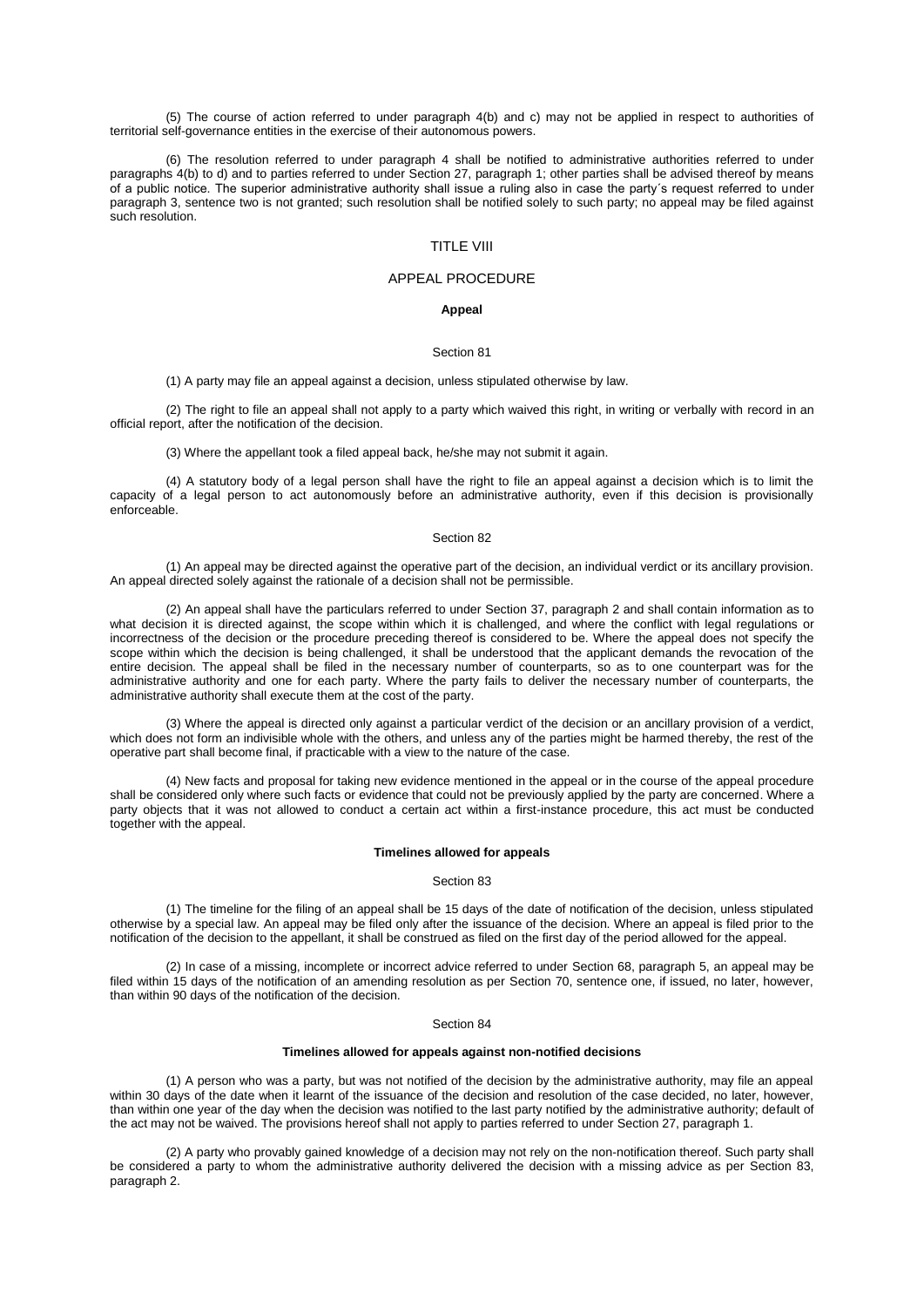(3) In the conduct of a procedure after an appeal has been filed pursuant to [paragraph 1,](aspi://module=) special attention shall be paid to the legitimate interests of parties acting in good faith. The suspensory effect of the appeal may be precluded for substantial reasons (Section [85, paragraph](aspi://module=) 2) even subsequently.

### **Effects of an appeal**

### Section 85

(1) Unless stipulated otherwise by law, a legitimate appeal filed in good time shall have a suspensory effect. As a result of the suspensory effect of the appeal, finality, enforcement or any other legal effects of the decision shall not be applied.

(2) An administrative authority may preclude the suspensory effect of an appeal, if

a) it is urgently required by the public interest;

b) any of the party is in risk of suffering a substantial harm; or

c) so requested by a party; this shall not apply where harm may be caused to other parties or where it is not in the public interest.

(3) In order to protect rights acquired in good faith, legitimate interests of parties or the public interest, the suspensory effect of an appeal the default of which the administrative authority waives may be precluded.

(4) Preclusion of the suspensory effect of an appeal must be justified. The verdict of precluding the suspensory effect of an appeal shall form part of the decision on the matter; appeal from such verdict may not be filed.

# **Filing an appeal and course of action to be taken by the administrative authority which issued the challenged decision**

## Section 86

(1) An appeal shall be filed with the administrative authority which issued the challenged decision.

(2) The administrative authority which issued the challenged decision shall send a counterpart of the submitted appeal to all parties who may have appealed, inviting them to provide their opinion on the appeal within a reasonable timeline which must not be shorter than five days. If need be, the administrative authority shall complement the procedure as necessary. The provision of this paragraph shall not be applied if the appeal was filed in default or if it was impermissible.

(3) The provision of Section [82, paragraph](aspi://module=) 4, sentence one shall likewise apply to the opinions by parties on the filed appeal. Opinions of parties on a filed appeal shall form part of the dossier. Opinions filed in default need not be considered.

## Section 87

The administrative authority which issued the challenged decision may revoke or amend the decision, if this results in the full satisfaction of the appeal and if no harm may be caused to any of the parties, unless all of those concerned thereby express their consent therewith. An appeal from this decision may be filed.

## Section 88

### **Passing a dossier to the appellate administrative authority**

(1) Where the administrative authority which issued the appealed decision does not identify grounds for course of action set forth by [Section](aspi://module=) 87, it shall hand the dossier with its opinion over to the appellate authority within 30 days of the delivery of the appeal. Where the appeal challenged only a separate verdict of the decision as per Section [82, paragraph](aspi://module=) 3 and the particular part of the dossier is severable, the administrative authority shall hand over only such part of the dossier which pertains to the issue decided on by the challenged verdict of the decision. In case of an impermissible or default appeal, it shall pass the dossier to the appellate authority within 10 days, restricting its opinion to the specification of reasons substantial for the assessment of the default or impermissibility of the appeal.

(2) Where, prior to the hand-over of the dossier to the appellate administrative authority, any of the reasons for terminating a procedure referred to under Section [66, paragraph](aspi://module=) 1(a), [e\), f\)](aspi://module=) or [g\)](aspi://module=) or under Section [66, paragraph](aspi://module=) 2, arises, the administrative authority which issued the challenged decision shall terminate the procedure, unless the decision on the appeal could be of relevance to compensation of damages.

# **Course of action to be taken by the appellate administrative authority**

## Section 89

(1) Unless stipulated otherwise by law, the appellate administrative authority shall be the immediate superior administrative authority.

(2) The appellate administrative authority shall review compliance of the challenged decision and procedure preceding the issue of the decision with legal regulations. The correctness of the challenged decisions shall be reviewed thereby only within the scope of objections specified in the appeal, or otherwise if so required in the public interest. Defects of the procedure that may not be reasonably considered to have impacted the compliance of the challenged decision with legal regulations, or its correctness, if applicable, shall be disregarded; this provision shall not prejudice the right to compensation of damages caused by improper official course of action.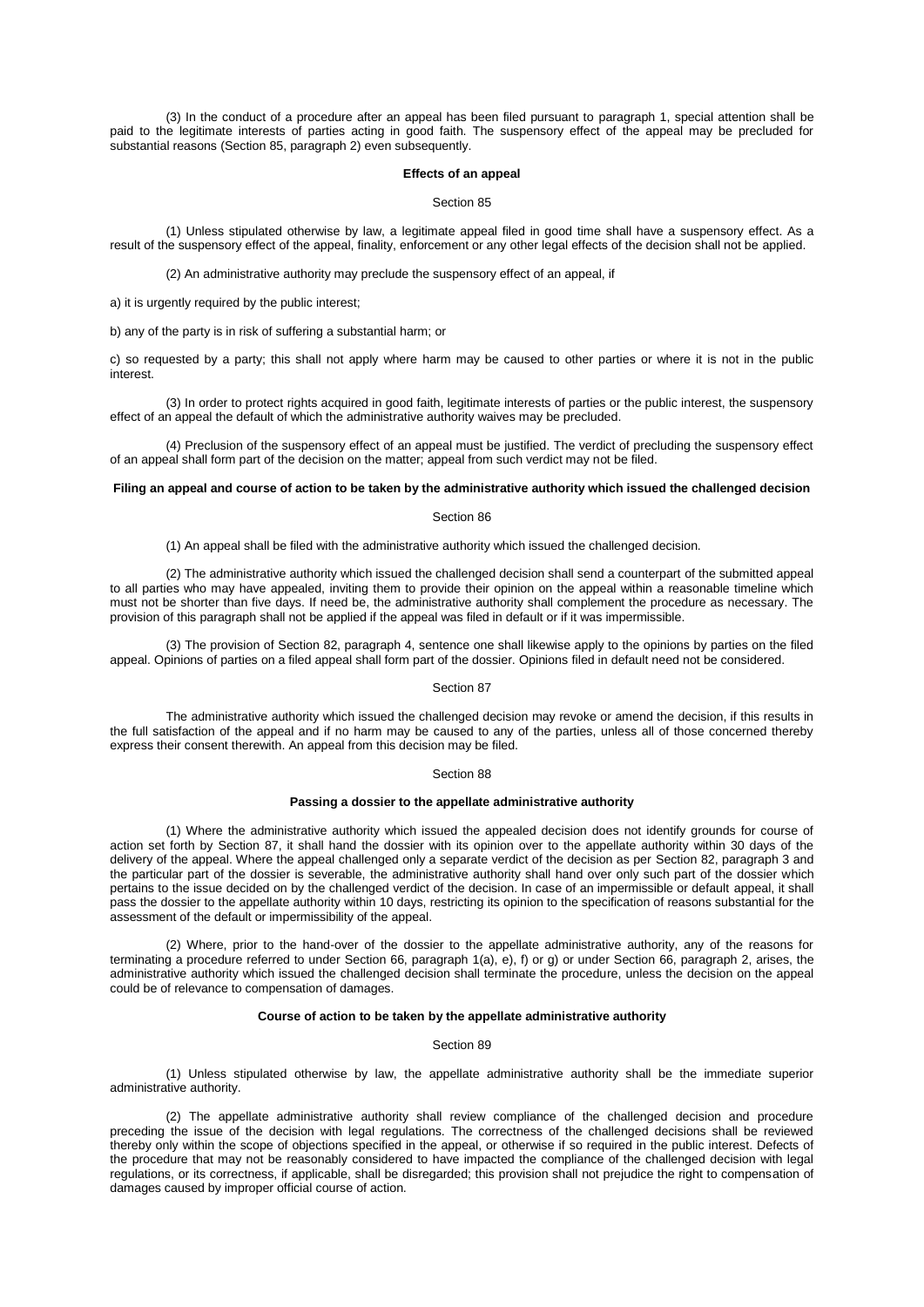# **Decision of the appellate administrative authority**

(1) If the appellate administrative authority concludes that the challenged decision is contrary to legal regulations or that it is incorrect,

a) it shall revoke the challenged decision or part thereof and terminate the procedure;

b) it shall revoke the challenged decision or part thereof and return the case for new consideration to the administrative authority which issued the decision; in the rationale of this decision, the appellate administrative authority shall provide its legal opinion which shall be binding for the administrative authority which issued the challenged decision in the new consideration of the case; an appeal from the new decision may be filed; or

c) it shall alter the challenged decision or part thereof; the change may not be made if any of the parties upon whom an obligation is being imposed would be in risk of harm as a result of loss of opportunity to file an appeal; the course of action set forth by Section [36, paragraph](aspi://module=) 3 shall be taken only where grounds for the decision newly collected by the appellate administrative authority are concerned; if necessary with a view to eliminate the defects of rationale, the appellate administrative authority shall amend the decision in its rationale section; the appellate administrative authority may not, through its decision, change a decision of an authority of a territorial self-governance entity issued within an autonomous jurisdiction.

(2) Furthermore, the course of action set forth by [paragraph 1\(a\)](aspi://module=) shall be taken by the appellate administrative authority also where an appeal from a decision on a provisional measure is concerned and the decision on the case has already become final, unless the decision on this appeal could be of relevance for the compensation of damages.

(3) The appellate administrative authority may not change the challenged decision to the prejudice of the appellant unless an appeal has been filed also by another party whose interests are not identical or where the challenged decision is in conflict with legal regulations or another public interest.

(4) Should the appellate administrative authority find out that a fact substantiating the termination of the procedure has arisen, it shall directly revoke the challenged decision and shall terminate the procedure, unless another decision on the appeal may be relevant as to the compensation of damages or to legal successors of parties.

(5) Where the appellate administrative authority does not identify grounds for course of action stipulated by [sections 1](aspi://module=)  [to 4,](aspi://module=) it shall dismiss the appeal and confirm the challenged decision. Where the appellate administrative authority alters or revokes only a part of the challenged decision, it shall confirm the rest of it.

(6) The decision in the appeal procedure shall be issued by the appellate administrative authority within timelines set forth by [Section](aspi://module=) 71. The timeline shall commence as of the date of hand-over of the dossier to the appellate administrative authority for decision [\(Section](aspi://module=) 88).

### Section 91

(1) The decision of the appellate administrative authority may not be further appealed. The decision of the appellate administrative authority shall become final if notified to all appellants and parties referred to under Section [27, paragraph](aspi://module=) 1.

(2) If the challenged decision is provisionally enforceable, the provisions of [Section 99](aspi://module=) shall likewise apply to the effects of its revocation.

(3) Where the appellant has withdrawn the filed appeal, the appeal procedure shall be terminated as of the date of withdrawal of the appeal. If the filed appeal has been withdrawn by all appellants, the appeal procedure shall be terminated as of the date of withdrawal of the appeal by the last of the appellants. On the day following the termination of the procedure, the challenged decision shall become final. The administrative authority shall issue a resolution on the termination of the procedure, which shall be only noted in the dossier and advised to appellants as well as to other parties if they have been advised of the filed appeal pursuant to Section [86, paragraph](aspi://module=) 2. An appeal may be withdrawn no later than within the issue of the decision of the appellate administrative authority.

(4) Where the procedure involves more than one party and all of the parties have waived their right to file an appeal, the decision shall become final on the day following the day of the waiver by the last of them.

### Section 92

(1) Defaults and impermissible appeals shall be dismissed by the appellate administrative authority. Where the decision has already become final, it shall subsequently examine whether there might be potential grounds for a review of the decision within a review procedure, for resumption of the procedure or for the issuance of a new decision. If it identifies potential grounds for the commencement of a review procedure, for resumption of the procedure or for the issuance of a new decision, the default or impermissible appeal shall be considered as an instigation for a review procedure, or a request to resume the procedure or a request for the issuance of a new decision.

(2) Where the appellate administrative authority concludes that the appeal was filed in good time and that it is permissible, it shall return the case to the administrative authority which decided in the first instance.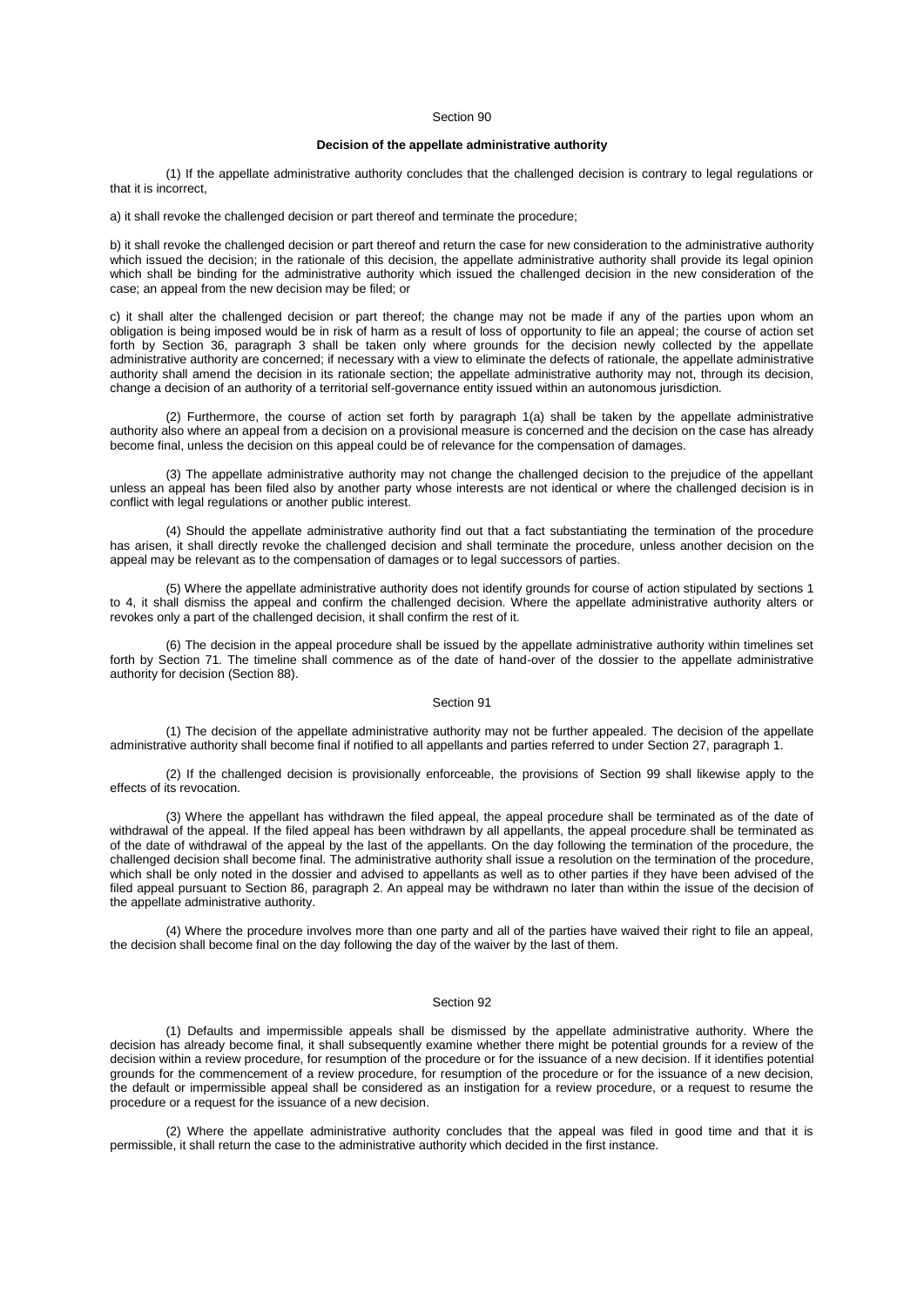#### **Application of general provisions**

## Section 93

(1) Unless provided otherwise under this Title, the provisions of Titles I to IV, VI, and VII of this Part shall likewise apply to appeal procedures.

(2) Whenever a superior administrative authority is mentioned in Titles I to VII of this Part, it shall be, in the course of action stipulated by this Title, understood to be the administrative authority immediately superior to the appellate administrative authority; otherwise the provisions of [Section](aspi://module=) 178 shall apply.

# TITLE IX

# REVIEW PROCEDURE

### Section 94

(1) In a review procedure, administrative authorities shall review ex officio final decisions in those cases where there is a reasonable doubt as to whether the decision is in compliance with legal regulations. A review procedure may be initiated even if the decision is provisionally enforceable pursuant to [Section](aspi://module=) 74 and has not become final as yet; where an appeal has been filed following the commencement of such review procedure, the course of action stipulated by the provisions of Title VIII of this part shall be taken. A party may instigate the conduct of a review procedure; such instigation shall not be construed as a proposal to commence the procedure; if the administrative authority does not identify grounds for the commencement of the review procedure, it shall notify the submitter to this effect, specifying the reasons therefor, within the timeline of 30 days.

(2) A review procedure shall not be permissible, if the decision granted a party a permission to legally act or to enter a right in respect of a real estate registered in the Land Registry or if it has been decided in a case of civil status and the applicant has acquired rights in good faith. Decisions issued pursuant to [Section](aspi://module=) 97 may not be reviewed within a review procedure, either. A decision of an appellate administrative authority referred to under [Section 90, paragraph 1\(b\)](aspi://module=) may not be reviewed, if a new decision has arisen from the new consideration of the case.

(3) Resolutions not to take further action [\(Section](aspi://module=) 43) and resolutions on terminating a procedure [\(Section](aspi://module=) 66) only may be autonomously subjected to a review procedure. Other resolutions may be reviewed only in conjunction with the decision in the case, or with another decision the issuance of which they preceded, and only if it may be relevant for the consistency of the decision in the case or another decision with legal regulations or for compensation of damages.

(4) If, following the commencement of a review procedure, the administrative authority arrives at a conclusion that despite the decision having been issued contrary to a legal regulation, the harm that would arise from its revocation or alteration for any party who has acquired a right by the decision in good faith, would be in apparent disproportion to the harm caused to another party or to the public interest, it shall terminate the procedure.

(5) When deciding within a review procedure, the administrative authority shall be obliged to examine the rights acquired in good faith, particularly where it is altering the decision which has been issued contrary to legal regulations [\(Section](aspi://module=) [97, paragraph](aspi://module=) 3) or where it determines when the effects of the decision issued within a review procedure should commence [\(Section](aspi://module=) 99).

### Section 95

(1) An administrative authority superior to the administrative authority that issued the decision shall commence a review procedure ex officio if, after a preliminary consideration of the case, it concludes that it may be reasonably assumed that the decision has been issued contrary to legal regulations.

(2) If the instigation to commence a review procedure has been filed by a party, the review procedure may be conducted by the administrative authority that has issued the reviewed decision, if it fully grants the request of the party submitting the instigation, and if no harm might be caused to any other party, unless all of those concerned express their consent therewith. Otherwise, it shall refer the case for the conduct of a review procedure to the superior administrative authority.

(3) Decisions issued by first-instance administrative authorities may also be reviewed within a review procedure which examines the decision of an appellate administrative authority.

(4) The parties to a review procedure shall be the parties to the original procedure within which the reviewed decision has been issued, who are concerned by the reviewed procedure, or their legal successors.

(5) Should any of the parties or a public interest be in risk of a severe harm, the concerned administrative authority may, upon commencement of the review procedure or in the course thereof, suspend the enforcement or other legal effects of the reviewed decision by means of a resolution.

(6) Where a decision of a central administrative authority is concerned, the decision within the review procedure shall be taken by the Minister or by the head of another central administrative authority; the provisions of Section [152, paragraph](aspi://module=) 3 shall likewise apply.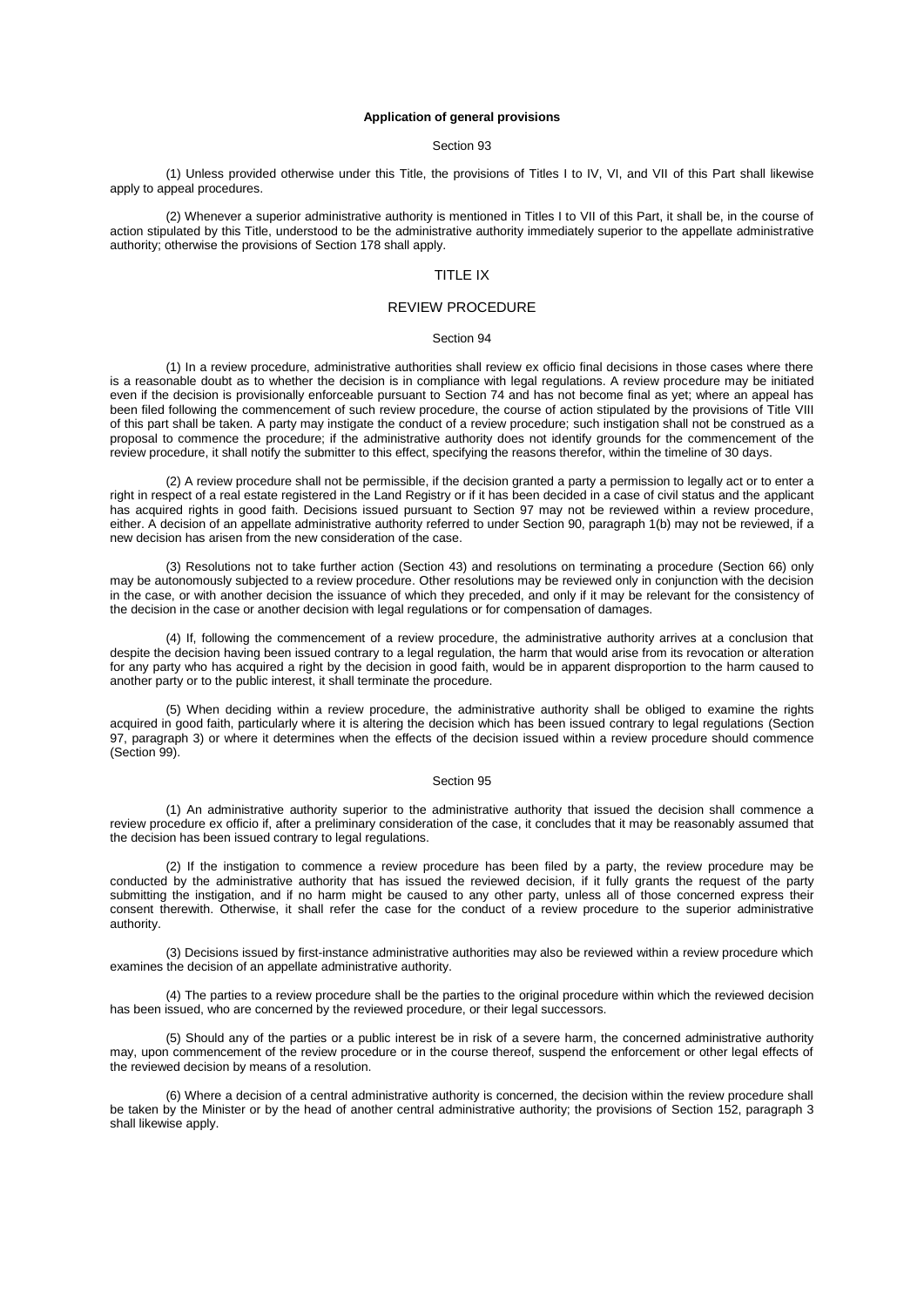(1) A resolution on the commencement of a review procedure may be issued no later than within two months of the date when the concerned administrative authority gained knowledge of the grounds for the commencement of the review procedure, no later, however, than within one year of the decision on the case becoming final.

(2) Compliance of the decision with legal regulations shall be assessed on the basis of the legal status and the facts at the time of its issue. Defects of the procedure in respect of which it cannot be reasonably presumed that they could have had an impact upon compliance of the challenged decision with legal regulations or upon its correctness, as applicable, shall be disregarded. The concerned administrative authority shall assess the documentary materials and, where necessary, shall arrange for opinions to be given by parties and administrative authorities which conducted the procedure.

(3) A review procedure concerning a provisional measure cannot be conducted once the decision on the case has become enforceable or otherwise took legal effect or once this decision has been revoked, unless its consideration is relevant for compensation of damages.

### Section 97

### **Decisions in review procedures**

(1) Should the administrative authority, after the commencement of a review procedure, find out that no legal regulations have been breached, it shall terminate the procedure by means of a resolution. Such resolution shall only be noted in the dossier.

(2) The decision on a case under a first-instance review procedure may not be issued after the expiry of 15 months of the date when the decision on the case becomes final. Where a review procedure is under way, it shall be stopped by the administrative authority by means of a resolution. Such resolution shall only be noted in the dossier.

(3) A decision which has been issued contrary to legal regulations shall be revoked or altered by the concerned administrative authority, or revoked and the case returned thereby to the appellate administrative authority or a first-instance administrative authority; those administrative authorities shall be bound by the legal opinion of the concerned administrative authority.

### Section 98

# **Fast-tract review procedure**

Where the breach of a legal regulation is obvious from the documentary materials, other conditions of the review procedure are met, and no explanations of parties are required, the concerned administrative authority may carry out a fast-tract review procedure. Evidence shall not be produced. The first act of the administrative authority in a fast-track review procedure shall be the issuance of a decision pursuant to Section [97, paragraph](aspi://module=) 3.

#### Section 99

# **Effects of decisions in review procedures**

(1) The effects of a decision in a review procedure may commence retrospectively from the finality or provisional enforcement of the reviewed decision and/or from the finality or provisional enforcement of a decision under a review procedure. In the decision through which the reviewed decision which has been issued contrary to legal regulations is being revoked or altered, the administrative authority shall, with a view to the content of the reviewed decision, determine the time when its effects are to commence.

(2) Where a decision through which an obligation has been imposed is being revoked or altered, and where no other solution is justified by the facts in the case, the administrative authority shall stipulate that the effects of the decision in the review procedure are to commence as of the date of finality or provisional enforcement of the reviewed decision.

(3) Where a decision through which a right has been granted is being revoked or altered, and where no other solution is justified by the facts in the case, the administrative authority shall stipulate that the effects of the decision in the review procedure are to commence as of the date of its finality or provisional enforcement; nevertheless, where the reviewed decision has been issued on the basis of inaccurate or incomplete data provided by the applicant, the administrative authority shall stipulate that the effects of the decision in the review procedure are to commence as of the date of finality or provisional enforcement of the reviewed decision.

# TITLE X

### RESUMED PROCEDURE AND NEW DECISION

### Section 100

### **Resumed procedure**

(1) A procedure before an administrative authority completed with a final decision on the case shall be resumed upon request of a party, where

a) previously unknown facts or evidence that existed at the time of the original procedure and which could not be applied by the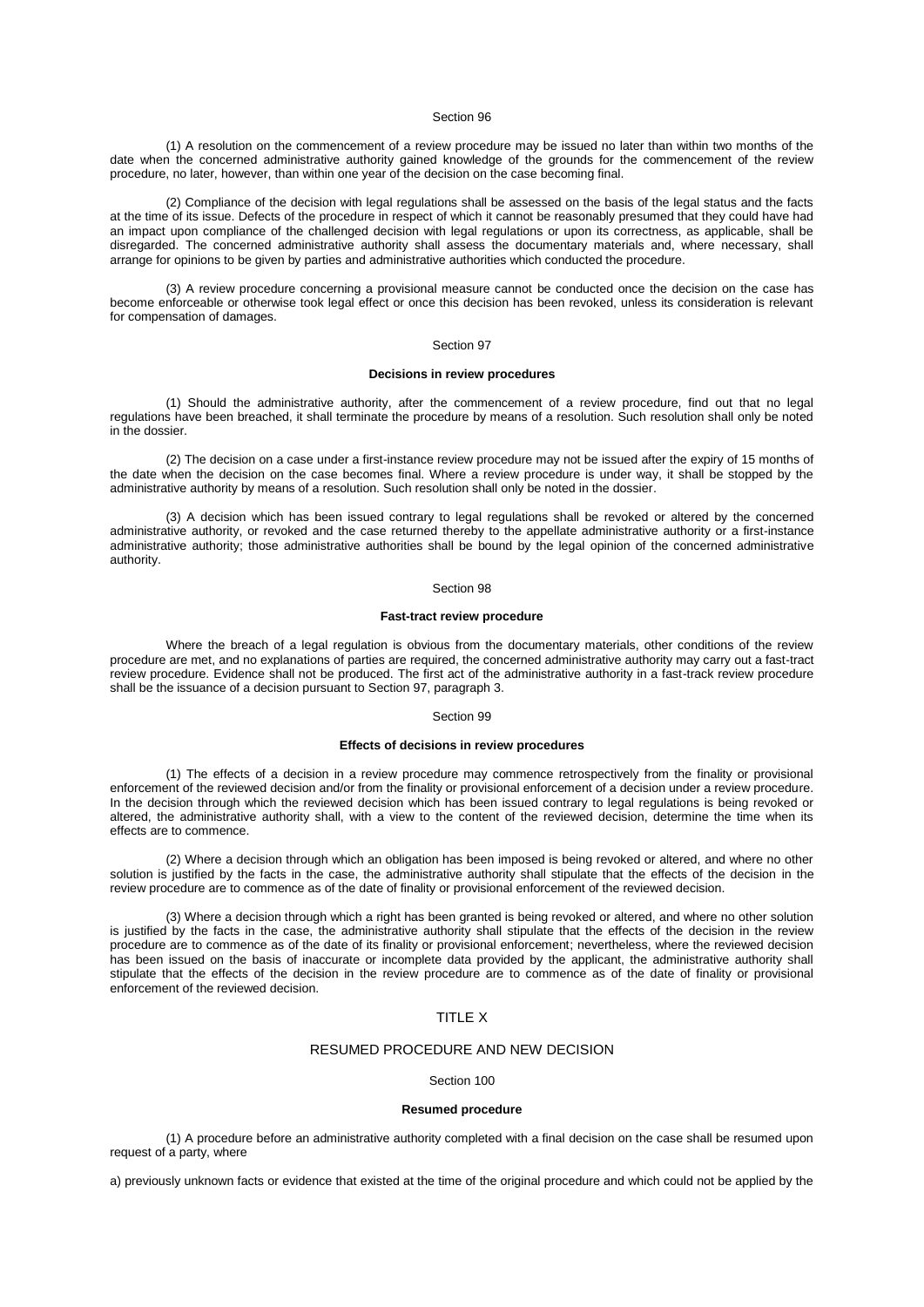party to whose benefit it may serve in the original procedure have been disclosed or the evidence taken turned out to be false; or

b) a decision which served as the basis for the decision in the procedure to be resumed has been revoked or altered; and where such facts, evidence or decisions may justify another approach to the case in question.

(2) A party may file a request for a procedure to be resumed with any administrative authority which has decided on the case, within the timeline of three months of the date when it gained knowledge of the grounds substantiating the resumption of the procedure, no later, however, than within three years of the date of finality of the decision. A person who could have applied the grounds for resumption within appeal procedure may not claim the resumption of the procedure. The decision on the resumption of a procedure shall be taken by the administrative authority that decided the case in the last instance.

(3) Within the three-year timeline from the finality of the decision, the administrative authority that decided the case in the last instance may also decide about the resumption of the case ex officio, if any of the grounds referred to under [paragraph](aspi://module=)  [1](aspi://module=) arise and if there is a public interest in the resumed procedure; the decision on the resumption of the procedure must be issued prior to the expiry of the aforementioned timeline.

(4) Furthermore, the concerned administrative authority shall decide to resume the procedure ex officio in case the decision has been achieved through a criminal deed. The timeline referred to under [paragraph 3](aspi://module=) shall begin to run as of the day following the date of finality of the judgement.

(5) The provisions of Section [94, paragraphs](aspi://module=) 4 and [5](aspi://module=) shall likewise apply to resumption of a procedure.

(6) A request for resumption of a procedure shall be granted a suspensory effect if there is a risk of a severe harm for a party or public interest. The decision through which a procedure is resumed, shall have a suspensory effect if the challenged decision has not been executed to date, unless the administrative authority precludes the suspensory effect in the decision on grounds referred to under Section [85, paragraph](aspi://module=) 2 or unless the enforcement of other effects of a decision have already lapsed as per a special law. The decision through which a request for resumption is dismissed shall be notified solely to the applicant who may file an appeal thereagainst.

## Section 101

### **New decision**

A new procedure may be conducted and a new decision issued in a case only if

a) it is necessary in the course of action set forth by Section [41, paragraph](aspi://module=) 6, sentence two;

b) the new decision will grant an application which has been finally dismissed;

c) the new decision, on substantial grounds, ex post establishes or alters the expiry or effect of the decision or a timeline for the fulfilment of an obligation or ex post allows for performance in instalment or by parts, as applicable; reduction of the expiry or effect of the decision or the timeline for the fulfilment of an obligation shall be possible only if permissible by law;

d) the decision in the case has been revoked by another public authority as per a special law; or

e) a special law so stipulates.

### Section 102

#### **Common provision**

(1) The administrative authority having had jurisdiction over the original first-instance procedure shall have jurisdiction over the new procedure upon the issue of a decision to resume the procedure, or over a new procedure as per [Section](aspi://module=) 101. The appellate administrative authority shall have jurisdiction only if the procedure has been resumed for reasons pertaining solely to the procedure before this administrative authority.

(2) The issue of who may be a party thereto, shall be assessed in the new procedure on the basis of the legal status and facts at the time of the new procedure.

(3) A new procedure referred to under [Section](aspi://module=) 101 may be commenced upon request also in case the original procedure was commenced ex officio, and vice versa. The request may be filed by any of the parties to the original procedure or its legal successor providing it is directly affected by the original decision.

(4) If a party´s request does not give grounds for the commencement of a new procedure, the administrative authority shall, by means of a resolution, decide about terminating the procedure. The resolution shall be notified solely to the applicant and to those persons in respect of whom the administrative authority has carried out an act.

(5) Enforcement or any other legal effects of the original decision may be suspended in a new procedure referred to under [Section](aspi://module=) 101, with effect from the start of the new procedure or in the course thereof. Should this be done upon request of a party, the provisions of Section [95, paragraphs](aspi://module=) 4 and [5](aspi://module=) shall likewise apply.

(6) In a new procedure, the administrative authority may avail of the source materials of the original decision, including source materials for the decision on appeal, unless precluded with a view to the reason for the new procedure. The legal opinion of the appellate administrative authority shall be binding for the administrative authority conducting the new procedure, unless such legal opinion becomes irrelevant due to a change in the legal status or facts.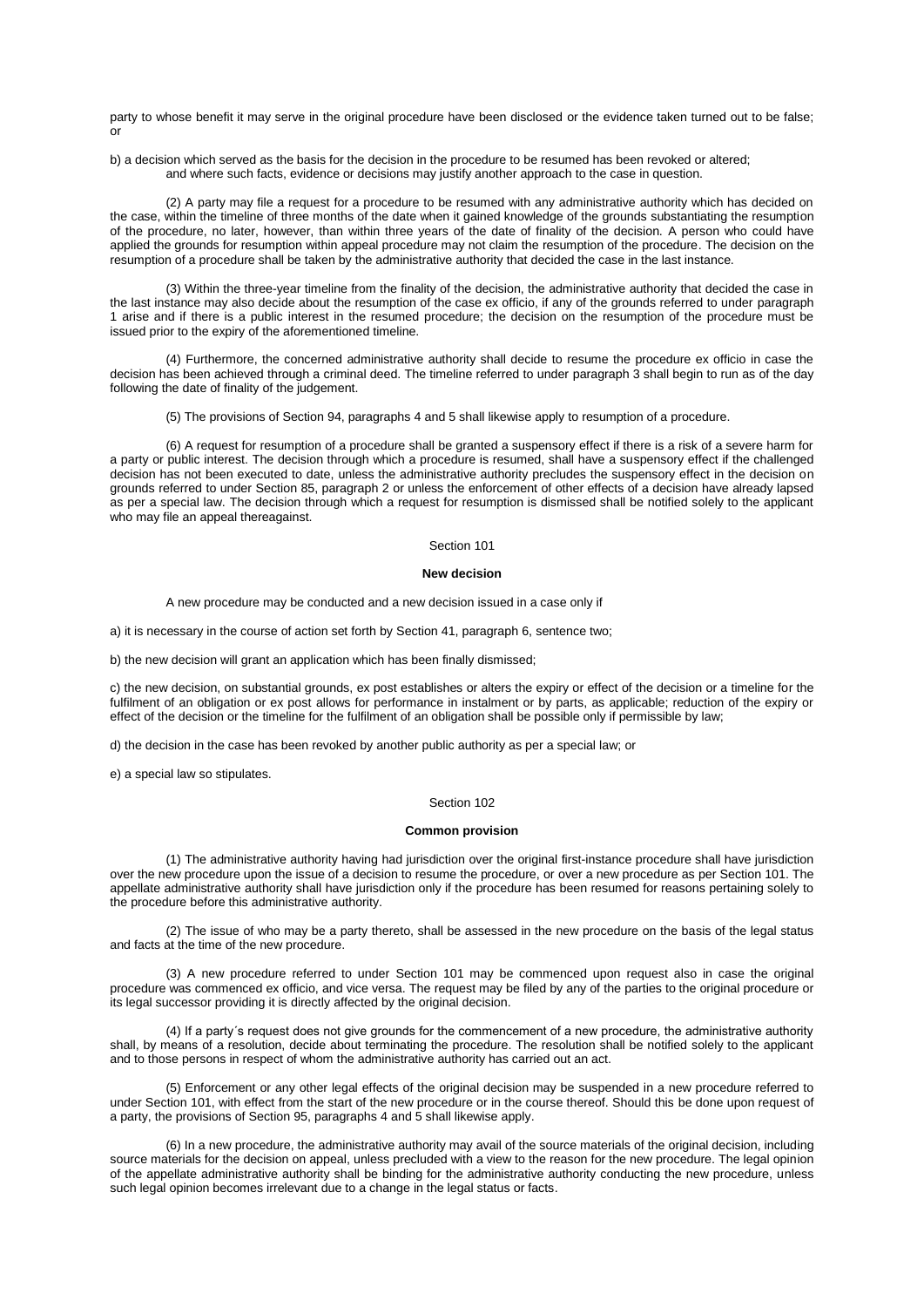(7) In the new procedure, the administrative authority shall examine rights acquired in good faith.

(8) Unless stipulated otherwise i[n paragraphs 1 to 7,](aspi://module=) the provisions governing first-instance procedures shall apply to the course of action to be taken in the new procedure.

(9) The new decision issued as per [Section](aspi://module=) 100 or [Section](aspi://module=) 101(a) shall revoke the original decision; the parties shall be advised to this effect in the decision executed in writing; the provision of [Section](aspi://module=) 99 shall likewise apply. In other cases, the new decision shall prevent the enforcement or other legal effects of the original decision; where the effects of the new decision are not obvious from the content thereof, the impact upon enforcement or other legal effects of the original decision shall be determined by the administrative authority.

# TITLE XI

# **EXECUTIONS**

# **Chapter 1**

### **Introductory provisions**

### Section 103

(1) The provisions of this Title shall be applied where the person upon whom the obligation of a monetary or non-monetary performance has been imposed by the enforcement order (hereinafter referred to as "obligor"), fails to voluntarily fulfil such obligation within the predefined timeline.

(2) The administrative authority in charge of the execution shall be the administrative authority competent to conduct the execution pursuant to this Act or to a special law.

### Section 104

An enforcement order on the basis of which an execution notice or an execution order is issued, shall be

a) an enforceable decision referred to under [Section](aspi://module=) 74; or

b) an enforceable settlement referred to under Section [141, paragraph](aspi://module=) 8.

#### Section 105

(1) An enforcement order shall be applied before the administrative authority in charge of execution by

a) the administrative authority that issued a first-instance decision or that approved settlement; or

b) a person entitled by the enforcement order.

(2) The administrative authority referred to under [paragraph 1\(a\)](aspi://module=) or the person entitled by the enforcement order may apply for the conduct of the execution also with a court of justice or a bailiff.

## **Chapter 2**

# **Executions in respect of monetary performance**

## Section 106

(1) The administrative authority in charge of an execution which, upon request of the administrative authority referred to under Section [105, paragraph](aspi://module=) 1(a) or of the person entitled by the enforcement order, conducts executions in respect of monetary performances, shall be the general tax administration with territorial jurisdiction pursuant to a special law, unless the law stipulates that the administrative authority in charge of the execution shall be the administrative authority referred to under Section [105, paragraph](aspi://module=) 1(a).<sup>30)</sup>

(2) A municipal or regional authority shall be the administrative authority in charge of the execution if it is concurrently the administrative authority referred to under Section [105, paragraph](aspi://module=) 1(a) or if such administrative authority is another authority of the territorial self-governance entity. Upon request of a municipal authority, the execution shall be performed by the general tax administration with territorial jurisdiction as per a special law.

(3) The course of action applicable to the administration of taxes shall be applicable to the execution, collection and record-keeping of monetary performances.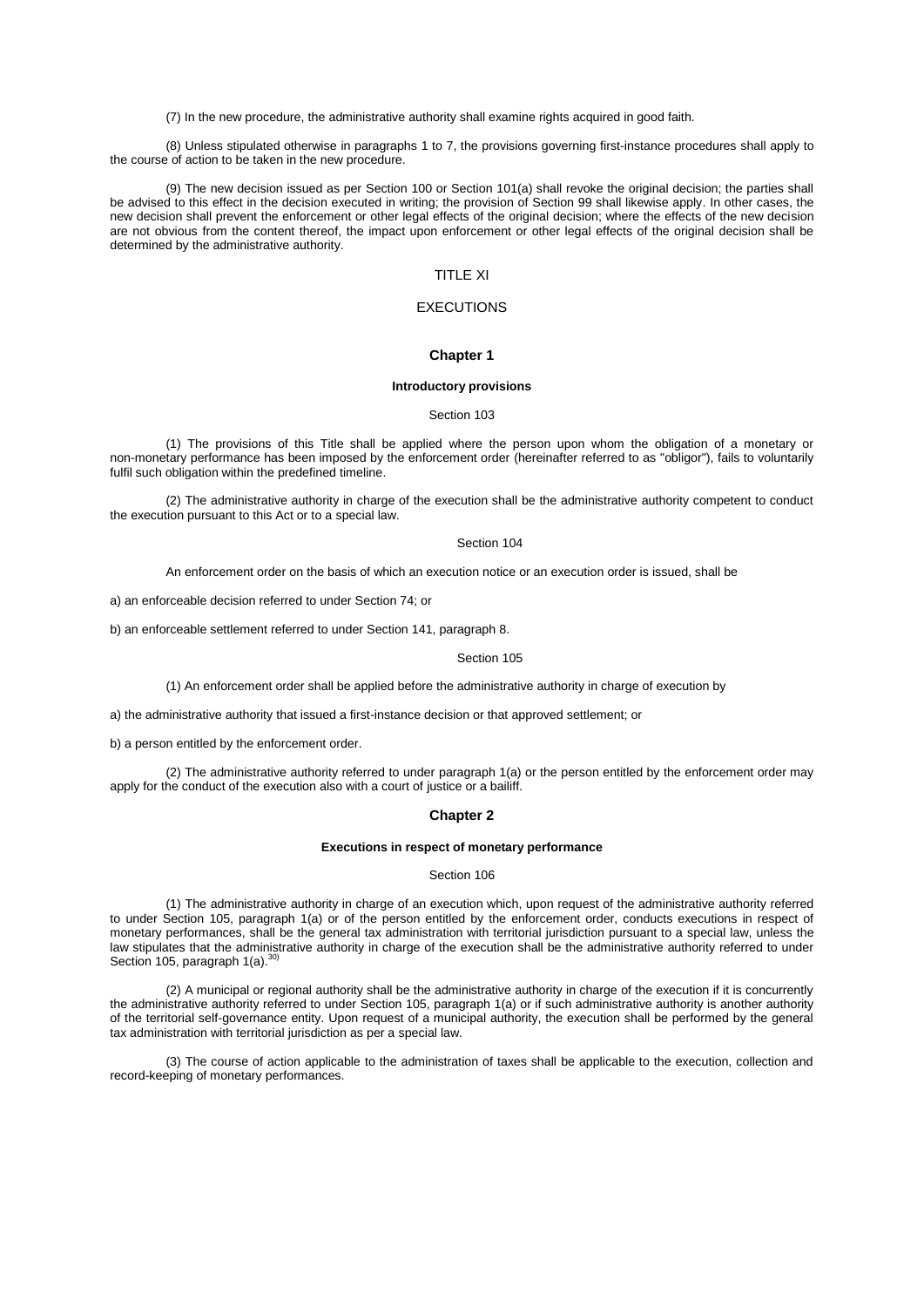# **Chapter 3**

# **Executions in respect of non-monetary performance**

### **Subchapter 1**

# **General provisions**

### Section 107

# **Jurisdiction**

(1) The administrative authority in charge of execution with jurisdiction over executions in respect of non-monetary performances shall be the administrative authority referred to under Section [105, paragraph](aspi://module=) 1(a), if such is an executive authority. A municipal or regional authority shall be the administrative authority in charge of execution if it is concurrently the administrative authority referred to under Section [105, paragraph](aspi://module=) 1(a), or if such administrative authority is another authority of the territorial self-governance entity.

(2) Upon request of another administrative authority referred to under Section [105, paragraph](aspi://module=) 1(a), the execution shall be conducted by the municipal authority of a municipality with extended powers within the administrative district of which the administrative authority has its registered office.

### Section 108

# **Right to enforce a non-monetary obligation**

(1) The administrative authority in charge of execution may issue an execution notice or order an execution in respect of a person other than the one upon whom the obligation of non-monetary performance has been imposed by the enforcement order and who is mentioned in the execution order, and continue in the ordered execution only if it has been evidenced that the non-monetary obligation has passed or transferred onto such person.

(2) The passage or transfer of a non-monetary obligation or right shall be evidenced solely by an instrument issued by an administrative authority, court of justice or a notary, or attested by an authority with jurisdiction as per a special legal regulation,<sup>31)</sup> unless the passage or transfer of the non-monetary obligation or right is directly implied by a legal regulation.

(3) If the obligor died or ceased to exist after the execution had been ordered, the administrative authority in charge of the execution may continue the conduct of the execution pertaining to property forming part of inheritance against the heir or the legal guardian thereof or against the administrator of the inheritance, if appointed. Where a legal person ceases to exist, the administrative authority in charge of the execution may continue the execution against its legal successors.

(4) The administrative authority in charge of execution may order the execution no later than within five years and conduct it no later than within ten years of the timeline when the obligation should have been fulfilled voluntarily.

# Section 109

### **Execution notice**

(1) Unless there is a substantial risk that the purpose of the execution will be derailed, the administrative authority in charge of the execution may, prior to ordering the execution, invite the obligor to perform the non-monetary obligation by means of an execution notice and to determine a new timeline for the performance thereof to the obligor.

(2) An execution notice shall be issued by means of a resolution containing, in addition to the particulars referred to unde[r Section](aspi://module=) 68,

a) an identification of the enforcement order on the basis of which it is being issued;

b) determination of the non-monetary obligation which is to be fulfilled, information about the original timeline in which the non-monetary obligation should have been fulfilled, and the date as of which the information in the execution notice is provided;

c) determination of a new timeline within which the non-monetary obligation is to be fulfilled; and

d) a warning that unless the non-monetary obligation is fulfilled within the determined new timeline, the administrative authority in charge of execution shall order the execution upon the expiry of such timeline.

(3) No appeal may be filed against an execution notice.

### Section 110

### **Ordering executions**

The administrative authority in charge of execution shall order an execution through the issuance of an execution order

a) ex officio, if it is the concerned administrative authority in charge of execution, whereas the timeline stipulated by [Section](aspi://module=) 80, [paragraph](aspi://module=) 2 shall not apply;

b) upon request of a person entitled by the enforcement order; or

c) upon request of an administrative authority as per Section [107, paragraph](aspi://module=) 2.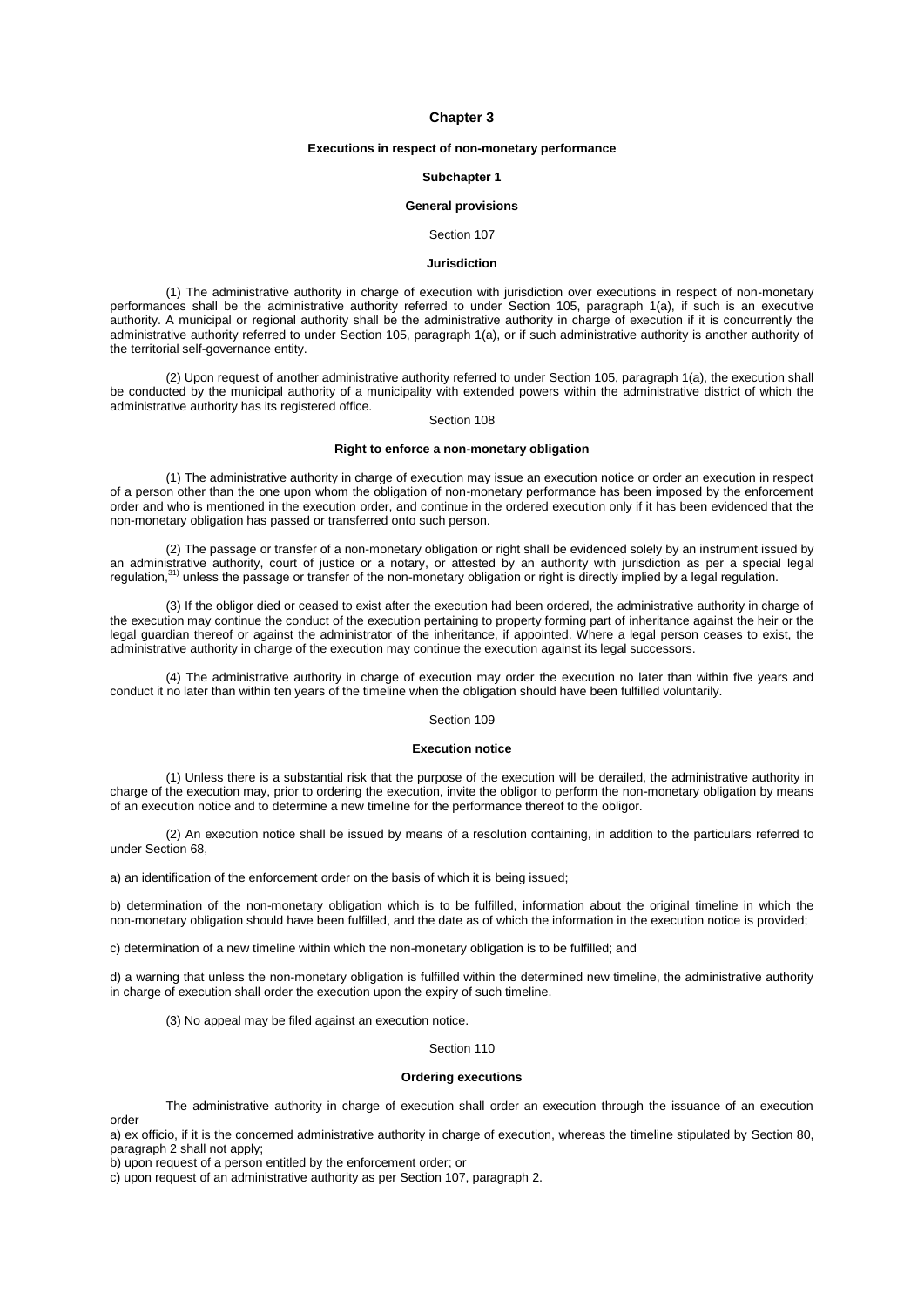# **Execution order**

(1) An execution order shall be a resolution which, in addition to the particulars stipulated by [Section](aspi://module=) 68, shall contain

a) an identification of the enforcement order on the basis of which it is being issued;

b) determination of the non-monetary obligation which is to be fulfilled;

c) the method in which the execution is to be carried out;

d) things and rights to be affected by the execution; and

e) other data, if necessary for the conduct of the execution.

(2) An execution order shall be notified to the obligor and to other persons acquiring rights or having obligations as a result of the execution order.

(3) No appeal may be filed against an execution order.

# Section 112

#### **Modes of execution**

An execution aimed at enforcing a non-monetary obligation shall be governed by the nature of the obligation imposed. It may be ordered and conducted in the following ways:

a) replacement discharge in case of substitutable performances;

b) direct enforcement in case of non-substitutable performances; particularly through vacating, seizing a movable property, and bringing a person before an authority's; or

c) the imposition of coercive fines.

### Section 113

# **Postponing and suspending an execution**

(1) For substantial reasons, the administrative authority in charge of execution may, by means of a resolution, postpone or suspend the conduct of execution, particularly where the obligor applies for deferral of the fulfilment of the obligation and if with a view to the obligor´s behaviour it may be reasonably anticipated that the obligor will fulfil its obligation no later than within the same timeline as that when the execution may be conducted and unless there is a risk that the purpose of the execution will be derailed by this; or without a request where facts relevant for the termination of the execution are under investigation. The administrative authority in charge of execution shall do so also where the law so provides. Where necessary, the administrative authority shall request cooperation of the person who applied for the postponement or suspension of the execution. No appeal may be filed against the resolution issued pursuant to this paragraph.

(2) Should the reasons which resulted in the postponement or suspension of the execution, cease to exist and unless the execution is terminated, the administrative authority in charge of the execution shall continue the execution pursuant to Section [65, paragraph](aspi://module=) 2.

# Section 114

(1) In the conduct of an execution, the authorised official shall prove, through his/her authorisation, on the basis of which particular execution order he/she is acting.

(2) Any one person shall be obliged to grant the authorised official referred to under [paragraph 1](aspi://module=) access to the site where the execution is to be carried out.

# Section 115

#### **Terminating an execution**

The administrative authority in charge of execution shall terminate the conducted execution upon request or ex officio by means of a resolution, against which no appeal may be filed, if

a) the obligation ceased to exist after the execution had been ordered;

b) after the execution had been ordered, the right to conduct the execution expired or the enforcement order forming basis of the execution was revoked;

c) the termination of the execution has been requested by the person upon whose request pursuant t[o Section](aspi://module=) 110(b) and [c\)](aspi://module=) the execution was ordered;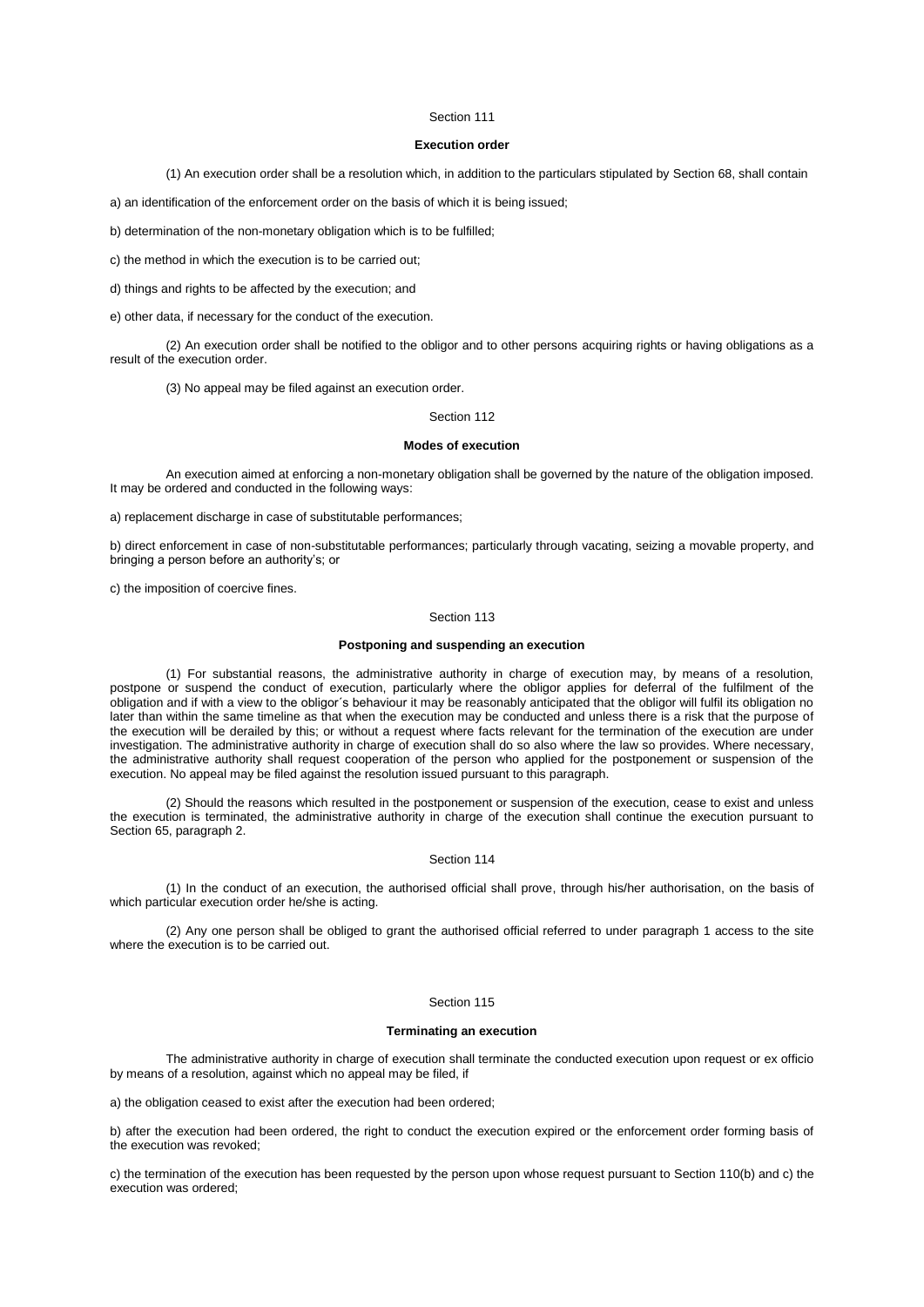d) the course of the execution suggests that its continuation would be associated with extraordinary or inadequate difficulties;

e) it turns out that the execution was ordered for the purposes of enforcing a non-existent obligation or against a non-existent obligor;

f) the conduct of the execution is impermissible, because a reason for which it was not possible to conduct the execution had existed before the execution was ordered; or

g) the conduct of the execution is impermissible, because another reason implied by a special law or the situation in the case for which it is not possible to conduct the execution arose after the execution had been ordered.

### Section 116

# **Costs of execution**

(1) The costs of execution shall be covered by the obligor, unless the execution is terminated as per [Section](aspi://module=) 115(e) or [f\).](aspi://module=)

(2) Where the execution has been terminated pursuant to Section [115, paragraph](aspi://module=) 1(c), the costs of the execution shall be covered by the person applying for the termination of the execution.

(3) The compensation of the costs of execution shall consist of a lump-sum payment of 2,000 CZK and of a compensation of cash costs incurred during the conduct of the execution. The obligation to cover the costs of the execution shall be imposed by the administrative authority in charge of the execution by means of a decision upon the obligor. Cash costs shall be covered in the form of advance payments by the administrative authority in charge of execution from its budget.

(4) The obligor shall cover the costs of execution always where an execution order has been issued or if, during the execution through seizure of a movable property the authorised official seized the movable property or, in case of execution through direct enforcement, carried out vacating.

(5) Where some of the acts of execution are conducted jointly against more than one obligor, the administrative authority in charge of the execution shall divide the compensation of costs incurred proportionally to the scope of enforce obligations applicable to individual obligors.

(6) The costs of execution shall be collected and the execution thereof conducted by the administrative authority in charge of execution which imposed the compensation thereof pursuant to a special law  $27$ .

### Section 117

### **Objections**

(1) The obligor or another person upon whom an obligation has been imposed thereby may file objections against resolutions or other acts of the administrative authority in charge of execution from which appeal may not be filed.

(2) Objections may not be filed, if the resolution has already been carried out or another act performed.

(3) Objections shall have a suspensory effect only if

a) they are directed against a resolution postponing or suspending an execution;

b) they are directed against an execution order ordering execution through vacating;

c) they are directed against a resolution terminating an execution;

d) any of the reasons referred to under [Section](aspi://module=) 115(a)[, b\), e\), f\)](aspi://module=) or [g\)](aspi://module=) are being applied; or

e) the administrative authority in charge of the execution so decides.

(4) The objections shall be decided on by the administrative authority in charge of execution. No appeal may be filed against the decision on objections.

# Section 118

### **Common provisions**

(1) The provisions of Part One and, with necessary modifications, the provisions of Titles I to X of this Part shall likewise apply to the course of action referred to under this Part.

(2) The party referred to under Section [27, paragraph](aspi://module=) 1 shall be, for the purposes of the course of action stipulated by the chapter herein, the obligor.

(3) An act default may not be waived under the course of action referred to in this Chapter, nor may a procedure be resumed or a new decision issued.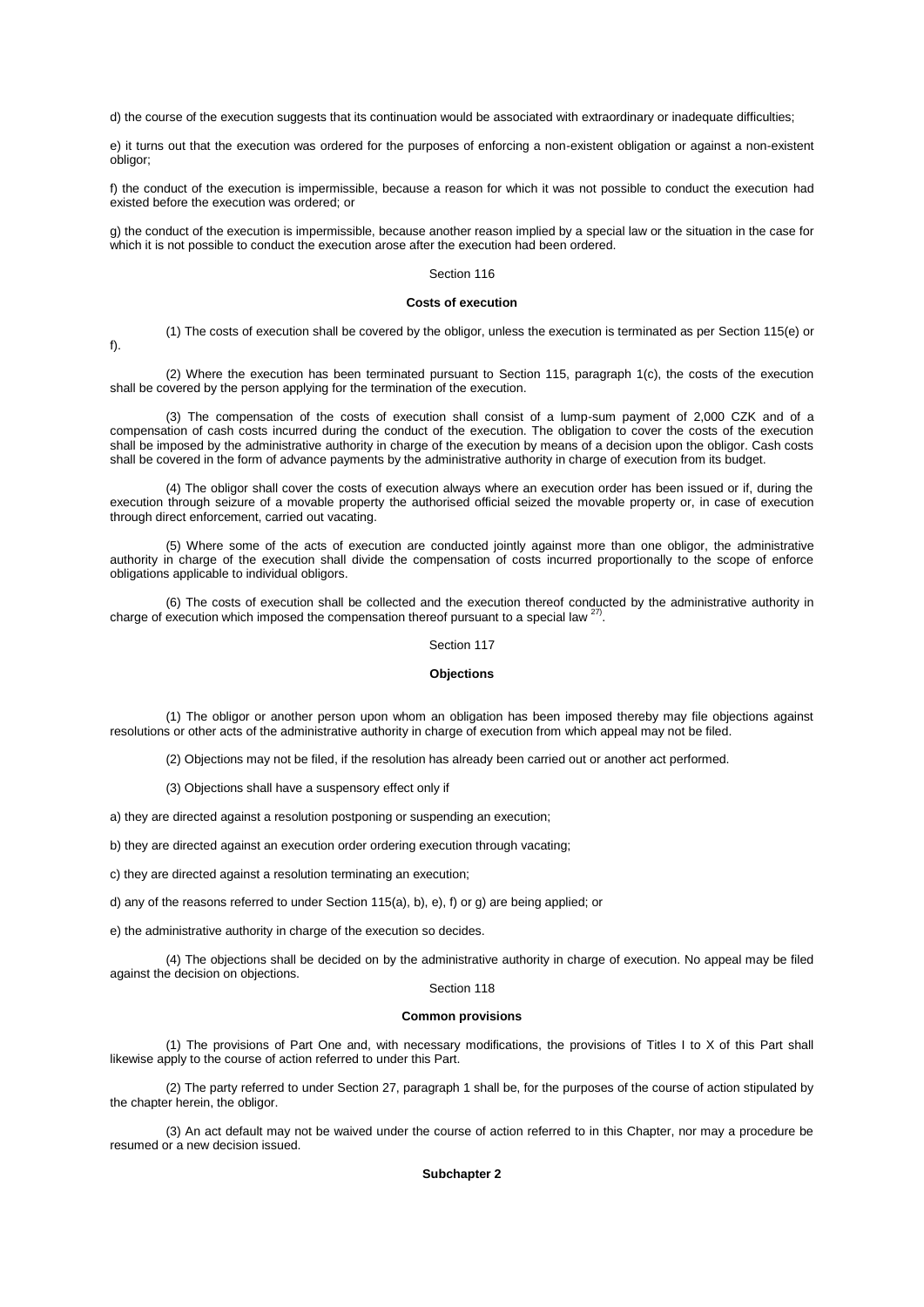### **Execution by replacement discharge**

# Section 119

(1) Where the enforcement order subjects the obligor to the conduct of a work or other discharge, which may be performed also by a person other than the obligor, the administrative authority in charge of execution shall issue an execution order on the basis of which another person shall be appointed to conduct the work or discharge, if such person so agrees; the work or discharge shall be performed at the costs and risk of the obligor.

(2) In the appointment, the administrative authority in charge of the execution shall explicitly define the work or discharge which should have been, in accordance with the enforcement order, conducted by the obligor and the conduct of which is entrusted to another person.

(3) If, in association with the conduct of the execution, the necessity to relocate construction materials or things outside the premises or land of the obligor arises, and unless the obligor, during the conduct of the execution declares in writing that such things have been abandoned thereby,<sup>32)</sup> the administrative authority in charge of execution shall be obliged to safeguard the storage of such things for the period of six months and to inform the obligor to this effect and about the possibility to collect such things. The obligor shall be obliged to cover the costs of storage. Should the obligor fail to collect the things within the aforementioned timeline, they shall become the property of the state; where the execution is conducted by an authority of a territorial self-governance authority, they shall become the property of such territorial self-governance entity. If the obligor declares that he/she will abandon the things, they shall become the property of the state. Disposal of the things, if necessary, shall be carried out at the expense of the obligor.

(4) The administrative authority in charge of execution may, by means of a resolution, impose upon the obligor the obligation to pay the necessary costs or an advance payment therefor of a predefined amount to the administrative authority in charge of execution within a predefined timeline which may not be less than eight days of the date of the finality of the decision; this shall not prejudice the further course of action in the conduct of the execution.

### **Subchapter 3**

### **Execution by direct enforcement**

#### Section 120

Direct enforcement of an obligation shall be conducted particularly through vacating a real estate, construction, apartment, room or other premises (hereinafter referred to as "structure"), through seizing a movable property or through brining a person before an authority.

# **Vacating**

### Section 121

(1) Where the enforcement order prescribes that the obligor must vacate the structure, the administrative authority in charge of the execution shall issue an execution order and conduct the execution. The administrative authority in charge of the execution shall advise the obligor at least five days in advance of the vacating. Furthermore, it shall advise to this effect also the municipality within the territory of which the structure to be vacated is located. The act of vacating shall be conducted in the presence of an invited person [\(Section](aspi://module=) 128).

(2) Where the enforcement order prescribes vacating of a structure which is in a condition immediately jeopardising the life or health of people<sup>33)</sup> the authorised official may, unless impossible to take another course of action due to lack of time, deliver the execution order to the obligor only upon the conduct of the execution. If the obligor is not present at the time of the act of vacating, the execution order shall be delivered thereto together with the official report on the vacating.

### Section 122

(1) Where the authorised official finds out, upon vacating the structure, that the vacating of the structure concerns a person whose condition of health might be seriously jeopardised by the vacating, the conduct of the execution shall not be permissible. If no medical report is presented or if there are doubts regarding the correctness of such report, the authorised official shall request a report of a medical specialist.

(2) Where the structure or part thereof is in a condition immediately jeopardising the life or health of people, the administrative authority in charge of the execution shall always vacate it.

## Section 123

(1) The execution shall be performed in such a manner that the authorised official shall

a) remove movable property belonging to the obligor and the members of his/her household as well as movable property, which, although belonging to another person, have been located in the vacated structure with the consent of the obligor from the vacated structure; and

b) exclude the obligor and any other person staying therein upon the right of the debtor from the vacated structure.

(2) Movable property removed from the vacated structure shall be handed over to the obligor or to any of the majors from the obligor´s household.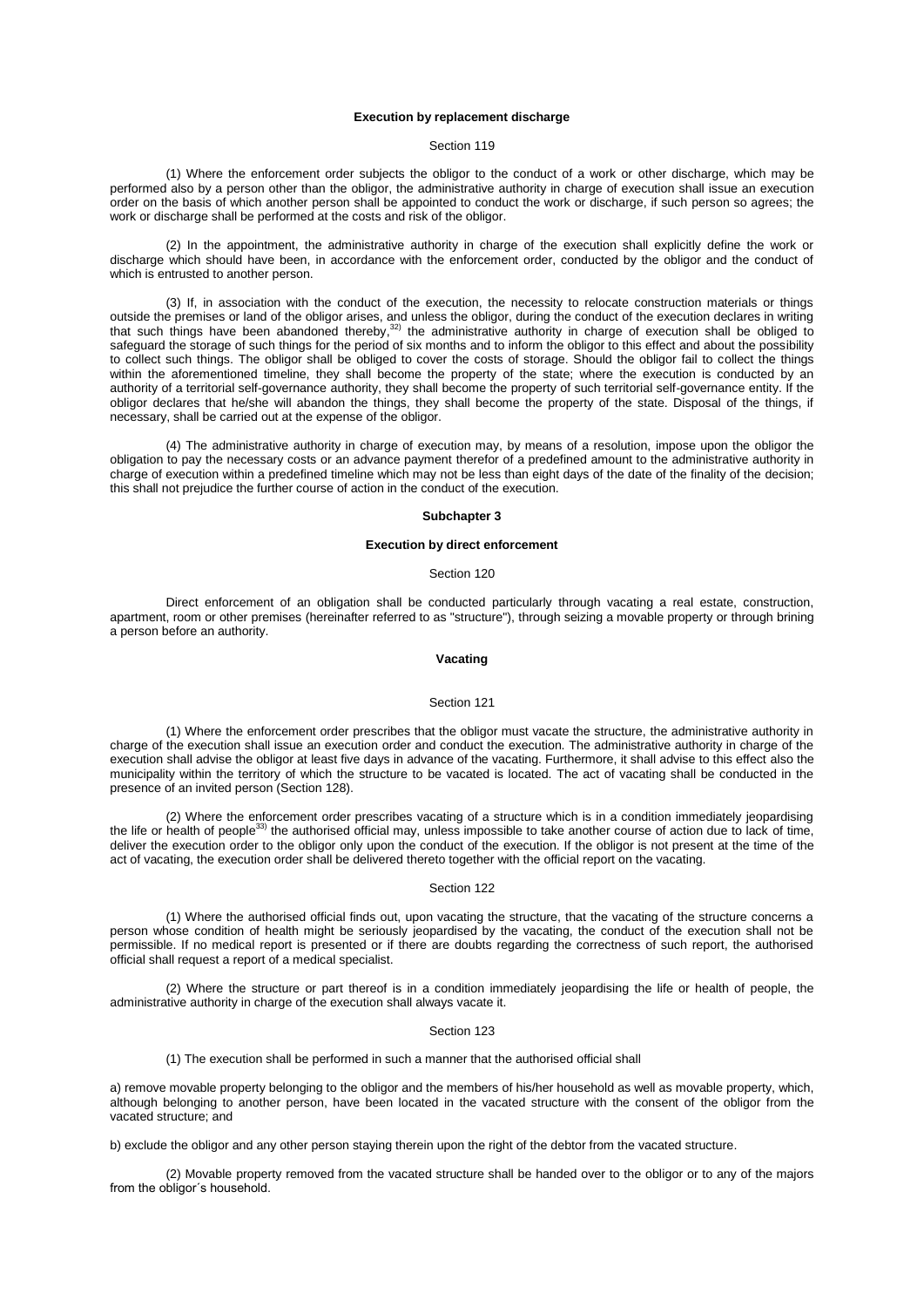(1) Should no one who could take the movable property be present during the vacating, or the take-over thereof is declined, a list of such movable property shall be drafted and shall be placed in custody with the municipality or another suitable custodian with the consent thereof, at the expense of the obligor. The administrative authority in charge of the execution shall advise the obligor as to in whose custody his/her movable property was placed, and the possibility to collect it.

(2) Should the obligor fail to collect the movable property with the custodian within six months of the date of placement into custody, the administrative authority in charge of execution shall sell it pursuant to the provisions on the sale of movable property as set forth by a special law. 35)

(3) The proceeds of the sale shall be disbursed by the administrative authority in charge of the execution to the obligor after the deduction of the costs of custody, cash expenses arising from the sale of movable property and lump-sum costs of the sale; the lump-sum costs of the sale shall be 2,000 CZK. If the obligor declines in writing to take over the remaining proceeds, the remaining proceeds shall become a state budget income; where the execution is conducted by an authority of a territorial self-governance entity, the remaining proceeds shall become income of the budget of such territorial administrative entity. If the remaining proceeds are returned as undeliverable, or if it cannot be delivered for another reason, particularly if the address of the obligor's permanent residence is unknown, the remaining proceeds shall become a state budget income, unless claimed by the obligor within three years of the sale of the movable property; if the execution is conducted by an authority of a territorial self-governance entity, the remaining proceeds shall become the income of the budget of such territorial self-governance entity.

(4) Movable property the sale of which has been unsuccessful, shall become the property of the state. If the custodian refuses to take over the movable property, it shall become property of the state; where the execution is conducted by an authority of a territorial self-governance entity, it shall become the property of such territorial self-governance entity. Any disposal of the movable property, if necessary, shall be conducted at the expense of the obligor.

#### **Seizure of movable property**

#### Section 125

(1) Where the enforcement order prescribes that the obligor must surrender or provide movable property, the administrative authority in charge of execution shall issue an execution order for the conduct of the execution through seizure of movable property, which shall explicitly specify the movable property to be seized. An authorised official shall seize the movable property from the obligor or the person holding it, and shall hand it over to the person entitled to collect it; where there is no one to collect it, the administrative authority in charge of the execution shall arrange for its proper custody at the expense of the obligor[. Section](aspi://module=) 124 shall likewise apply to such course of action.

(2) The execution order shall be delivered to the obligor by the authorised official upon the seizure of the movable property. If the obligor is not present at the time of the seizure of the movable property, the execution order shall be delivered to the obligor along with the official report on the seizure of the movable property. The administrative authority in charge of the execution shall not advise the obligor of the upcoming execution before the authorised official arrives at the site of seizure. Where the object of the execution is movable property kept on the records of a statutory registry, the execution order shall be delivered also by the person keeping such registry.

(3) Where an instrument is necessary for the use of the seized movable property, such instrument shall be taken from the obligor along with the seized movable property.

(4) Should the authorised official fail to find the movable property with the obligor, it shall determine by inquiry where the movable property is kept or what has happened to it. If the obligor or the person who is to surrender the movable property, unwilling to surrender it, the authorised official shall call on the person to provide reasons for the refusal.

(5) The authorised official shall draft an official report on the seizure of movable property which shall specify, in particular,

a) an identification of the movable property taken from the obligor or another person willing to surrender it, and, in case multiple items are concerned, an accurate list thereof, with information on the counts thereof, measures and weight, as applicable;

b) the obligor´s statement as to where the movable property is located or, if applicable, a statement to the effect that the obligor refused to provide an explanation thereon;

c) the fact that the obligor or the person holding the movable property is not willing to surrender it, reasons for the refusal to surrender it, or, if applicable, refusal to give reasons.

### Section 126

# **Personal search and search of apartments and other rooms**

(1) During the seizure of movable property, the obligor shall be obliged to provide the authorised official with access to all places where the seized movable property might be located.

(2) If so required by the purpose of the conduct of the execution, the authorised official shall be authorised to carry out a personal search of the obligor and a search of the apartment (registered office, place of business) and other rooms of the obligor, as well as the obligor´s cabinets or other containers located therein, in respect of which it is reasonable to anticipate that the movable property to be surrendered by the obligor is located therein; for these purposes the authorised official shall be authorised to gain access to the obligor´s apartment or another room, or open or closed cabinets or other containers, if necessary.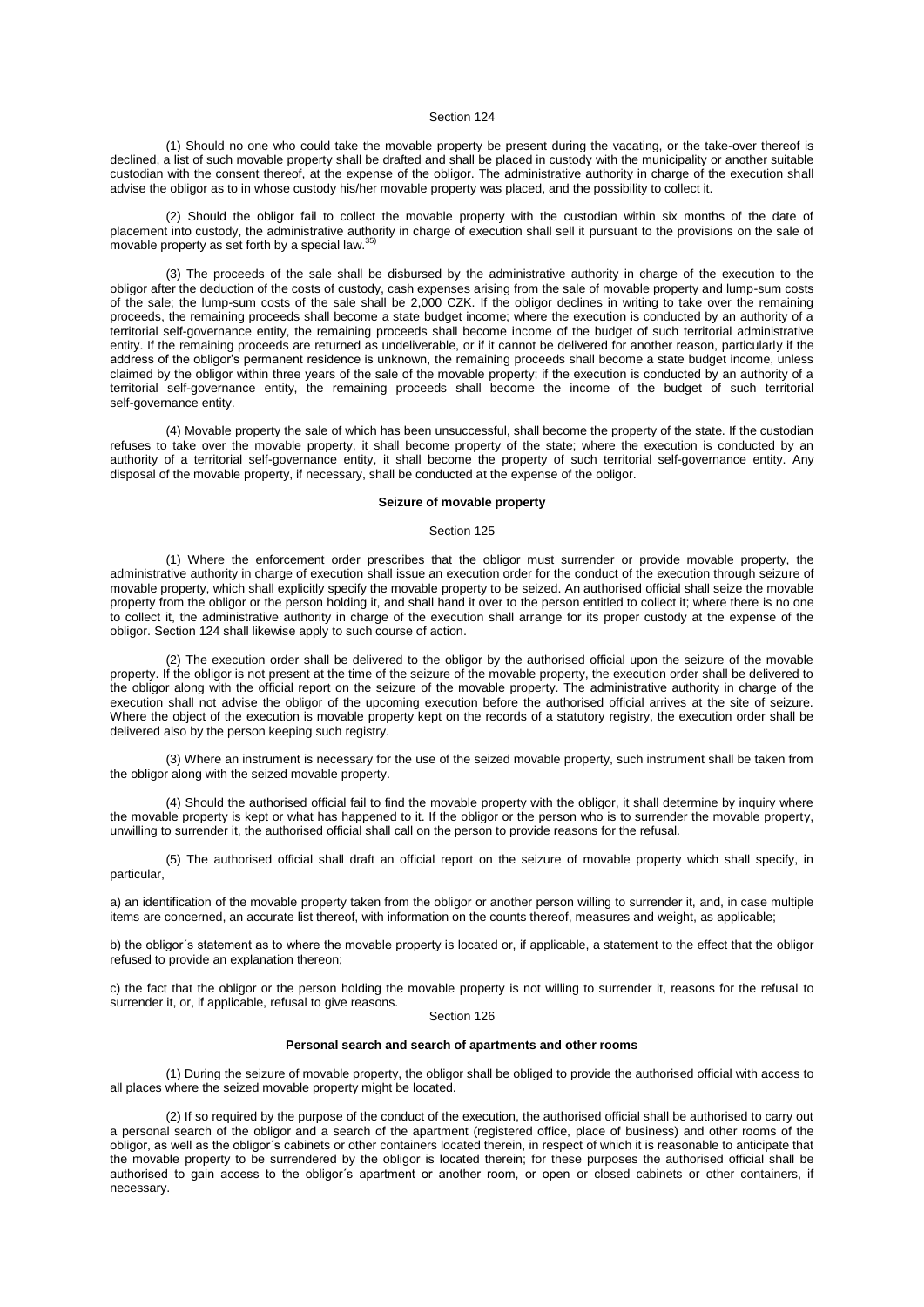(3) Any one in whose building the obligor has an apartment (registered office, place of business) or other rooms or premises shall be obliged to enable the authorised official to carry out a search of the apartment and other rooms or premises where the obligor has its things. Should such person fail to comply with this obligation, the authorised official shall be authorised to gain access to the place.

(4) Where the seized movable property is located with another person, such person shall be obliged to surrender it upon invitation by the administrative authority in charge of execution.

(5) In case it is reasonably suspected that the obligor or another person are hiding the movable property and if a call to surrender the hidden thing has been unsuccessful, the authorised official may carry out personal search.

(6) Searches shall be carried out in a considerate manner, particularly where personal searchers are concerned. A personal search shall be carried out by a person of the same sex. Upon request of the person to be searched, the personal search may be conducted only in the presence of an invited person [\(Section](aspi://module=) 128). The provisions of a legal regulation governing the authorities of a customs official shall adequately apply to the conduct of personal searches.

(7) In the seizure of movable property, the authorised official shall take measures necessary for the achievement of the purpose of the execution. Persons who grossly disturb the conduct of the act despite the authorised official´s call for order, may be excluded by the authorised official from the site of the conduct of the act.

### **Bringing a person before an authority**

### Section 127

Where execution is conducted by bringing a person before an authority, the execution order shall be delivered to bodies which are in charge of bringing the person before the authority; Section [60, paragraph](aspi://module=) 1, last sentence and paragraph 2 shall likewise apply.

## **Invited persons**

#### Section 128

An administrative authority may invite impartial persons to attend the conduct of an execution by direct enforcement in order to safeguard their presence in the conduct of a specific act. The rights and obligations of parties shall not apply to such persons.

# **Subchapter 4**

### **Executions through the imposition of coercive fines**

### Section 129

(1) If it is impossible or impractical to carry out an execution by a replacement discharge or direct enforcement, the fulfilment of the obligation shall be enforced by gradual imposition of coercive fines up to the amount of costs of the replacement discharge, and if the replacement discharge cannot be carried out, up to the amount of 100,000 CZK. The administrative authority in charge of execution shall impose a coercive fine upon the obligor by means of a decision in which it shall prescribe that the obligor is to pay the fine within a timeline of no less than 15 days of the date of finality.

(2) Fines shall be collected and their execution conducted by the administrative authority in charge of execution that imposed them pursuant to a special law<sup>27)</sup>. The amount of the fine shall be determined by the administrative authority in charge of the execution with a view to the nature of the unfulfilled obligation. Income from fines shall be income of the budget from which the operation of the administrative authority in charge of execution which imposed the fine is covered. Paying the fine shall not release the obligor from the obligor´s liability for the damage.

# **PART THREE**

# **SPECIAL PROVISIONS GOVERNING ADMINISTRATIVE PROCEDURE**

# TITLE I

# SPECIAL PROVISIONS GOVERNING ADMINISTRATIVE AUTHORITIES

# Section 130

## **Jurisdiction of a public corporation´s or other legal person´s body**

(1) Where the law stipulates that a procedure is to be conducted by a territorial self-governance entity without specifying which of its authorities have jurisdiction over the acts, such authority shall be the regional authority where regions are concerned and the municipal authority where municipalities are concerned.

(2) Where the law stipulates that a procedure is to be conducted by another public corporation, without specifying which of its bodies has jurisdiction over the acts, the procedure shall be conducted by its executive body with general competence.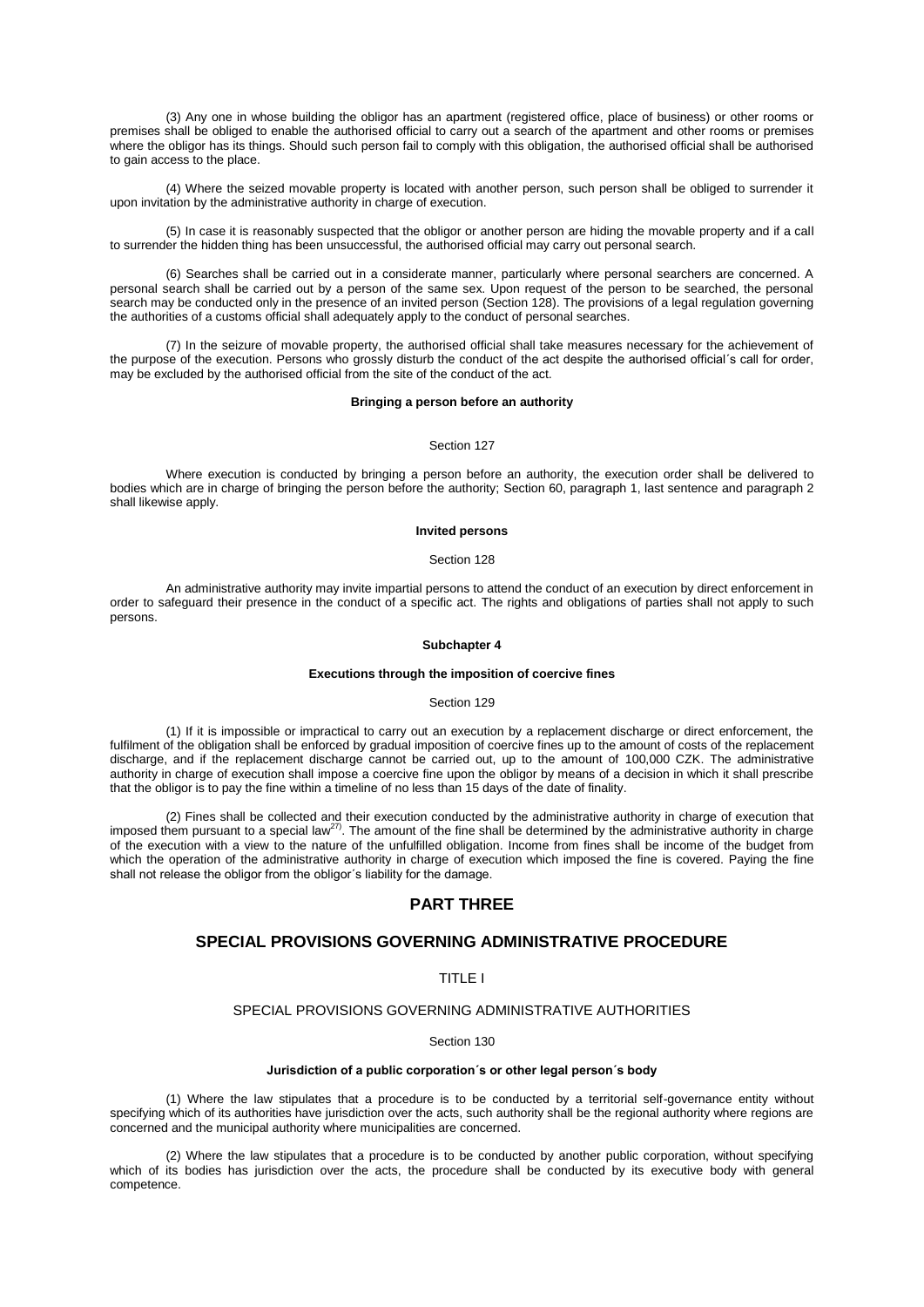(3) Where the law stipulates that a procedure is to be conducted by another legal person, without specifying which of<br>its bodies has jurisdiction over the acts, such body shall be its statutory body<sup>37)</sup> as per a special a thereby; such appointment must be done in writing and notified to the administrative authority. This provision shall adequately apply to natural persons carrying out business.

#### **Changes in jurisdiction**

Section 131

(1) A superior administrative authority may, upon instigation of a concerned administrative authority or upon request of a party, take a case over from its subordinate administrative authority by resolution and decide as a lower-instance administrative authority, if

a) the case concerns issues which, due to their exceptional complexity or irregularity, may be resolved only using outstanding expert knowledge;

b) the procedure involves a high number of parties [\(Section](aspi://module=) 144); or

c) it may be reasonably anticipated that the case will significantly influence the legal situation of the parties in administrative district of more than one subordinate administrative authority.

(2) A superior administrative authority may, by means of a resolution, appoint another concerned subordinate administrative authority with subject-matter jurisdiction within its administrative district to consider and decide upon a case, either upon instigation of the administrative authority that could, with a view to this paragraph, be appointed to consider and decide upon the case, or upon a party´s request, if

a) there is reasonable cause to believe that the case will influence the legal situation of parties to the procedure within the district of the appointed administrative authority in a significantly greater degree than in the district of the concerned administrative authority; or

b) there is a need to join individual procedures into a common one [\(Section](aspi://module=) 140), in order to safeguard the necessary material accord and consistency of decisions.

(3) The provisions of [paragraphs 1](aspi://module=) and [2](aspi://module=) shall not apply to authorities of territorial self-governance entities in the conduct of their autonomous powers.

(4) A superior administrative authority shall, by means of a resolution, appoint another subordinate administrative authority with subject-matter jurisdiction in its administrative district to consider and decide upon a case, if a subordinate administrative authority is not competent to consider and decide upon a case due to the exclusion of all officials [\(Section](aspi://module=) 14) of such authority or members of an authority which decides collectively (hereinafter referred to as a "collegiate body"); in such a case the superior administrative authority shall appoint an administrative authority the territorial district of which is contiguous with the administrative district of the non-competent administrative authority.

(5) The concerned administrative authority may, by means of a resolution, refer the case to a more suitable authority also in other situations. The referring administrative authority shall be obliged to request a prior approval of the administrative authority to which the case is to be referred. Such prior approval shall not be required if the applicant´s address of permanent residence or registered office is within the territorial district of the administrative authority to which the case is to be referred, or the applicant stays within such territorial district. In respect of procedures regarding applications, this procedure shall be applied only upon request or with the approval of the applicant.

(6) When changing jurisdiction, administrative authorities shall take care to apply them only in justified cases and, if practicable, without burdening the parties by the procedure more than it would, should no change in jurisdiction occur.

(7) Changes in jurisdiction referred to under [paragraph 1](aspi://module=) and [paragraph 2\(a\)](aspi://module=) shall be notified by public notice and parties shall be advised thereof in a suitable manner. In other cases, changes in jurisdiction may be notified by public notice, if considered reasonable by the administrative authority. Where a change in jurisdiction has been instigated or requested as referred to unde[r paragraph 1](aspi://module=) or [2,](aspi://module=) but the jurisdiction remains unchanged, the person instigating or requesting such change in jurisdiction shall be advised to this effect.

## Section 132

Should, in the course of a procedure, the circumstances relevant for the determination of territorial or subject-matter jurisdiction in terms of the instance change, and unless stipulated otherwise by law, the procedure shall be completed by the administrative authority with original jurisdiction; the administrative authority which would otherwise assume jurisdiction shall be informed to this effect.

## **Disputes over subject-matter jurisdiction**

### Section 133

(1) Where it is not possible to determine subject-matter jurisdiction in decision-making in the sphere of state administration pursuant to a special law, the first-instance procedure shall be carried out by the central authority within the powers of which the decided case lies, or, by the central administrative authority whose field of powers is the closest to the case decided.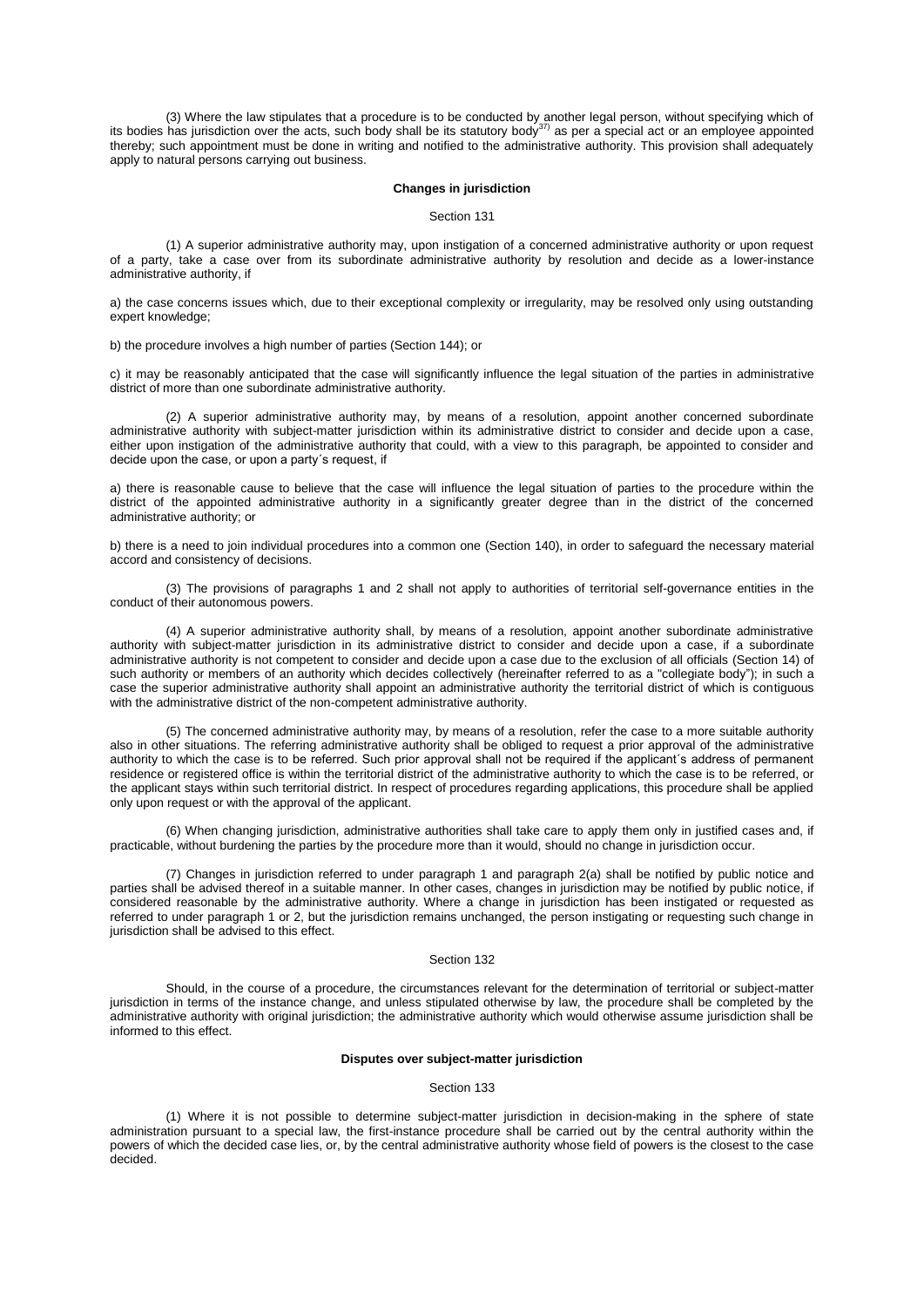(2) Where several administrative authorities consider themselves as having jurisdiction over a particular case, they shall be obliged to forthwith inform the next jointly superior administrative authority to this effect; such jointly superior administrative authority shall decide their dispute. Where no jointly superior administrative authority of the administrative authorities exists, the dispute regarding jurisdiction shall be considered by central administrative authorities which are superior to these administrative authorities. Where a dispute regarding jurisdiction among central administrative authorises is concerned, the course of action referred to under [paragraph 3](aspi://module=) shall be directly taken.

(3) Central administrative authorities shall be obliged to consider the case in a conciliation procedure which shall commence as of the date on which the proposal of the first one reaches the last one. Should they fail to arrive at a consensus within 15 days of the commencement of the conciliation procedure, a competence dispute among central administrative authorities shall arise; in such a case, they shall be obliged to forthwith bring an action to the Supreme Administrative Court.

(4) Where no administrative authority considers itself to have jurisdiction over the conduct of a procedure, a person<br>I be a party therete at the administrative authority may bring an action to the court <sup>38)</sup> who would be a party thereto or the administrative authority may bring an action to the court.

(5) The provisions of [Sections 1 to 4](aspi://module=) shall not apply to disputes between territorial self-governance entities in the conduct of their autonomous powers and disputes between territorial self-governance entities in the conduct of their autonomous powers and other administrative authorities.

(6) For the time over which jurisdiction is being determined as per [paragraph 1](aspi://module=) or the dispute referred to under [paragraphs 2 to 4](aspi://module=) lasts, timelines relevant to the conduct of acts within the procedure shall not progress.

# **Procedure before a collegiate body**

#### Section 134

(1) Unless specified otherwise by a special law, the procedure before a collegiate body shall be run by the chairperson, a chairing member or a member appointed by the body (hereinafter referred to as the "chair"). Resolutions, except for resolutions on whether a person is a party or not and resolution on terminating a procedure as well as acts which are not decisions shall be conducted by the chair autonomously. A collegiate body shall decide by a vote following a discussion. Unless stipulated otherwise by a special law, only the members of the collegiate body and the person who has been assigned with the drafting of the official report, unless drafted by any of the members, may participate in the discussion and voting. Each member of the collegiate body shall be entitled to file a proposal for the resolution of the collegiate body during the discussion before the vote is taken.

(2) A collegiate body shall have quorum if a simple majority of all of its members is present; the resolution of a collegiate body shall be adopted by a simple majority of the voting present members.

(3) The vote shall be conducted by the chair. Members shall take their votes individually; the chair shall be the last to take a vote. Where more than seven members are to vote, they may take their vote simultaneously. The official report on the voting of the collegiate body shall be signed by all of the present members and the person assigned to draft the official report; when viewing the dossier [\(Section](aspi://module=) 38), this official report shall be excluded therefrom.

(4) Objections referred to under Section [14, paragraph](aspi://module=) 2 shall be decided by the collegiate body as a whole by means of a resolution; the member of the collegiate body against whom the objection is directed, however, may not take a vote. Should the collegiate body have no quorum, the course of action set forth by Section [14, paragraph](aspi://module=) 4, sentence three shall be likewise applied.

(5) A collegiate body shall act in compliance with its rules of procedure in which it shall detail the conduct of the collegiate body.

# **Cooperation with the Police of the Czech Republic in the conduct of acts of an administrative authority**

### Section 135

If there is a risk that a person will attempt to hinder or derail the conduct of an act of an administrative authority or if there is a danger imminent to persons or property, the administrative authority may ask the Police of the Czech Republic to provide cooperation of its members in the conduct of the act.

# TITLE II

# AUTHORITIES CONCERNED

## Section 136

(1) Authorities concerned shall mean

a) authorities stipulated as such by a special law; and

b) administrative authorities and other public authorities with jurisdiction over the issuance of a binding opinion [\(Section](aspi://module=) 149, [paragraph](aspi://module=) 1) or statements forming the basis for a decision of the administrative authority.

(2) In cases regarding the right of a territorial self-governance entity for self-governance, the territorial self-governance entities shall be in the position of authorities concerned.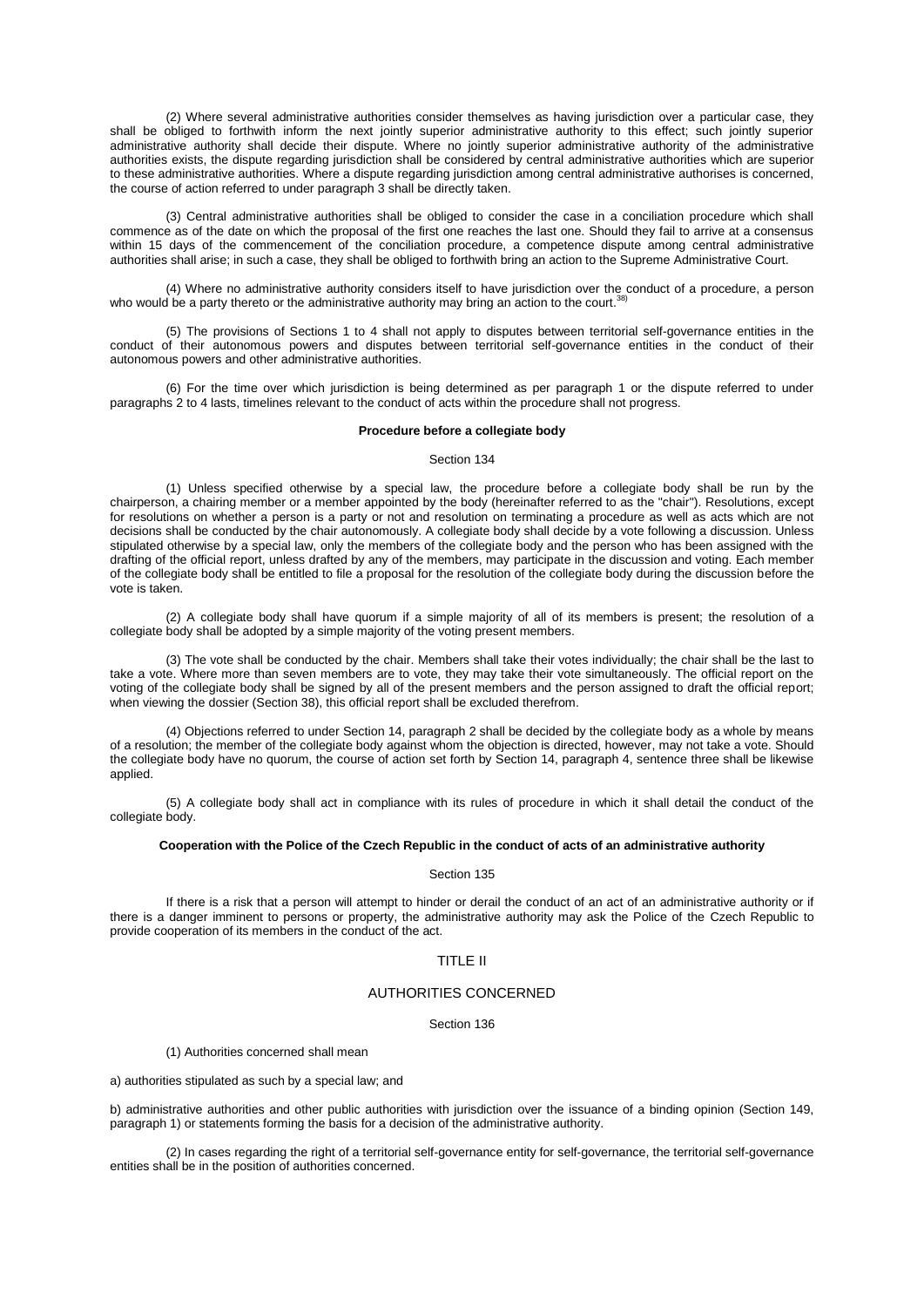(3) Authorities concerned shall provide the administrative authority running a procedure, with any and all information relevant for the procedure, unless an obligation stipulated by a special law is violated thereby.

(4) In association with the assessment of the question whether a procedure should be initiated, with a running procedure or with the conduct of surveillance, authorities concerned shall have the right to view a dossier and obtain copies of materials forming part of the dossier if these are relevant for the execution of their powers. In respect of other source materials for the issuance of a decision, authorities concerned shall provide their opinion if necessary for the fulfilment of their tasks or if they so reserve. Authorities concerned shall have the right to instigate the commencement of a review procedure.

(5) The administrative authority running a procedure and authorities concerned may, within the scope of their powers, perform joint acts, except for the issuance of the decision, or the results of an act by an authority concerned may be used in a procedure held before an administrative authority, if the administrative authority and the authority concerned so agree, and if no harm may be caused in respect of the rights of the parties to the procedure thereby.

(6) The provisions governing the settlement of jurisdiction disputes shall be adequately applicable to the solution of disputes between the administrative authority running the procedure and the administrative authorities which are authorities concerned, as well as among authorities concerned themselves regarding the solution of an issue which is the subject-matter of the decision-making, whereas in case no result is achieved in the conciliation procedure, the report on its course together with the proposals of individual central administrative authorities shall be, without unnecessary delay, submitted by the central administrative authority upon whose instigation the conciliation procedure was commenced to the government for solution. The provision of this paragraph shall not apply to the settlement of disputes with territorial self-governance entities, if the case pertains to the right of the territorial self-governance entity for self-governance. The provisions of Section [133, paragraph](aspi://module=) 6 shall apply likewise.

# TITLE III

# SPECIAL PROVISIONS GOVERNING THE COURSE OF ACTION PRIOR TO THE COMMENCEMENT OF A PROCEDURE

### Section 137

# **Explanations**

(1) In order to check reports, other instigations and own findings, which might be a cause for opening a procedure ex officio, the administrative authority shall obtain necessary explanations. Furthermore, an administrative authority shall obtain explanations necessary for the determination of the anticipated scope of the source materials for the decision, if so stipulated by a special law. An explanation may be required thereby only where the relevant facts cannot be obtained through any other official course of action. The provisions on summons [\(Section](aspi://module=) 59) and bringing a person before an authority [\(Section](aspi://module=) 60) shall likewise apply to the obtaining of explanations. Provisions concerning refusal to cooperate in the taking of evidence and prohibited interrogation shall likewise apply to refusal to provide an explanation.

(2) Any one person shall be obliged to provide an administrative authority with an explanation as per [paragraph 1.](aspi://module=) Whoever refuses to provide an explanation without any reasons, may be imposed a procedural fine [\(Section 62\)](aspi://module=) upon by the administrative authority in an amount of up to 5,000 CZK.

(3) A report on the provision of explanation shall be drafted which shall contain data allowing for the identification of the person conveying the fact, referred to under Section [18, paragraph](aspi://module=) 2, an account of the facts, the date, name, surname and position or service number and signature of the authorised official.

(4) A report on the provision of explanation may not be used as evidence.

Section 138

### **Preservation of evidence**

(1) Prior to the commencement of a procedure, it is possible, either ex officio or upon request of a prospective party, to preserve evidence in respect of which there is reasonable concern that it will not be possible to take it at a later date at all or only with major difficulties and if it may be reasonably anticipated that the taking of such evidence may substantially influence the solution of the case to be decided. The administrative authority shall issue a resolution on the preservation of evidence which shall be notified to persons directly affected thereby. If there is danger in delay, the resolution may be notified also ex post, except for notification to persons who are required to provide personal cooperation in the conduct of the act.

(2) The administrative authority which would have jurisdiction over the procedure or the administrative authority in whose district the jeopardised evidence is present shall have jurisdiction over the preservation of the evidence. The person who may be an authorised official shall be present during the preservation of the evidence.

(3) Unless there is danger in delay, the prospective parties that are known to the administrative authority or the representatives or agents thereof shall have the right to attend the preservation of evidence and to provide their opinion thereon; the administrative authority shall advise them to this effect.

(4) An official report on the preservation of evidence shall be drafted. Taking evidence through such official report shall be governed by the provision of Section [53, paragraph](aspi://module=) 6. Where it is impossible to preserve an instrument itself, a copy thereof shall be taken to which the administrative authority shall attach a verification clause. Where evidence through an expert opinion is to be preserved, the course of action prior to the commencement of the procedure shall be restricted to the appointment of the expert, whereas the expert opinion shall be read or the expert heard only in the course of the procedure.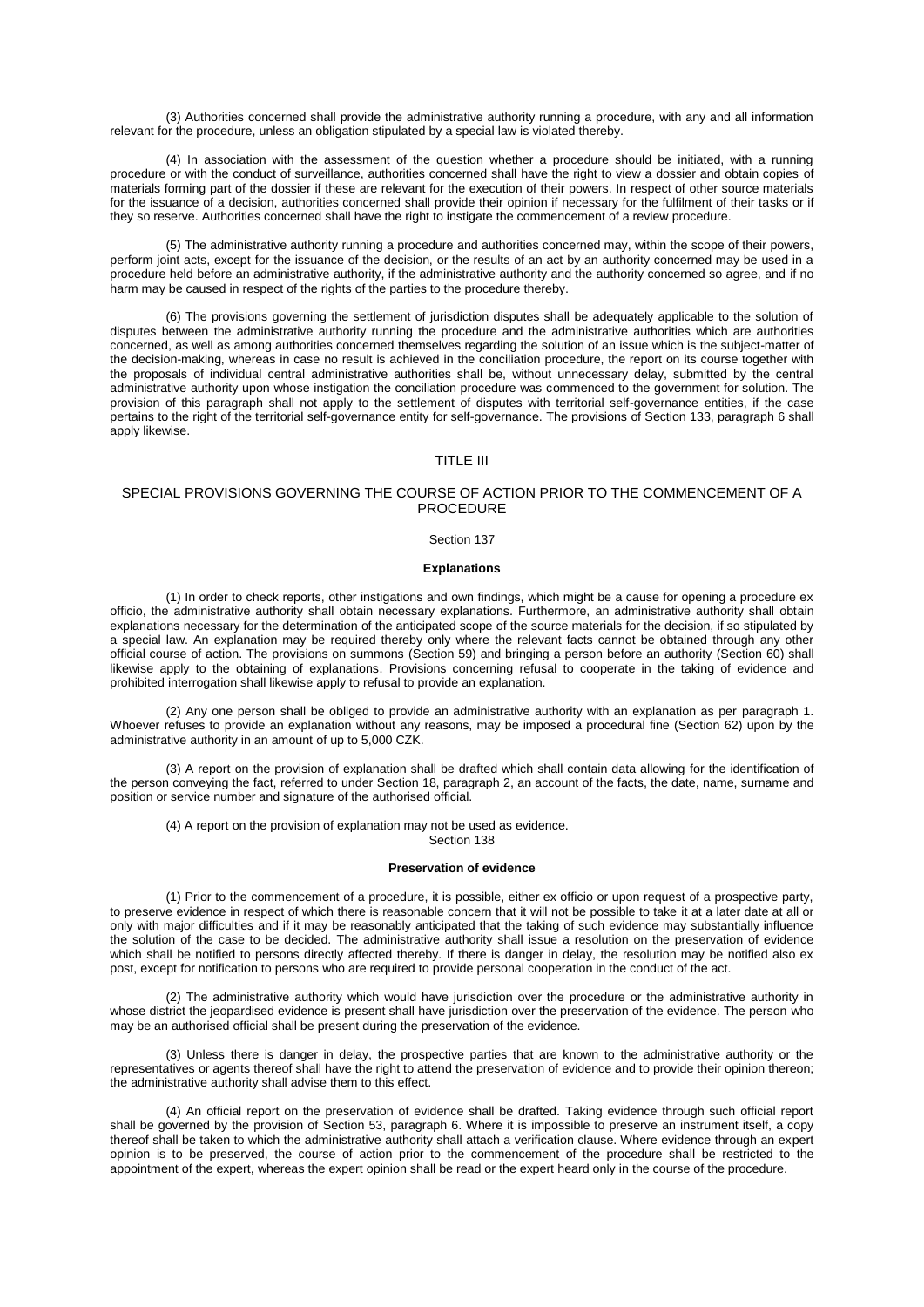# **Preliminary information**

(1) Where so stipulated by a special law, any one person may request an administrative authority with jurisdiction for the issuance of a decision or a conduct of a conditioning act to provide a written preliminary information thereto as to

a) whether a particular intention may be carried out only providing a decision is issued or a conditioning act conducted; and

b) what criteria will be relevant to the assessment of the application for the issuance of a decision or conduct of a conditioning act or under what preconditions the application may be granted.

(2) Preliminary information may not concern the solution of an issue in respect of which the administrative authority is not empowered to decide (Section [57, paragraph](aspi://module=) 1). If the person applying for preliminary information fails to eliminate the defects of its submission, the administrative authority shall not provide the preliminary information without any further action.

(3) Preliminary information may be requested only once a for a particular case. Preliminary information may be requested also after the commencement of the procedure.

(4) The validity of the preliminary information may be restricted by the administrative authority. Preliminary information shall cease to be valid if a conflict between the preliminary information and a legal regulation which took effect only after the issue of the former has arisen or if circumstances relevant for the content of the preliminary information have changed. Preliminary information shall be invalid from the very beginning, if issued on the basis of false, incomplete, biased data or data concealed by the applicant.

# TITLE IV

# SPECIAL PROVISIONS GOVERNING CERTAIN PROCEDURES

## Section 140

### **Joint procedure**

(1) Upon request of a party or ex officio, an administrative authority may, by means of a resolution, join various procedures over which it has jurisdiction, if they pertain to the same subject-matter of the procedure or are otherwise factually related and/or concern parties, unless prevented by the nature of the case, purpose of the procedure or protection of the rights or legitimate interests of the parties. A procedure may be joint even in the course of the procedure providing no risk of harm for any of the parties arises therefrom.

(2) An administrative authority shall conduct a joint procedure also in respect of a joint application of several applicants or joint application pertaining to the same subject-matter of the procedure or other factually related issues. A joint procedure shall include also the issuance of a conditioning act for which the administrative authority is competent.

(3) Procedures on individual matters may be, by means of a resolution, excluded from the joint procedure and decided on autonomously, if it may speed up the procedure or for another reason.

(4) The resolution referred to unde[r paragraphs 1](aspi://module=) and [3](aspi://module=) shall only be noted in the dossier.

(5) A single dossier shall be created for a joint procedure. Where matters are joined in the course of a procedure, a joint dossier shall be created the content of which shall, moreover, include the dossiers of the matters joint. Copies of all parts of a dossier kept for a joint procedure shall be included in a dossier created for a procedure which has been excluded from the joint procedure as pe[r paragraph 3,](aspi://module=) if relevant to the case considered in the procedure.

(6) The issue of who the parties are, shall be assessed for the purposes of application of Section [27, paragraph](aspi://module=) 1 in a joint procedure as if the procedures were carried out autonomously.

(7) A joint decision shall be issued for a joint procedure. Where various appellate administrative authorities have jurisdiction to review the verdicts of a joint decision in an appeal procedure, several decisions shall be issued, of which each shall include those verdicts in respect of the review of which a single concerned appellate administrative authority has jurisdiction. Where the verdicts of such joint decisions condition each other, the appeal against the decision with a conditioning verdict shall have a suspensory effect also in respect of a decision with a follow-up verdict. Where the appeals have challenged both such decisions and the case cannot be handled as per [Section](aspi://module=) 87, the first-instance administrative authority shall suspend the appeal procedure challenging the decision with the follow-up verdict until the appeal procedure challenging the decision with the conditioning verdict is completed; the provisions of Section [57, paragraph](aspi://module=) 3 shall apply likewise. Where the appeal challenged solely the decision with the conditioning verdict, the decision with the follow-up verdict shall become final as of the date of finality of the decision on appeal against the decision with the conditioning verdict; nevertheless, revocation or alteration of the decision with the conditioning verdict shall be a case for resuming the procedure.

### Section 141

## **Contentious procedure**

(1) In a contentious procedure, an administrative authority addresses disputes arising from public contracts (Part Five) and, where special laws so provide, cases of disputes arising from civil, labour, family or business relations.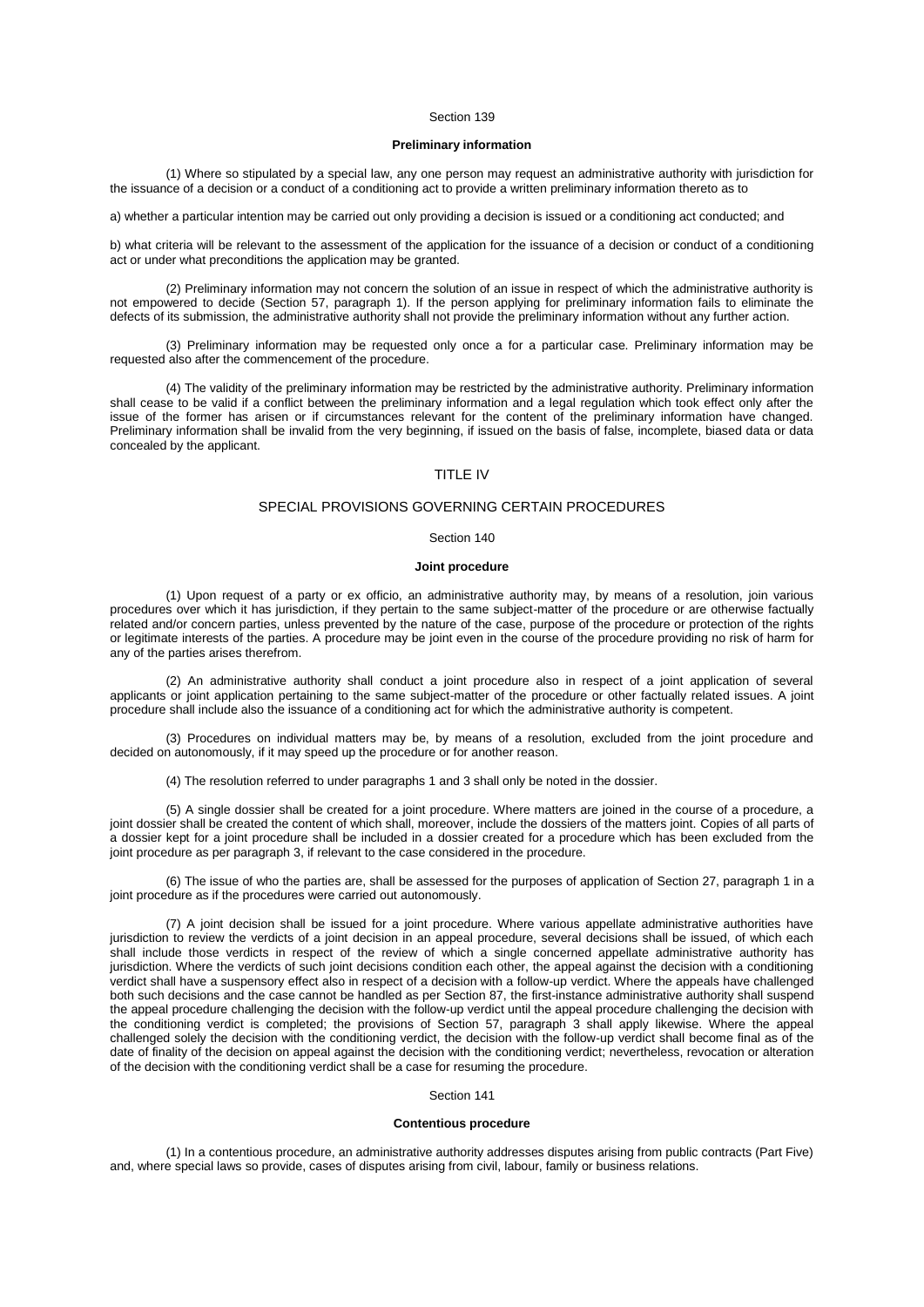(2) A contentious procedure shall be commenced upon a petition.

(3) The parties to the procedure shall be the petitioner and the respondent. The petitioner as well as the respondent shall have the status of parties as referred to under Section [27, paragraph](aspi://module=) 1. Persons having an interest in the outcome of the procedure may request to be secondary parties; such persons shall have the status of parties as referred to under [Section](aspi://module=) 27, [paragraph](aspi://module=) 2, nevertheless, their appeal against the decision on the case shall be permissible only if the appeal is lodged by the petitioner or by the respondent.

(4) In a contentious procedure, the administrative authority shall rely on evidence proposed by the parties. Where the proposed evidence is not sufficient for the determination of the situation, the administrative authority may take further evidence. If the parties fail to request evidence to support their respective allegations, in determining the situation, the administrative authority shall rely upon evidence taken. The administrative authority may also recognise identical allegations of the parties to be factual findings.

(5) A contentious procedure shall proceed pursuant to [Section 64, paragraph 2](aspi://module=) only if both the petitioner and the respondent so request.

(6) In a contentious procedure, the administrative authority may hear a party unless the fact to be evidenced cannot be proved in any other manner. Provisions on the interrogation of a witness shall likewise apply.

(7) Through a decision in a contentious procedure, the administrative authority shall either completely or partially grant the petition or completely or partially dismiss it.

(8) In a contentious procedure, the parties may reach a settlement which shall be subjected to an approval by the administrative authority. The administrative authority shall approve the settlement unless it is contrary to legal regulations or a public interest.

(9) In a contentious procedure, the appellate administrative authority shall review the challenged decision only within the scope of objections specified in the appeal.

(10) Where a provisional measure has been revoked in a contentious procedure or has become ineffective due to reasons other than the satisfaction of the petition or because a right of the party upon whose request the provisional measure was ordered has been satisfied, the party upon whose request the provisional measure was ordered shall be obliged to compensate any harm to the one who suffered it as a result of the provisional measure. This shall be decided, upon request, by the administrative authority that ordered the provisional measure.

(11) In a contentious procedure, the administrative authority shall award the party fully satisfied in the case the reimbursement of costs necessary for the effective application or defence of a right against the party who was not successful in the case. Where the party succeeded in the case only partially, the administrative authority may divide the reimbursement of costs proportionately or decide that none of the parties are entitled to reimbursement of costs. Although a party may have been only partly successful in the case, the administrative authority may decide on complete reimbursement of the party´s costs of the procedure, if such a party was unsuccessful in respect of a relatively insignificant part or if the decision on the amount to be paid depended on an expert opinion or the discretion of the administrative authority.

# Section 142

#### **Procedure to determine a legal relationship**

(1) Within the scope of its subject-matter and territorial jurisdiction, an administrative authority shall decide, upon request of any one person who evidences that such decision is necessary for the application of the person´s rights, whether a particular legal relationship was established and when it was established, whether it still lasts or ceased to exist and when it ceased to exist.

(2) An administrative authority shall not proceed as stipulated by [paragraph 1,](aspi://module=) if it may issue a certificate of the establishment, existence or termination of a particular legal relationship or if it may consider the issue of the establishment, existence or termination of such legal relationship within the scope of another administrative procedure.

(3) The provisions of [Section 141, paragraph 4](aspi://module=) shall likewise apply to evidence in a procedure to determine a legal relationship.

### Section 143

#### **On-site procedure**

(1) Authorised officials may impose obligations by a decision on-site

a) if there is an immediate jeopardy to the life or health of people, if there is an immediate risk of a severe material damage or if<br>a sudden accident happens;<sup>39)</sup>

b) if there is a reasonable cause to believe that a person upon whom an obligation is to be imposed would try to avoid its fulfilment;

c) where a security for fulfilment of an obligation is to be pledged [\(Section](aspi://module=) 147), a provisional measure [\(Section](aspi://module=) 61) or a procedural measure [\(Sections](aspi://module=) 62 and [63\)](aspi://module=) has been imposed; or

d) in a procedure following the execution of surveillance.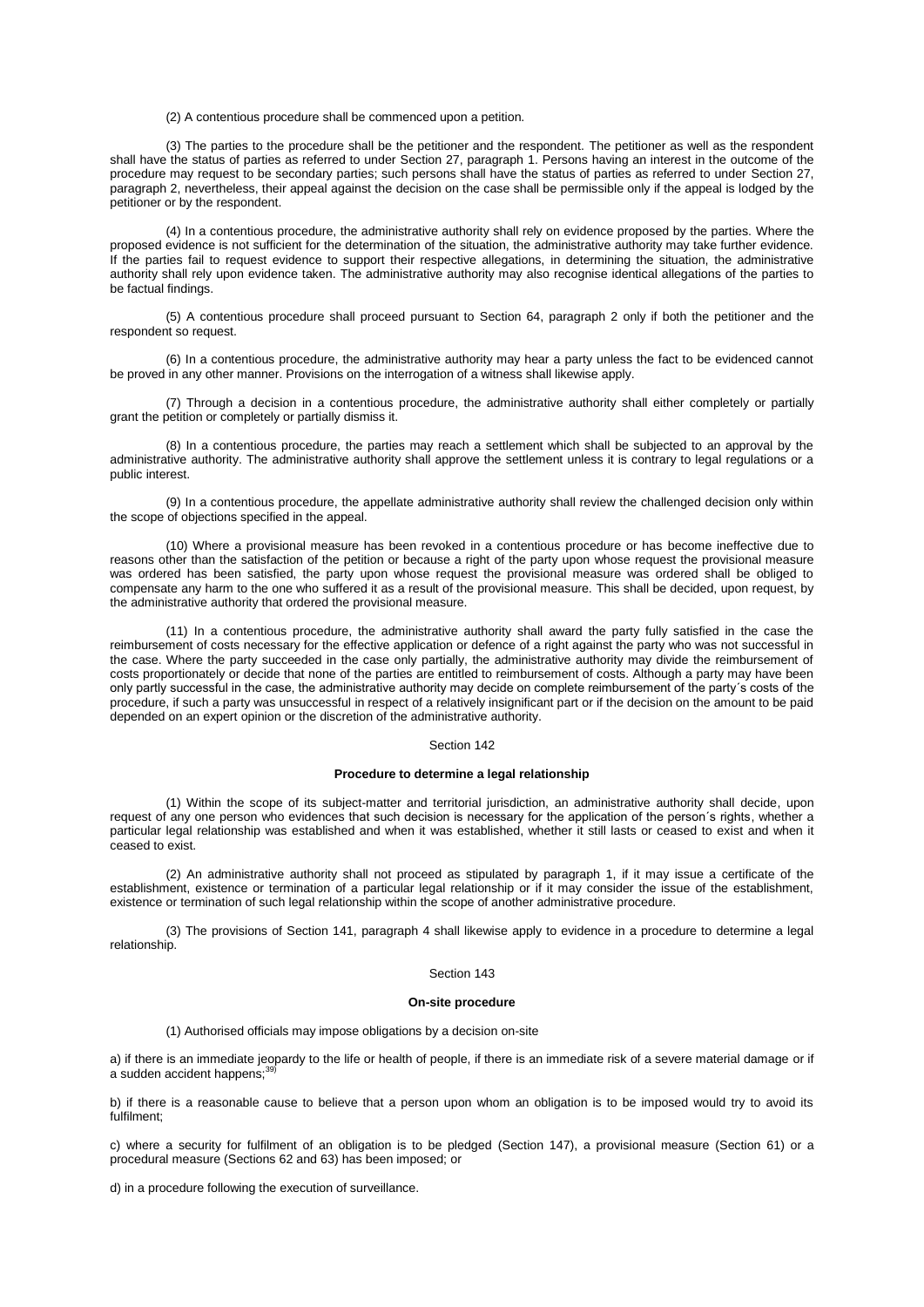(2) A precondition for imposing an obligation on site is the determination of the situation. The decision shall be declared orally; its written execution shall be delivered post hoc without unnecessary delay. Unless stipulated otherwise by a special law, appeal against a decision declared in the aforementioned manner shall have no suspensory effect. A written confirmation of the oral declaration of the decision shall be always issued (Section [67, paragraph](aspi://module=) 3) and provided to the party.

(3) In an on-site procedure, the authorised official shall pay special attention to preserve the rights and legitimate interests of the parties.

(4) The provisions of [paragraphs 1](aspi://module=) to 3 shall not apply to an on-site issuance of an order (Section [150, paragraph](aspi://module=) 5).

(5) In a procedure following the execution of surveillance conducted by the same administrative authority the commencement of an ex officio procedure may be declared on the site where the surveillance takes place.

# Section 144

# **Procedure with a large number of parties**

(1) Unless stipulated otherwise by a special law, a procedure with a large number of parties shall mean a procedure involving more than 30 parties.

(2) Parties to a procedure with a large number of parties may be advised of the commencement of the procedure by means of a public notice. The procedure shall commence upon the expiry of the timeline set forth by the public notice; such timeline must not be less than 15 days of the date of publication of the public notice on the official notice board.

(3) In a procedure with a large number of parties, the invitation referred to under Section [36, paragraph](aspi://module=) 3 for parties under Section [27, paragraph](aspi://module=) 2 may be replaced by the publication of the draft operative part and a rationale of the decision, stating the timeline, place and method for the filing of objections against the draft and proposals of supplementation of the procedure. Objections which might have been employed by a party previously in the procedure may not be filed after the publication of the draft.

(4) Where a custodian is appointed in a procedure with a large number of parties, a single person may be appointed a custodian for several parties the interests of which are in accord.

(5) In a procedure with a large number of parties, the administrative authority shall advise the parties about a filed appeal by means of a public notice, in which it shall stipulate the timeline for the filing of opinions which must not be less than five days long. The person filing an appeal shall not be obliged to file the appeal in the necessary number of counterparts as per Section [82, paragraph](aspi://module=) 2.

(6) In a procedure with a large number of participants, written documents, including written documents referred to under Section [19, paragraph](aspi://module=) 4, may be delivered by means of a public notice. This shall not apply to parties to procedure referred to under Section [27, paragraph](aspi://module=) 1, who are known to the administrative authority; individual deliveries shall be made to those parties to the procedure.

#### Section 145

# **Procedures with application delivery time-order relevance**

(1) Where the law stipulates that the time order of delivery of an application is relevant to the conduct of the procedure, the administrative authority shall note the time details of such delivery, specifying also the hour and minute of delivery. Where several applications have been delivered at the same time, the detail specifying the time when the mail containing the application was accepted for postal delivery shall be decisive. In case of doubts, applications submitted to the administrative authority in person shall have preference. Should it be impossible to determine the time order of delivery, it shall be determined by drawing a lot; an official report thereon shall be drafted.

(2) The procedure shall be conducted for the application(s) of the best time-order ranking. Procedures for other applications shall be suspended by the administrative authority until the decision on the aforementioned application(s) is final. Where the administrative authority grants such application(s), it shall terminate the procedure on other applications by means of a resolution. If the administrative authority declines any of the applications, it shall continue to hold the procedure for the next application in the order; the provisions of the previous sentences shall likewise apply.

## Section 146

### **Procedure on the selection of an application**

(1) A procedure conducted pursuant to a special law in the form of selection of the application which best meets the predefined requirements, or selection of several such applications, where appropriate, shall be conducted as a joint procedure for all applications. None of them may be excluded from the joint procedure.

(2) A procedure conducted in the form of selection referred to unde[r paragraph 1](aspi://module=) shall commence through publication referred to under [Section](aspi://module=) 25 and, concurrently, shall be announced through mass media. At the same time, a timeline of the filing of applications shall be announced, which may not be less than 30 days long, unless a special law stipulates otherwise, as well as the criteria for the assessment of filed applications, or, if appropriate, rules of the course of action if the procedure in the form of selection is to be conducted in more than one round. The procedure shall commence on the fifteenth day of the publication of the written document pursuant to Section [25, paragraph](aspi://module=) 2, providing all of the aforementioned data were published within this timeline also in at least two mass media commonly accessible within the territory of the Czech Republic. After the expiry of the timeline, no amendments to applications shall be allowed and act default shall not be waived.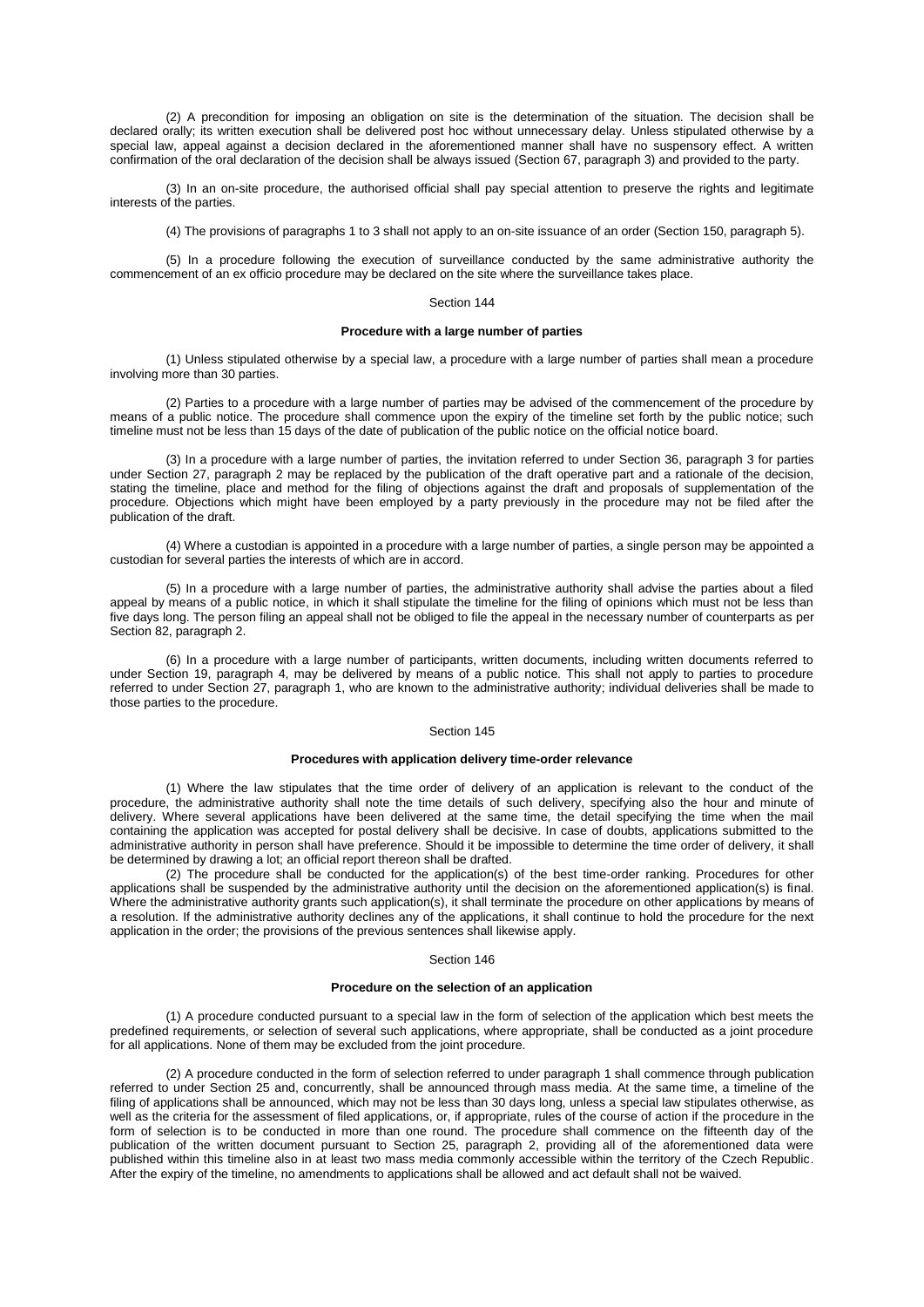(3) The administrative authority shall suspend another previously commenced procedure by means of a resolution, if, prior to the commencement of a procedure referred to under [paragraph 2](aspi://module=) an application on the case to be decided in the form of selection is delivered thereto; at the same time, it shall notify the applicant that such procedure is to commence; the administrative authority shall continue the procedure on this application within the scope of the procedure on selection.

(4) The dossier may be viewed only after the expiry of the timeline for the submission of applications referred to under [paragraph 2.](aspi://module=)

(5) In a procedure on the selection of an application, the timeline for the issuance of a decision [\(Section](aspi://module=) 71) shall be extended by the time equal to the timeline for the submission of applications in a procedure conducted in the form of selection referred to under [paragraph 2.](aspi://module=)

(6) In a procedure conducted in the form of selection as per [paragraph 1,](aspi://module=) the administrative authority shall decide on the basis of a recommendation of a commission consisting of at least three members appointed by the head of the administrative authority; the commission shall decide by a resolution adopted by a majority of all of its members; the provisions of [Section](aspi://module=) 14 shall likewise apply.

# TITLE V

# SPECIAL PROVISIONS ON SAFEGUARDING THE COURSE AND PURPOSE OF A PROCEDURE

## Section 147

# **Security for fulfilment of an obligation**

(1) An administrative authority may accept, upon request of a party, or in cases stipulated by a special law impose the obligation upon a party to lodge a monetary or non-monetary security for the fulfilment of obligations that may be imposed thereupon in the procedure, if it may facilitate the purpose of the procedure.

(2) In a procedure regarding an application an administrative authority may accept, upon request of a party, or in cases stipulated by a special law impose the obligation upon a party to lodge a monetary or non-monetary security for the fulfilment of an obligation that may arise for the party as a result of application of an entitlement arising from the decision, if it may facilitate the purpose of the procedure. If the applicant fails to lodge the security accepted by the administrative authority upon request of the former, within a predefined timeline, the administrative authority shall terminate the procedure.

(3) The decision about acceptance or imposition of a security shall be notified solely to the party concerned. An appeal from such decision shall have no suspensory effect; it may be filed only by the party to whom the decision is notified. The amount of the imposed monetary security or the value of a non-monetary security must not be apparently disproportionate in relation to the scope of the obligation the imposition or existence of which may be anticipated. In the collection and refund of a monetary security, the administrative authority that accepted or imposed the security shall proceed pursuant to a special law.<sup>27)</sup> A non-monetary security shall be deposited with the administrative authority; it may transfer it for custody or storage to a legal or natural person.

(4) The administrative authority shall terminate a procedure regarding an application, if the applicant fails to lodge the security for the fulfilment of an obligation that would arise for the party as a result of application of entitlement arising from the decision and which the administrative authority accepted upon request of the party pursuant t[o paragraph 2.](aspi://module=)

(5) The security shall be returned if the imposed obligation has been fulfilled as well as in case no obligation has been imposed in the procedure. If their obligation secured with the security is not fulfilled within its timeline, the monetary security shall be forfeited for the benefit of the person who would be entitled as a result of an execution.

(6) Where a non-monetary security is concerned, the administrative authority shall decide on the satisfaction of such claim through the sale of the security as per a special law.<sup>35)</sup> Should there be any balance remaining after the deduction of the costs of valuation40) and sale, it shall be returned to the person who lodged the security.

# TITLE VI

# SPECIAL PROVISIONS GOVERNING SOME DECISIONS

## Section 148

### **Interlocutory and partial decisions**

(1) If permissible with a view to the nature of the case and if reasonable, an administrative authority may issue

a) an interlocutory decision through which it decides on the substance of the case, particularly in a contentious procedure; or

b) a partial decision through which it usually decides on the legal relations of some of the parties only or decides only on some of the rights and/or obligations which are being decided in the procedure.

(2) Once an interlocutory or partial decision becomes final, the administrative authority shall issue a decision through which it shall decide on the rest of the case.

(3) A party may seek the issuance of an interlocutory or partial decision as part of protection from inaction of the administrative authority [\(Section](aspi://module=) 80). The superior administrative authority may order that the administrative authority issue an interlocutory or partial decision, or it may issue it itself, also concurrently with another measure against inactivity.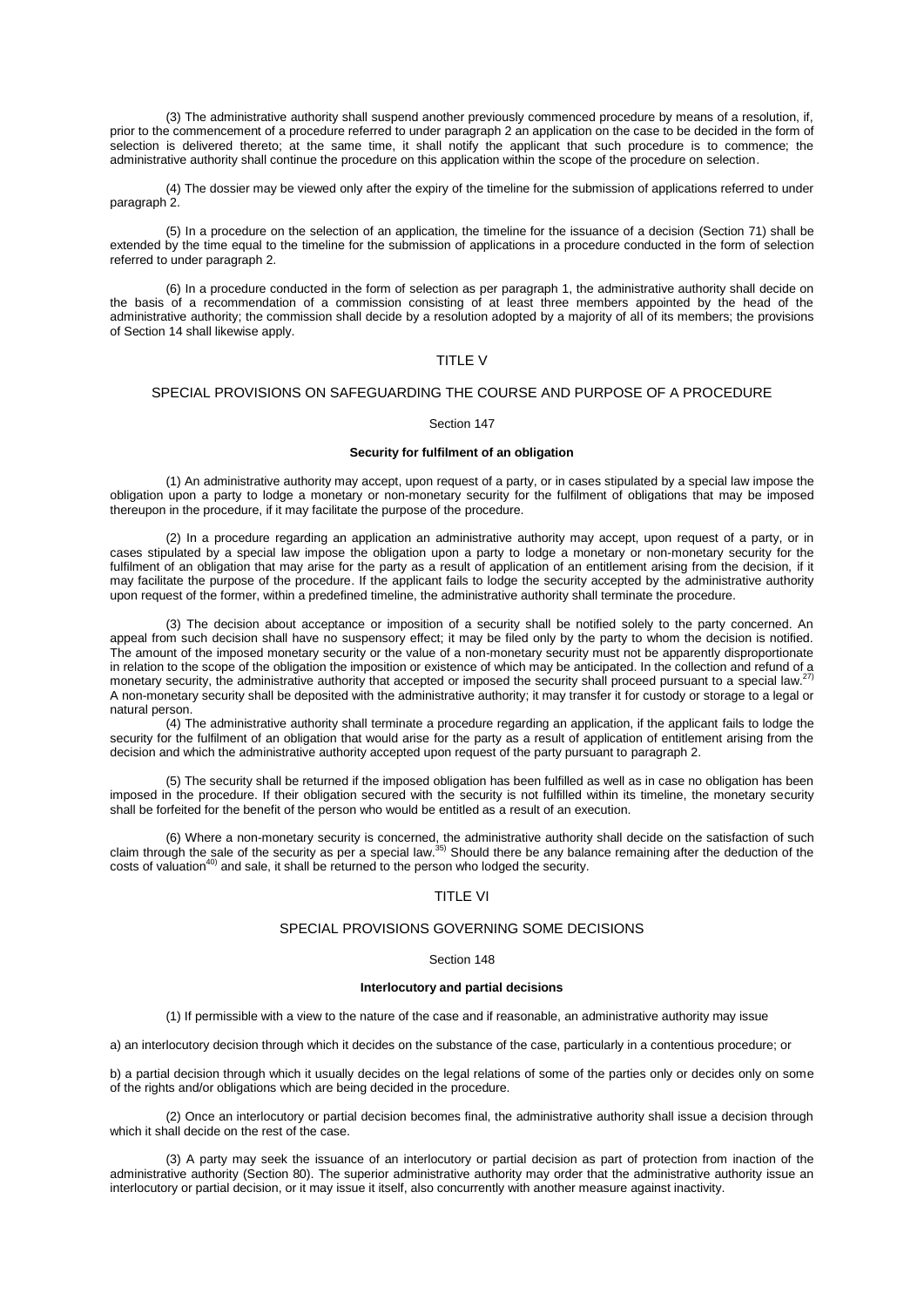# **Decision conditioned by a binding opinion**

(1) A binding opinion is an act conducted by an administrative authority under the law which does not constitute an autonomous decision in an administrative procedure and the content of which is binding for the operative part of the decision of the administrative authority. Administrative authorities with jurisdiction to issue a binding opinion shall be the authorities concerned.

(2) An administrative authority shall, by ways of a resolution, suspend a procedure, if it learns that a procedure within which a binding opinion is to be issued, is being conducted.

(3) If a binding opinion has been issued in the course of a procedure regarding an application, which does not allow for the granting of the application, the administrative authority shall take no further evidence and shall decline the application.

(4) Where an appeal is directed against the content of a binding opinion, the appellate administrative authority shall request a confirmation or alteration of the binding opinion from the administrative authority superior to the administrative authority with jurisdiction for the issuance of the binding opinion. It shall send the appeal along with the statement of the first-instance administrative authority and with the statements of parties to such administrative authority. For the time when the administrative authority superior to the administrative authority with jurisdiction for the issuance of the binding opinion considers the case, the timeline referred to under Section [88, paragraph](aspi://module=) 1 shall not run.

(5) An illegitimate binding opinion may be revoked or altered within a review procedure, over which jurisdiction is held by the administrative authority superior to the administrative authority that issued the binding opinion. Where an administrative authority, in its official operation, finds out that another administrative authority issued an illegitimate binding opinion, it shall file an instigation with the administrative authority with jurisdiction over a review procedure and shall wait for its decision.

(6) Revocation or alteration of a binding opinion shall constitute grounds for resuming a procedure in case where a decision which was conditioned by the binding opinion has become final.

Section 150

### **Order**

(1) Obligations in an ex-officio procedure and in a contentious procedure may be imposed by means of a written order. An order may be issued by an administrative authority if it finds the facts identified sufficient; the issuance of an order may be the first act within a procedure.

(2) In a procedure for the issuance of an order, the only source material may be a control report drafted pursuant to a special law by the same administrative authority with subject-matter and territorial jurisdiction over the administrative procedure following the control investigation, if such report has been drafted by the person who may be the authorised official and if the controlled person has been acquainted with the content of the report or has been duly invited to acquaint itself with the content of the report or if, in compliance with law, the objections of the controlled persons against the content of the report have been properly settled and if no doubts in respect of the content of the report exist for any other reason.

(3) The person upon whom an obligation is imposed may lodge a statement of opposition against the order within the timeline of eight days of the notification of the order. The submission of the statement of opposition shall revoke the order and the procedure shall continue. The timelines for the issuance of a decision shall begin to run again as of the date of the submission of the statement of opposition. A statement of opposition may not be taken back. A statement of opposition shall be lodged with the administrative authority that issued the order. An order against which no statement of opposition has been lodged shall become a final and enforceable decision.

(4) An order shall contain an advice in which the administrative authority shall state that a statement of opposition may be lodged against the order, the timeline within which this may be done, the date when such timeline begins to run, and the administrative authority with whom the statement of opposition may be lodged.

(5) Where the party is present and fully acknowledges the reasons for the issuance of the order, the situation shall be deemed evidenced and the order may be issued on site, if it is to impose an obligation for monetary payment of up to 10,000 CZK or an obligation of non-monetary performance that may be fulfilled by the party immediately on site. The rationale of the order may be replaced with a statement of the party signed in the party´s own hand to the effect that the party agrees with the imposition of the obligation. Upon signing of the statement, the order shall become a final and enforceable decision. The party shall be provably advised to this effect in advance.

# Section 151

### **Issuance of a document**

(1) Where an administrative authority fully grants an application for the conferring of a right the existence of which is certified by means of a document stipulated by law, it shall be possible to issue only such document instead of the written execution of the decision.

(2) The issuance of the document shall be recorded in the dossier, with particulars referred to under [Section](aspi://module=) 67, [paragraph](aspi://module=) 2. In the record, the rationale shall be replaced with a list of source materials for the decision.

(3) Upon the date of receipt of the document by the party the decision shall become final and legally effective.

(4) Where a decision is revoked after its finality, the issued document shall cease to be valid.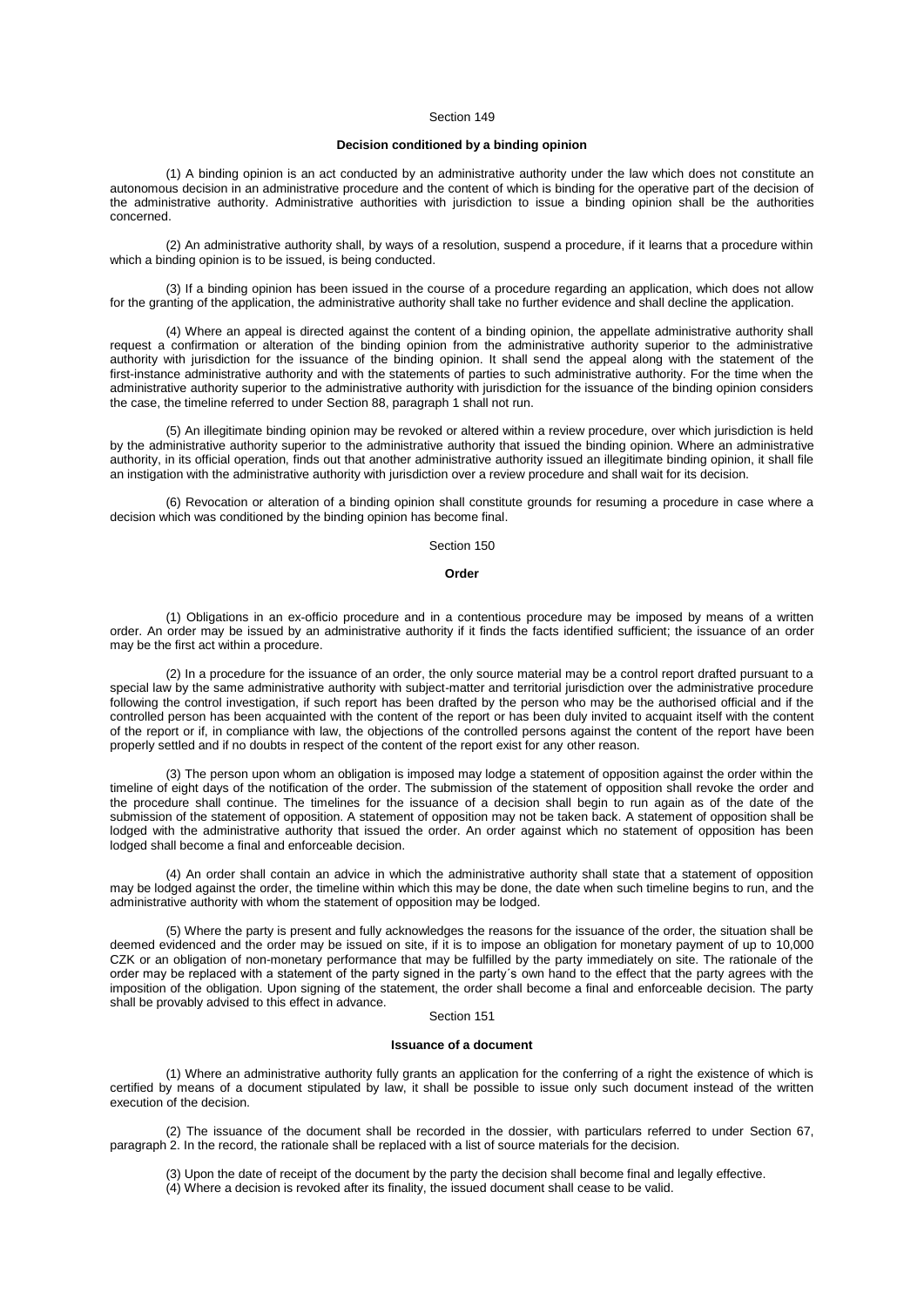# TITLE VII

# SPECIAL PROVISIONS GOVERNING REVIEWS OF DECISIONS

### Section 152

## **Remonstrance**

(1) A remonstrance may be filed against a decision issued by a central administrative authority, minister or the head of another central administrative authority in the first instance.

(2) A remonstrance shall be decided by a minister or the head of another central administrative authority.

(3) A draft of the decision referred to under [paragraph 2](aspi://module=) shall be submitted to the minister or to the head of another central administrative authority by the remonstrance commission. The remonstrance commission shall have at least five members. The chair and other members of a remonstrance commission shall be appointed by a minister or the head of another central administrative authority. Most of the members of a remonstrance commission shall be experts who are not employees of the central administrative authority. The provisions of [Sections](aspi://module=) 14 and [134](aspi://module=) shall likewise apply, but the remonstrance commission may act and adopt resolutions in at least five-member boards and most of the members present must be experts who are not the employees of the central administrative authority.

(4) Unless precluded by the nature of the case, a remonstrance procedure shall be governed by the provisions on appeals.

(5) Unless stipulated otherwise by a special law, in a remonstrance procedure

a) a decision may be revoked or altered, if this fully satisfies the remonstrance and if no harm may arise therefrom to any of the parties, unless all of those concerned express their consent therewith;

b) the remonstrance may be dismissed.

### Section 153

### **Satisfying parties after filing actions in judicial administrative systems**

(1) If a claimant seeks, through administrative judicial action,

a) revocation of a decision of an administrative authority, it may be satisfied by altering or revocation of such decision in a review procedure;

b) declaration of nullity of a decision of an administrative authority for reasons referred to under Section [77, paragraph](aspi://module=) 1, it may be satisfied by a declaration of nullity of the decision;

c) declaration of nullity of a decision of an administrative authority for reasons other than those referred to under [Section](aspi://module=) 77, [paragraph](aspi://module=) 1, it may be satisfied by the issuance of a decision or referring the case if the administrative authority against which the action lies does not have jurisdiction over the issuance of the decision; in the issuance of the decision, the course of action outlined under [Section](aspi://module=) 102 shall be followed;

d) that a penalty imposed by the decision of an administrative authority be reduced or waived, it may be satisfied by the issuance of a new decision.

(2) Jurisdiction over the procedure referred to under [paragraph 1](aspi://module=) shall lie with the administrative authority against which the action lies. It may issue a decision only with the approval of a superior administrative authority; in case it is necessary to complement the procedure prior to the issuance of the decision, approval of the superior administrative authority with the commencement of the procedure must be sought. The decision must not alter the rights or obligations of other parties arising from the decision against which the action lies, unless they express their consent therewith. If the claimant notifies the court that he has been satisfied, it shall be considered the claimant´s waiver of the right for appeal or remonstrance; other parties shall not have the right to file an appeal or remonstrance, either. The decision of the administrative authority against which the action lies issued as per [paragraph 1](aspi://module=) shall become final as of the date of finality of the court decision on the termination of the procedure regarding the action. Review procedure against such decision of the administrative authority against which the action lies shall not be permissible.

# **PART FOUR**

# **STATEMENTS, CERTIFICATES, AND NOTIFICATIONS**

# Section 154

Where an administrative authority issues a statement, certificate, executes verification or makes a notification relevant for the persons concerned, it shall proceed pursuant to the provisions of this Part, pursuant to the provisions of Part One, and likewise pursuant to the following provisions of Part Two: [Section](aspi://module=) 10 to [Section](aspi://module=) 16, [Section](aspi://module=) 19 to [Section](aspi://module=) 26, [Section](aspi://module=) 29 to [Section](aspi://module=) 31, [Section](aspi://module=) 33 to [Section](aspi://module=) 35, [Section](aspi://module=) 37, [Section](aspi://module=) 40, [Section](aspi://module=) 62, [Section](aspi://module=) 63, and likewise pursuant to the following provisions of Part Three: [Section](aspi://module=) 134, [Section](aspi://module=) 137 and Section [142, paragraphs](aspi://module=) 1 and [2;](aspi://module=) other provisions of this Act shall be applied adequately wherever necessary.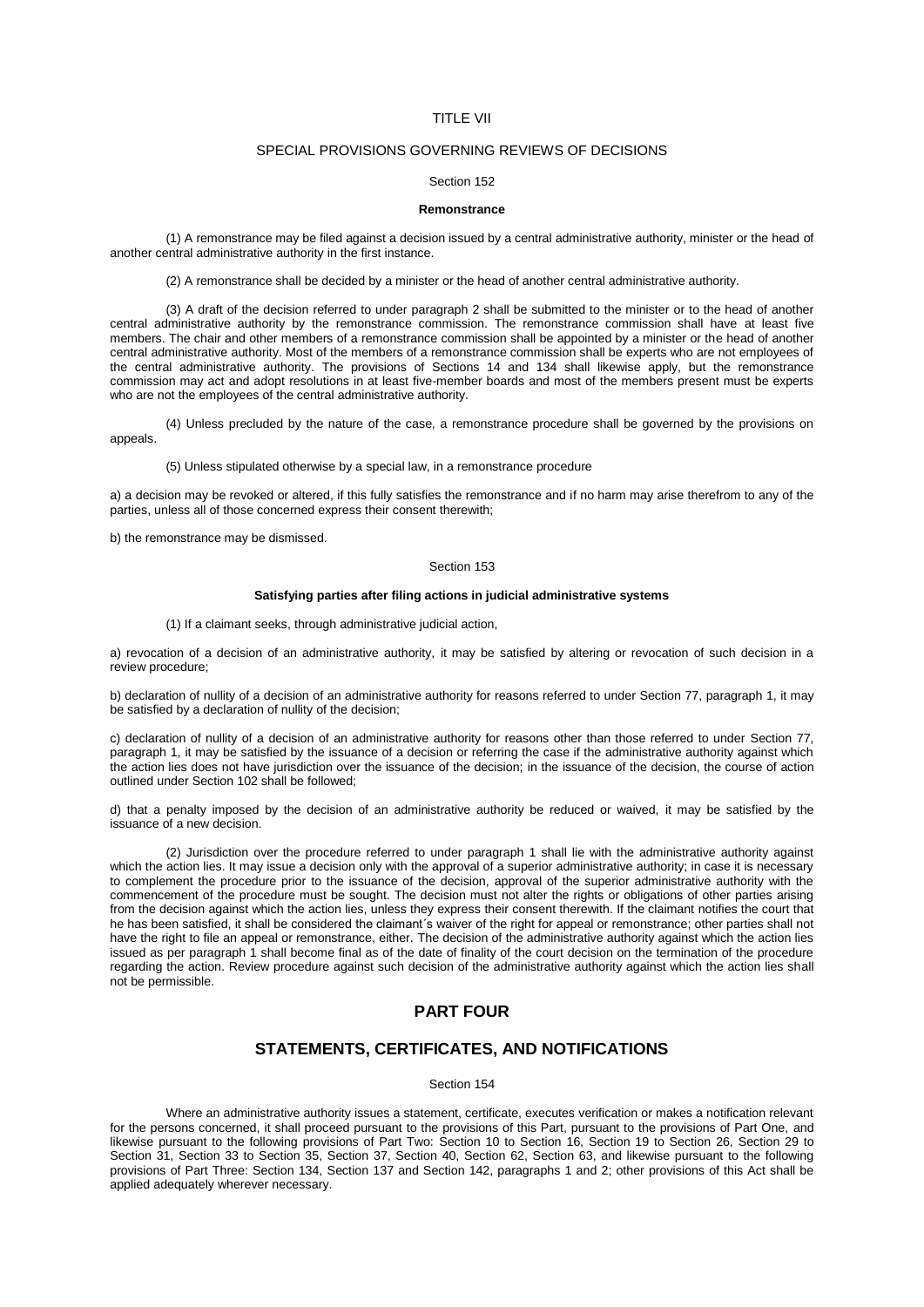(1) Unless precluded by the nature of the statement, certificate or notification, particularly where it is not necessary to examine the facts or draw on records kept by a particular administrative authority, such statement, certificate or notification may be issued or executed by any administrative authority with subject-matter jurisdiction.

(2) If an administrative authority has been asked to issue a certificate or verification and if all of the preconditions of the conduct of the required act have been met, the administrative authority shall perform such act without any further action.

(3) If an administrative authority finds out that a statement or certificate cannot be issued or a verification executed or a notification made, it shall be obliged to advise the person concerned upon request to this effect and to provide the reasons resulting in such conclusion.

# Section 156

(1) Where a statement, certificate or notification of an administrative authority suffers from defects which may be corrected without causing harm to any of the persons concerned, the administrative authority shall correct them by means of a resolution which shall be only noted in the dossier.

(2) A statement, certificate or notification of an administrative authority which is contrary to legal regulations and which cannot be corrected as referred to under [paragraph 1,](aspi://module=) shall be revoked by a resolution of an administrative authority that issued or executed them, taking effect on the date when the revoked statement or certificate was issued or a notification made, unless another course of action is set forth by law; such resolution may be issued at the time when the effects of the statement, certificate or notification last. This course of action shall be adequately governed by the provisions of Title IX, Part Two on review procedures.

Section 157

Where no harm is caused by such action to any of the persons concerned, the administrative authority may declare by a resolution that a statement, certificate or notification and/or null decision which exhibits the particulars of another act is the act the particulars of which it meets, if the administrative authority has jurisdiction over the conduct or issuance of both of the acts concerned.

Section 158

(1) The provisions of this Part shall likewise apply to cases where the administrative authority conducts other acts not regulated by Parts One, Three, Five or Six or by this Part.

(2) The provision of Section [156, paragraph](aspi://module=) 2 shall adequately apply also to acts conducted by an administrative authority in the course of action referred to under parts Two, Three, Five or Six, the revocation of which is not specifically regulated.

# **PART FIVE**

# **PUBLIC CONTRACTS**

### Section 159

(1) A public contract is a bilateral or multilateral act which establishes, alters or cancels rights and obligations in the sphere of public law.

(2) A public contract must not be contrary to legal regulations, must not bypass legal regulations and must be consistent with the public interest.

(3) Entering into a public contract whose party is an administrative authority must not diminish the trustworthiness of public administration, must be purposeful and, when entering into the contract, the administrative authority must set as its objective the fulfilment of public administration tasks.

(4) A public contract shall always be assessed on the basis of its actual content.

# **Types of public contracts**

# Section 160

(1) The state, a public corporation, other legal persons established by law and legal and natural persons discharging delegated powers in the sphere of public administration under the law may, for the purposes of fulfilment of their tasks, enter into public contracts with each other.

(2) Actions carried out on behalf of the state are governed by special laws.<sup>41)</sup>

(3) Administrative authorities which are organisational units of the state may, in their mutual relations or relations with other public authorities or other organisational units of the state, likewise apply the provisions of this Part.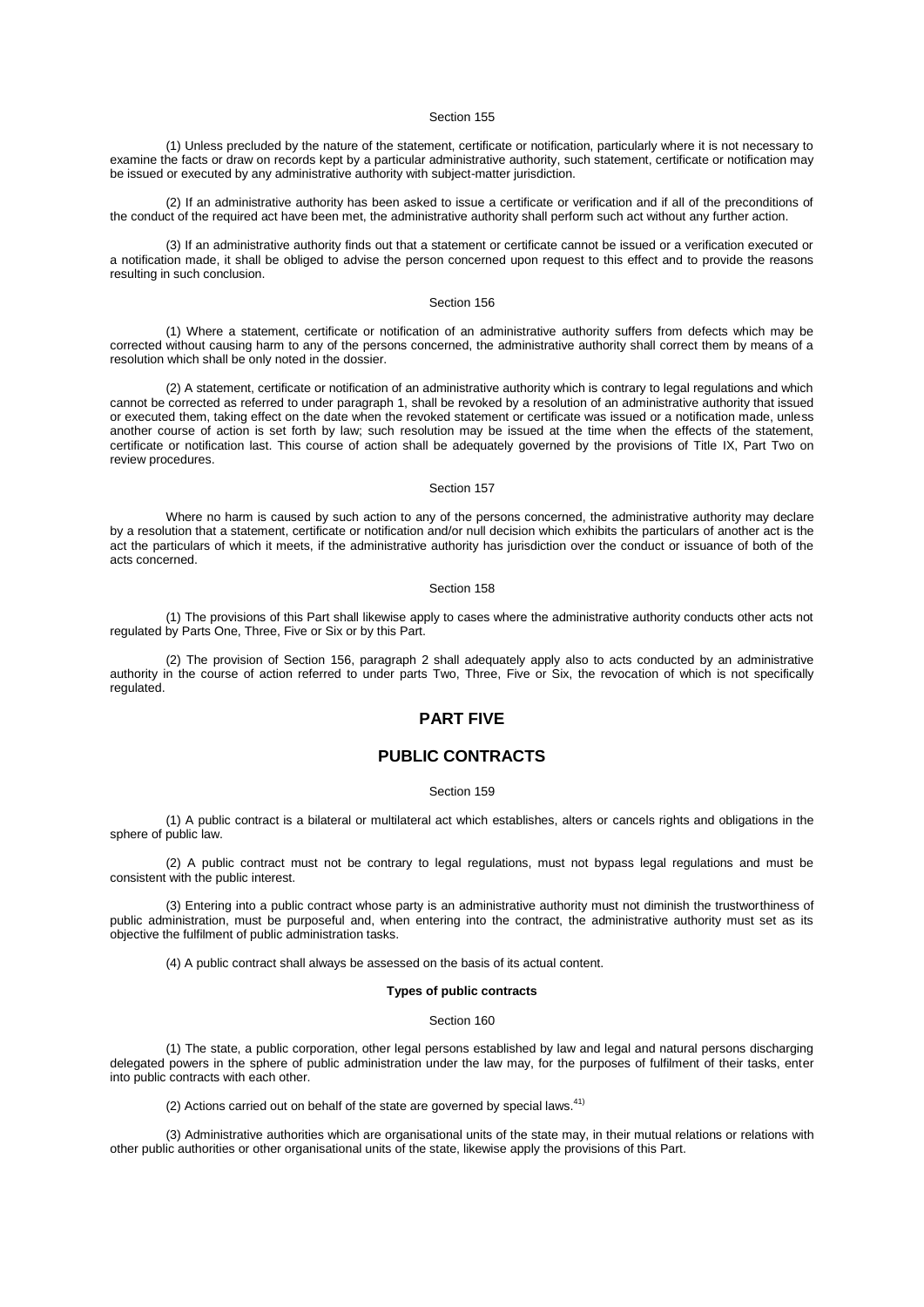(4) Disputes arising from agreements concluded pursuant to [paragraph 3](aspi://module=) shall be addressed by the administrative authority immediately jointly superior to the administrative authorities which are parties to the respective contract. Where no such administrative authority exists, the dispute arising from an agreement shall be addressed by the central administrative authorities superior to the respective administrative authorities.

(5) Public contracts the subject-matter of which is the execution of state administration, may be concluded by and between persons referred to under [paragraph 1](aspi://module=) only if so provided for by a special law and only with an approval of the superior administrative authority; the superior administrative authority shall assess the public contract and the content thereof from the perspective of compliance with legal regulations and the public interest.

(6) Territorial self-governance entities may conclude public contracts on the fulfilment of tasks implied by their autonomous powers in the execution of public administration with each other only if a special law so provides.

# Section 161

(1) Where a special act so provides, an administrative authority may enter into a public contract with a person who would be a party referred to under Section [27, paragraph](aspi://module=) 1, if a procedure governed by Part Two was conducted, even instead of the issuance of a decision. A public contract shall become effective only if other persons who would be parties as per Section [27, paragraph](aspi://module=) 2 or [3](aspi://module=) express their consent. In this respect, the administrative authority shall proceed as per the provisions governing consent of third parties [\(Section](aspi://module=) 168).

(2) A public contract may be concluded also after a procedure has been commenced as per Part Two. After the conclusion of the public contract the administrative authority shall terminate the procedure by means of a resolution.

### Section 162

(1) Those who would be parties referred to under Section [27, paragraph](aspi://module=) 1, if a procedure referred to under Part Two was held, or those who are parties to such procedure, may conclude a public contract on the transfer or method of execution of their rights or obligations, unless precluded by the nature of the case or unless a special law stipulates otherwise. The conclusion of such public contract shall be preconditioned by an approval of the administrative authority, which shall assess the public contract and the content thereof with a view to compliance with legal regulations and the public interest.

(2) Should an administrative authority join a public contract, it shall be construed as having approved of the conclusion of the public contract.

### **Entering into public contracts**

# Section 163

(1) The expression of will executed in writing, aimed at the conclusion of a public contract, which is intended for one or more specific persons, shall be a proposal for the conclusion of a public contract (hereinafter referred to as a "proposed contract"), if adequately specific and reflecting the will of the person making such proposal (hereinafter referred to as a "contract proponent ") to be bound thereby in case of its acceptance.

(2) The proposed contract shall be effective as of the date it is delivered to the person for whom it is intended. The proposed contract may be cancelled by the contract proponent, if the expression of cancellation reaches its addressee sooner than or at least concurrently with the proposed contract; this shall apply even if the proposed contract is irrevocable.

### (3) A proposed contract shall expire

a) upon the expiry of the timeline specified therein for acceptance, if the proposed contract has not been accepted within such timeline;

b) where no timeline for acceptance has been determined, upon the expiry of a period of time adequate with a view to the nature of the proposed public contract and to the speed of the means used by the contract proponent for the sending of the proposed contract; or

c) upon the point of time when the expression of refusal of the proposed contract is delivered to the contract proponent.

(4) Candidates may be invited to submit a proposed contract by way set forth under Section [146, paragraph](aspi://module=) 2. The provisions of Part Three governing procedures in the form of a selection shall likewise apply.

#### Section 164

(1) A public contract must be executed in writing and the expressions of will of all parties shall be provided in the same instrument.

(2) Where the parties to the contract are present at the same time, the public contract shall be concluded upon the time of attachment of the signature of the last party to the contract. Where the parties are not present at the same time, the public contract shall be concluded at the point of time when the proposed public contract with attached signatures of other persons for whom it has been intended is delivered to the contract proponent.

(3) Where the law stipulates that an approval of an administrative authority is necessary for the conclusion of a public contract, the public contract shall be concluded upon the date on which such approval becomes final. The administrative authority which granted its approval with the conclusion of the public contract shall publish the public contract on its official notice board.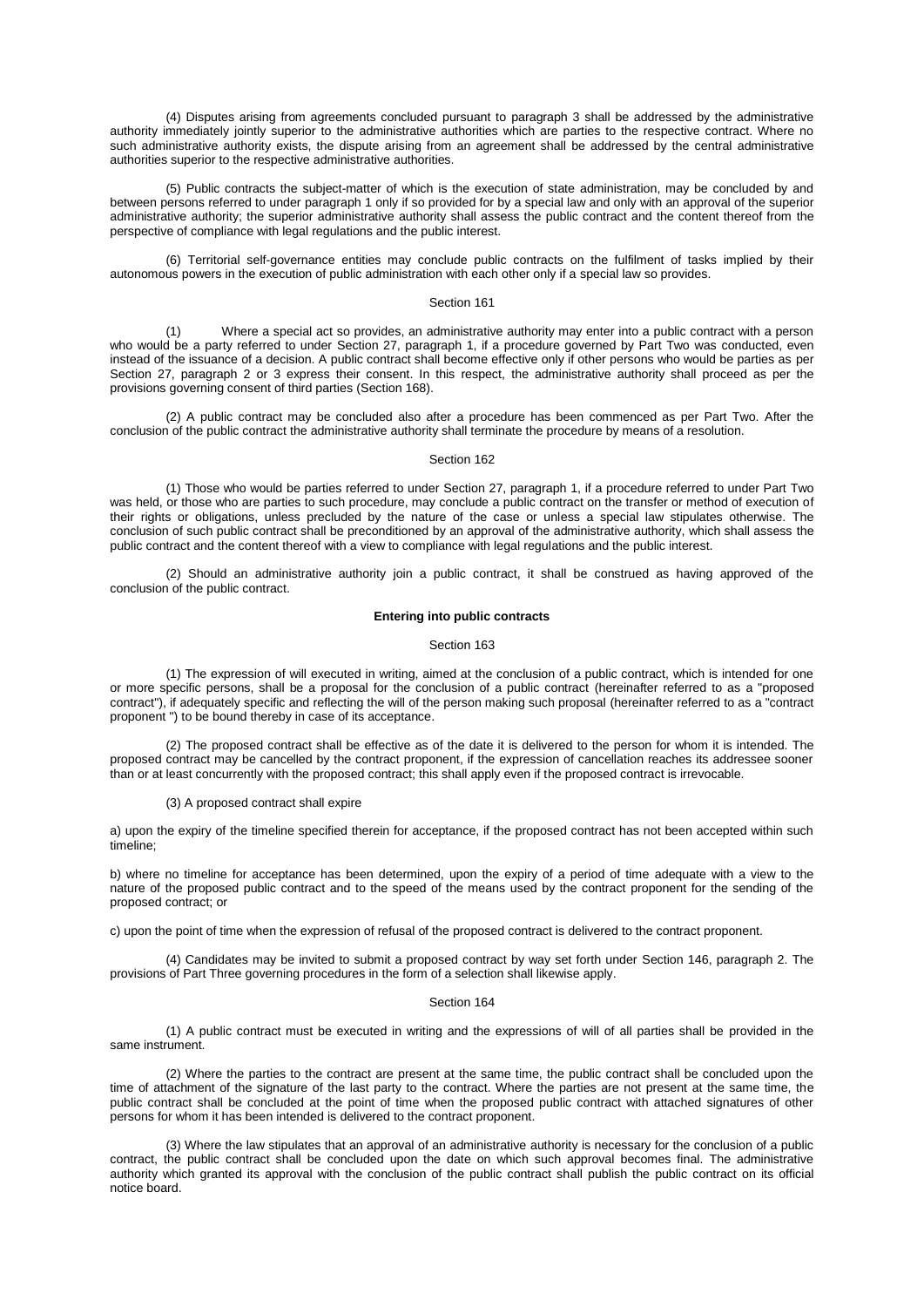(4) Where the administrative authority requires a translation of a public contract regarding matters of national minorities executed in the language of the members of the national minority, the costs of the translation shall be covered by the administrative authority upon the fulfilment of conditions set forth by Section [16, paragraph](aspi://module=) 4.

### **Review of compliance of a public contract with legal regulations**

### Section 165

(1) Compliance of a public contract with legal regulations may be reviewed ex officio. A party to a public contract which is not an administrative authority may file a motion for the conduct of a review procedure within 30 days of the date when it learned of the reason for the commencement of the review procedure.

(2) A public contract concluded contrary to legal regulations shall be revoked by the administrative authority.

(3) Where only certain provisions of a public contract are contrary to legal regulations, only such provisions shall be revoked, unless the nature of the public contract or the content thereof or the circumstances under which it has been concluded imply that these are not severable from the other provisions.

(4) Revocation of public contracts concluded pursuant to [Section](aspi://module=) 160 or [Section](aspi://module=) 161 and/or revocation of their provisions shall not apply to acts executed in respect of third parties by a party to the contract in the execution of powers taken over from another party to the contract on the basis of this public contract. Following the finality or provisional enforcement of a decision issued as per [paragraph 2](aspi://module=) or [3](aspi://module=) the powers regarding these matters shall pass onto the administrative authorities which had jurisdiction over the conduct of such acts prior to the conclusion of the revoked public contract, or, where applicable, onto administrative authorities who gained such jurisdiction in the meantime due to a change in the circumstances decisive for the determination of jurisdiction. This shall likewise apply also to cases of withdrawn approval for the conclusion of a public contract as pe[r Section](aspi://module=) 160.

(5) Where public contracts concluded under [Section](aspi://module=) 160 or [Section](aspi://module=) 161 are concerned, jurisdiction over the review of compliance of the public contract with legal regulations shall lie with the administrative authority authorised to address disputes arising from the public contract (Section [169, paragraph](aspi://module=) 1); where public contracts referred to unde[r Section](aspi://module=) 162 are concerned, such jurisdiction shall lie with the administrative authority superior to the administrative authority whose approval is required for the conclusion of the public contract.

(6) Parties to the procedure referred to under [paragraphs 1 to 5](aspi://module=) shall be the parties to the contract and, in respect of public contracts referred to under [Section](aspi://module=) 162, also the administrative authority whose approval is required for the conclusion of the public contract.

(7) Unless stipulated otherwise under [paragraphs 1 to 6,](aspi://module=) the provisions governing review procedures shall likewise apply to the review of compliance of a public contract with legal regulations, but the administrative authority shall not be bound by the timelines referred to under Section [96, paragraph](aspi://module=) 1 and Section [97, paragraph](aspi://module=) 2; the provisions of [Section 99](aspi://module=) shall adequately apply to the determination of effect of the decision.

## **Amendment to the content of a public contract, notice of termination, and revocation of a public contract**

### Section 166

(1) The content of a public contract may be amended only by means of a written agreement of the parties to the contract; where the conclusion of the public contract requires an approval of an administrative authority or a third party, such approval shall be required also for the conclusion of the aforementioned agreement; the provisions of Section [164, paragraph](aspi://module=) 3 shall likewise apply.

(2) A public contract may be terminated solely by a written notice only where this has been agreed by the parties to the public contract and where a notice period has been set.

## Section 167

(1) A party to the contract may submit a written proposal for the revocation of a public contract

a) if it is so agreed in the public contract;

b) if the relations decisive for the determination of the content of the public contract significantly change and, for this reason, performance of the public contract cannot be fairly required from a party to the contract;

c) if a contradiction between the public contract and legal regulations has arisen;

d) in order to protect a public interest; or

e) if facts have been revealed which existed at the time of conclusion of the public contract and were not known to a party to the contract without the party´s fault, if such party proves that it would not conclude the public contract had it known the facts;

(2) Where a party to the contract files a proposal for revocation of a public contract for reasons stipulated by law, and other parties express their consent therewith, the public contract shall terminate as of the date when the written consent of the last of the parties to the contract was delivered to the party to the contract that filed the proposal. Where the conclusion of the public contract required an approval of an administrative authority, such approval shall be required also with the revocation of the public contract.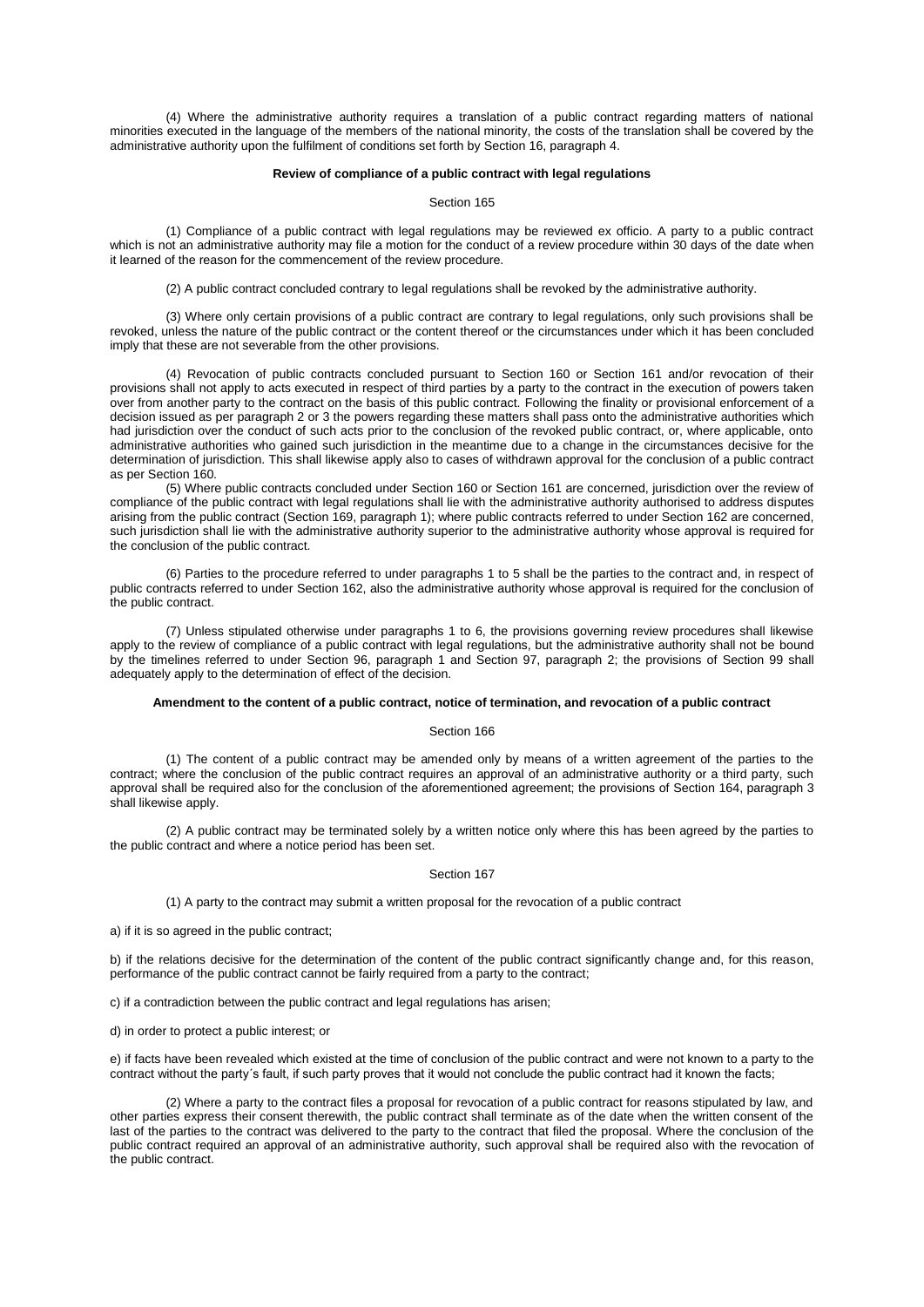(3) Where any of the parties to the contract does not agree with the revocation of the public contract, the revocation of the public contract may be, upon request of the party to the contract who filed a proposal referred to under [paragraph 1,](aspi://module=) decided by the administrative authority with jurisdiction as pe[r Section 169, paragraph 1.](aspi://module=)

### **Consent of third parties**

### Section 168

Unless a public contract referred to under [Section 160](aspi://module=) is concerned, a public contract which directly concerns the rights or obligations of a third party shall become effective only at the point of time when such person expresses a written consent therewith. Where such consent has not been obtained, the administrative authority, instead of concluding a public contract, may issue a decision in an administrative procedure, availing of the source materials obtained in the preparation of the public contract.

# **Liabilities arising from public contracts**

## Section 169

### (1) Disputes arising from a public contract shall be decided by

a) the Ministry of Interior, where a public contract referred to under [Section](aspi://module=) 160 is concerned and where at least one of the parties to the contract is the region or where the parties to the contract are municipalities with extended powers; the Ministry of Interior shall consult the case with the ministry having subject-matter jurisdiction or with another central administrative authority having subject-matter jurisdiction;

b) the concerned regional authority, where a public contract referred to under [Section](aspi://module=) 160 is concerned and the parties to the contract are municipalities which are not municipalities with extended powers, unless the case is taken over by the Ministry of Interior;

c) the administrative authority which is jointly superior to the parties to the contract, where another public contract referred to under [Section](aspi://module=) 160 is concerned; where no such administrative authority exists, the dispute arising from the agreement shall be addressed by central administrative authorities superior to the administrative authorities which are superior to the parties to the contract;

d) the administrative authority superior to the administrative authority which is a party to a public contract, where a public contract referred to unde[r Section](aspi://module=) 161 is concerned; or

e) the administrative authority that has approved its conclusion, where a public contract referred to under [Section](aspi://module=) 162 is concerned.

(2) No appeal or remonstration against a decision issued as per [paragraph 1](aspi://module=) may be filed.

# **General provision**

#### Section 170

In the course of action taken as stipulated by this Part, the provisions of Part One shall likewise apply and the provisions of Part Two hereof shall adequately apply; unless precluded by the nature of the case and the purpose of public contracts, the provisions of the Civil Code shall apply, except for the provisions on invalidity of legal acts and relative non-effects, the provisions on withdrawing from a contract and severance pay, the provisions on the change to the person of the debtor or creditor, with the exception of legal succession, contract transfers, and provisions regarding a set-off is concerned.

# **PART SIX**

# **GENERAL MEASURES**

# Section 171

This Part shall be applicable to the course of action to be taken by administrative authorities in cases where a special law prescribes that a binding general measure be issued thereby which does not constitute a legal regulation or a decision.

#### Section 172

(1) The administrative authority, having held consultations with authorities concerned referred to under [Section 136,](aspi://module=) shall deliver the proposed general measure with a rationale by means of a public notice as per [Section](aspi://module=) 25, which shall be published on the official notice board of the administrative authority and on the official notice boards of municipal authorities in those municipalities the administrative districts of which the general measure is relevant for and shall invite the persons concerned to file their objections or comments in respect of the proposed measure. If necessary, the proposed measure shall be published also in another manner, usually in the respective location. The proposed general measure must be published for the minimum period of 15 days.

(2) Where, with a view to the scope of the proposed measure, the publication of its full text on the official notice board is not practicable, information on what general measure is concerned, whose interests it pertains to directly, and where and within what timeline one may acquaint himself/herself with the proposed measure shall be posted on the official notice board. Nonetheless, even in such a case, the full text of the proposed measure including a rationale shall be published in a manner allowing for remote access.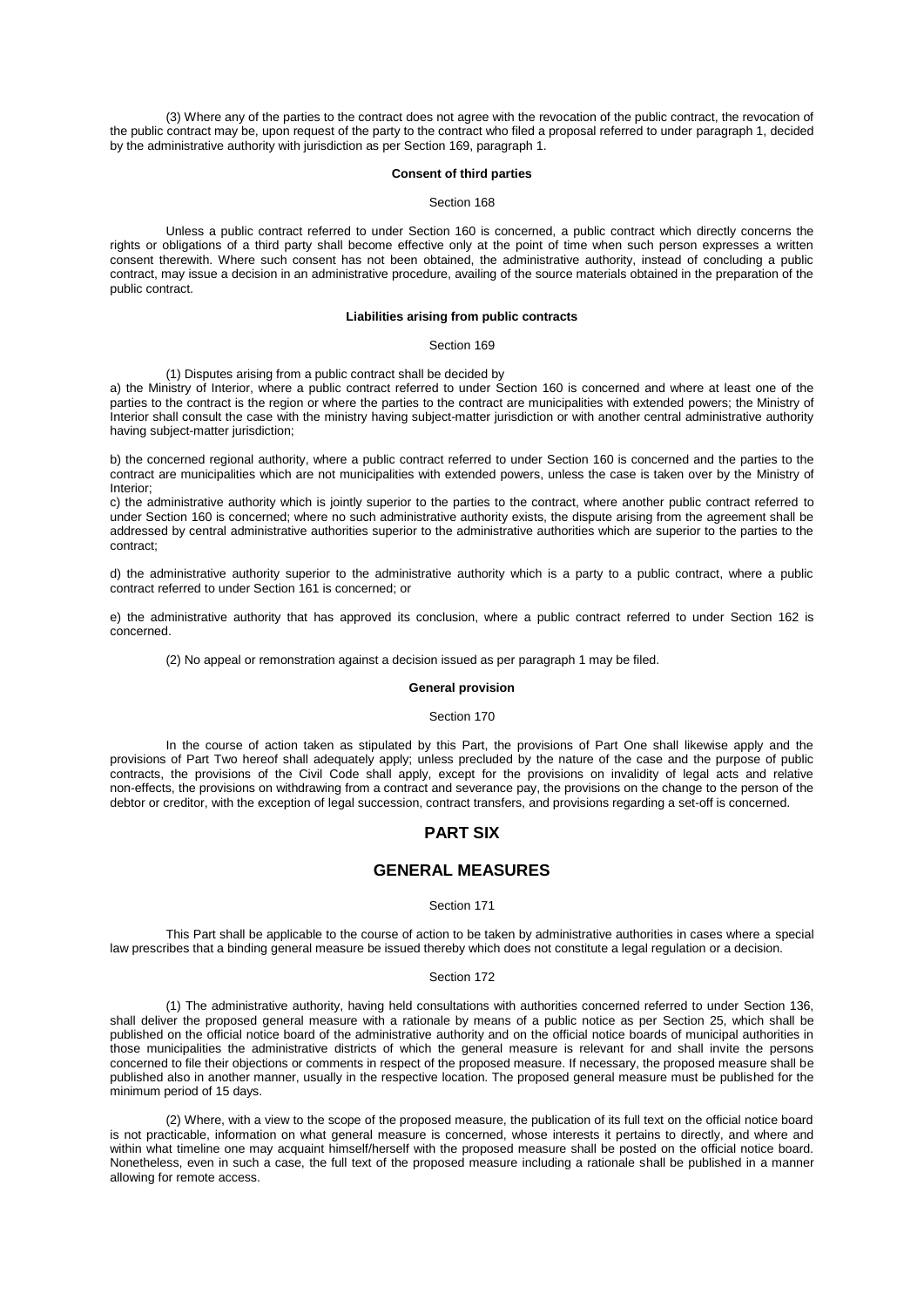(3) The procedure concerning the proposed general measure shall be conducted in writing, unless the law stipulates or the administrative authority determines that a public hearing to discuss the proposed measure is to be held. The time and venue of such public hearing shall be published by the administrative authority on the official notice board no later than 15 days in advance thereof; such notification shall be also published on the official notice boards of the municipal authorities of municipalities the administrative districts of which the general measure is relevant for. In case of a danger in delay, such timeline may be shortened; unless the law provides otherwise, the shortened timeline must be at least five days long.

(4) Any one person whose rights, obligations or interests may be directly affected by the general measure may submit written comments on the proposed general measure to the administrative authority or voice oral comments thereon during public hearings. The administrative authority shall be obliged to consider the comments as a source material for the general measure and to address them in its rationale.

(5) Owners of real estate whose rights, obligations or interests associated with the execution of their ownership right may be directly affected by the general measure, or, if the administrative authority so decides, also other persons whose legitimate interests may be directly affected by the general measure may file written substantiated objections against the proposed general measure with the administrative authority within the timeline of 30 days of the date of its publication. Act default may not be waived. The objections shall be decided by the administrative authority issuing the general measure. Where the settlement of an objection would result in a solution which will directly influence the legitimate interests of any person in a manner different from the proposed general measure, and if the change is not apparently to the benefit of such person, the administrative authority shall seek the person´s opinion. The decision on objections which shall contain its own rationale shall be presented as part of the rationale of the general measure (Section [173, paragraph](aspi://module=) 1). No appeal or remonstrance may be filed against the decision. Alteration or revocation of a final decision on objections may constitute a reason for alteration of the general measure.

## Section 173

(1) A general measure which shall contain a rationale shall be notified by the administrative authority by means of a public notice; the general measure shall be, moreover, published thereby on the official notice boards of the municipal authorities of municipalities the administrative districts of which the general measure is relevant for. The provisions of [Section](aspi://module=) [172, paragraph](aspi://module=) 1 shall likewise apply. A general measure shall take effect as of the fifteenth day of the publication of the public notice. Where severe harm to public interest is imminent, a general measure may take effect as of the date of its publication; where so stipulated by a special law, this may happen prior to the course of action referred to under [Section](aspi://module=) 172. Any one person may view the general measure and the rationale thereof at the administrative authority that issued the general measure.

(2) No remedy may be applied against a general measure.

(3) An obligation stipulated by law and the scope of which within the limits of law is defined by a general measure may be enforced by execution only if a decision has been issued declaring the existence of such obligation and specifying the name of the person upon whom such obligation has been imposed.

#### Section 174

(1) Procedures referred to hereunder shall be likewise governed by the provisions of Part One and adequately by the provisions of Part Two.

(2) Compliance of a general measure with legal regulations may be assessed in a review procedure. A resolution on the commencement of a review procedure may be issued within three years of the legal effect of the measure. The effects of the decision in a review procedure shall commence as of the date of its finality.

# **PART SEVEN**

# **COMMON, TRANSITIONAL AND FINAL PROVISIONS**

# TITLE I

# COMMON PROVISIONS

# Section 175

### **Complaints**

(1) Persons concerned shall have the right to file complaints with administrative authorities regarding improper conduct of officials or the course of action taken by the administrative authority, unless another remedy is provided by this Act.

(2) Filing of a complaint may not be prejudicial for the complainant; liability for a criminal or administrative offence shall not be prejudiced hereby.

(3) A complaint may be filed orally or in writing; where an oral complaint is filed, which cannot be settled immediately, the administrative authority shall draft a written record thereof.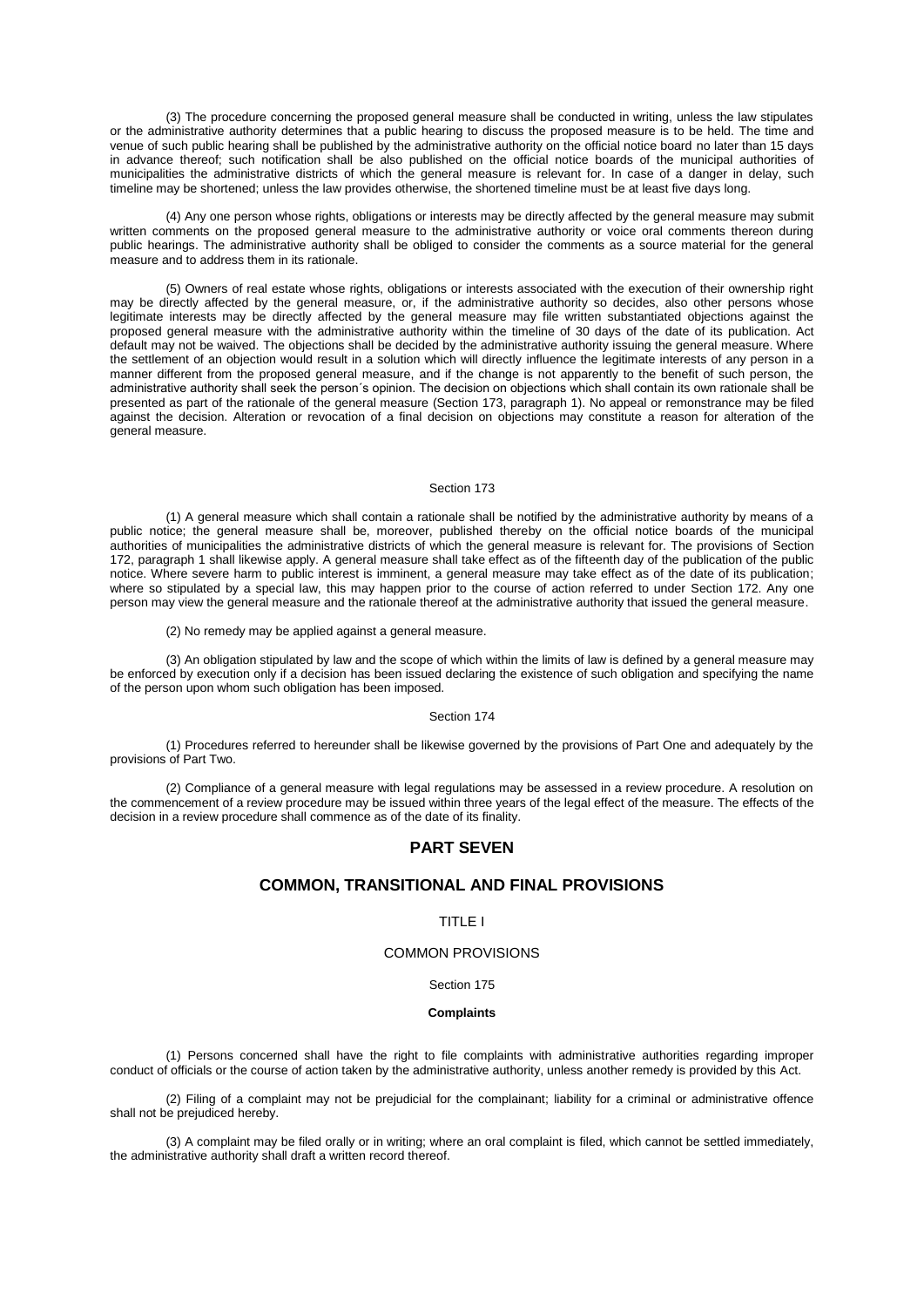(4) A complaint shall be filed with the administrative authority that conducts the procedure. Such administrative authority shall be obliged to examine the facts specified by the complaint. If considered appropriate thereby, it shall hear the complainant, the persons against whom the complaint is directed, or, if appropriate, any other persons that may contribute to the elucidation of the case.

(5) A complaint must be settled within 60 days of the date of its delivery to the administrative authority with jurisdiction over its handling. Within this timeline, the complainant shall be advised of the settlement of the complaint. The established timeline may be exceeded only if source materials necessary for the settlement of the complaint may not be practically obtained within such timeline.

(6) Where a complaint has been found justified or partly justified, the administrative authority shall be obliged to adopt necessary measures to remedy the situation without any delay. The outcome of the investigation and the measures adopted to remedy the situation shall be recorded in the dossier; the complainant shall be advised only if he/she so requested.

(7) If the complainant believes that a complaint filed thereby with the concerned administrative authority has not been handled properly, he/she may apply with the superior administrative authority to review the method of the handling of the complaint.

#### Section 176

The Ministry of Interior shall issue a legal regulation implementing Section [79, paragraphs](aspi://module=) 4 and [5.](aspi://module=)

# Section 177

(1) The basic principles of the operation of administrative authorities referred to unde[r Section](aspi://module=) 2 to 8 shall apply to the execution of public administration also in those cases in respect of which a special law stipulates that the provisions of the Code of Administrative Procedure shall not apply, but does not stipulate relevant provisions corresponding to these principles.

(2) In those cases where an administrative authority carried out acts which are not governed by Parts Two and three hereof, it shall proceed likewise in compliance with Part Four.

### Section 178

(1) The superior administrative authority shall be the administrative authority stipulated by a special law. Where the special law does not stipulate it, it shall be the administrative authority which, by law, decides on appeals or conducts surveillance, where applicable.

(2) Where the superior administrative authority cannot be determined as per [paragraph 1,](aspi://module=) it shall be determined as per this paragraph. The superior administrative authority of a municipality shall be the regional authority. The superior administrative authority of a regional authority shall be the Ministry of Interior for procedures conducted within autonomous powers, and the central administrative authority with subject-matter jurisdiction or the central administrative authority whose field of powers is most relevant for the case to be decided for procedures conducted within delegated powers. The superior administrative authority of another public corporation shall be the administrative authority appointed to conduct surveillance; and the superior administrative authority of a legal or natural person authorised to execute public administration shall be the authority which, pursuant to a special law, decides on appeals; where no such authority has been established, such authority shall be the authority which delegated the execution of public administration to these persons pursuant to law. The superior administrative authority of a central administrative office shall be the minister or the head of another central administrative office. The superior administrative authority of a minister or a head of another central administrative office shall be the head of the concerned central administrative office.

# TITLE II

# TRANSITIONAL AND FINAL PROVISIONS

### Section 179

(1) Procedures which have not been finally completed prior to the effect of this Act shall be completed pursuant to the existing regulations. Where a decision has been revoked prior to the effect hereof and returned for new consideration to the administrative authority, the course of action set forth by the existing regulations shall be taken.

(2) Where a procedure has been finally completed prior to the effect hereof, a review procedure, resumed procedure or issuance of a new decision shall proceed in compliance with this Act, including the timelines within which such procedure may be commenced.

(3) Discharge of a decision which had begun prior to the effect hereof shall be completed in compliance with the existing regulations.

### Section 180

(1) Where the existing legal regulations allow administrative authorities to issue decisions without the procedures being fully regulated thereby, the administrative authorities shall proceed in compliance with this Act, including Part Two in issues the solution of which is necessary.

(2) Where administrative authorities proceed as per the existing legal regulations in a procedure the objective of which is not the issue of a decision, and the said regulations do not fully regulate such procedure, the administrative authorities shall, in respect of issues the solution of which is necessary and which cannot be solved pursuant to these regulations, proceed in compliance with Part Four hereof.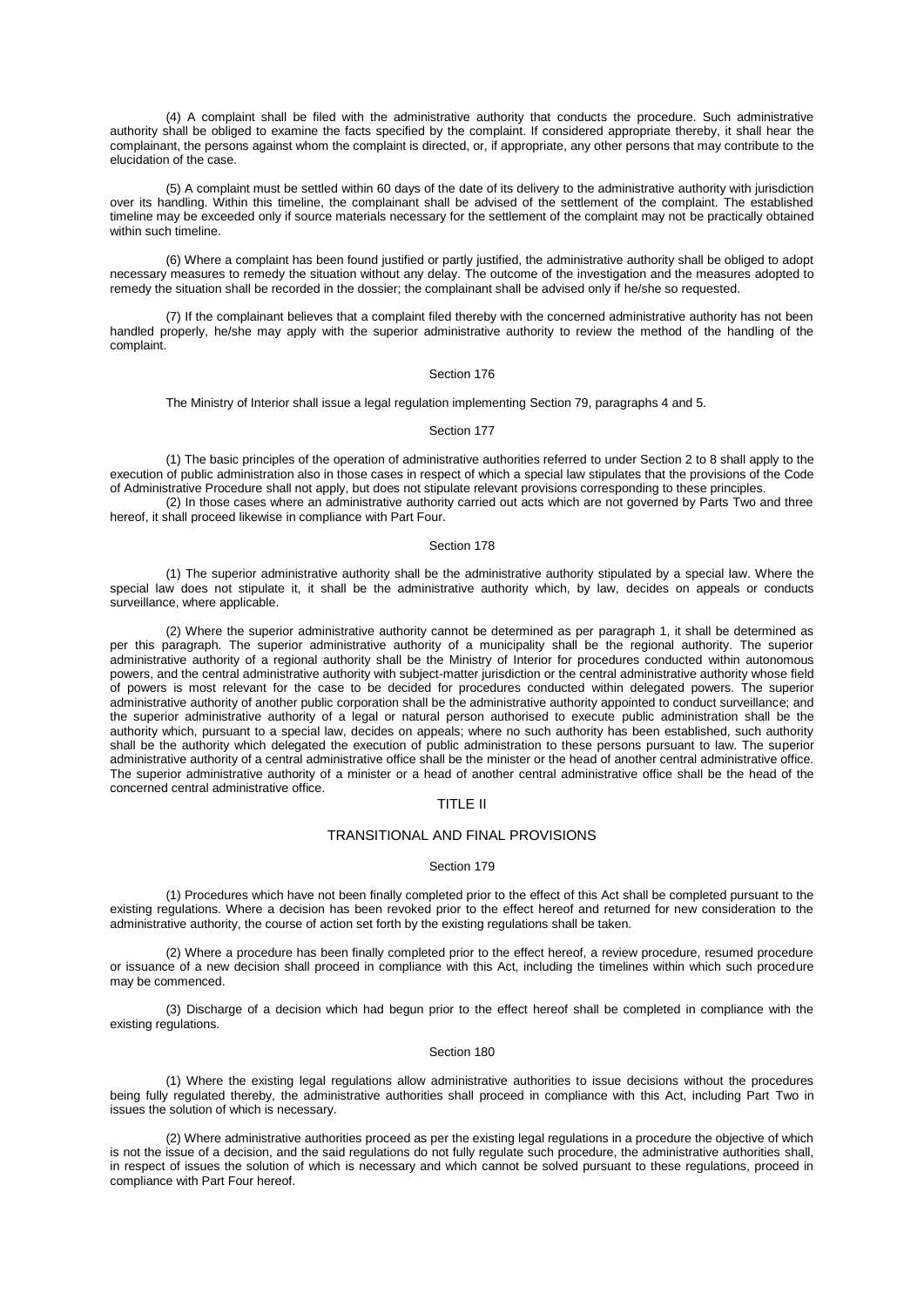Where the existing legal regulations stipulate that in cases decided by administrative authorities pursuant to this Act by means of a resolution a decision is to be issued, the administrative authorities shall issue a resolution pursuant to this Act.

# Section 182

(1) The nullity provisions hereof shall be applicable solely to the acts of administrative authorities conducted pursuant to this Act.

(2) The provisions hereof shall govern also public contracts formed prior to the effect hereof; nonetheless, the formation of such contracts as well as claims arising therefrom prior to the date of effect hereof shall be considered pursuant to the existing legal regulations.

# Section 183

Act No [71/1967 Coll.,](aspi://module=) on Administrative Procedure (Administrative Code) is hereby repealed.

# **PART EIGHT**

# **EFFECT**

Section 184

This Act shall come into force on 1 January 2006.

## **Zaorálek, in his own hand**

# **Klaus, in his own hand**

# **Špidla, in his own hand**

\_\_\_\_\_\_\_\_\_\_\_\_\_\_\_\_\_\_\_\_

- 3) Act No [133/2000 Coll.,](aspi://module=) on the Population Register and Birth Numbers and on Amendment to Some Acts (the Population Register Act), as amended.
- 4) Act No [326/1999 Coll.,](aspi://module=) on the Residence of Foreign Nationals in the Territory of the Czech Republic and on Amendment to Some Acts, as amended.
- Act No [325/1999 Coll.,](aspi://module=) on Asylum and Amendment to Act No. [283/1991 Coll.,](aspi://module=) on the Police of the Czech Republic, as amended, (the Asylum Act), as amended.

5) Section [7, paragraph](aspi://module=) 1 a 2 of the Commercial Code.

6) Section 1 of Act No [2/1969 Coll.,](aspi://module=) on the Establishment of Ministries and Other Central Government Authorities of the Czech Republic, as amended.

7) E.g. Act N[o 191/2004 Coll.,](aspi://module=) on International Assistance in the Collection of Some Financial Claims.

9) E.g. Section [61, paragraph](aspi://module=) 1(v) of the Act on Civil Service.

10) [Art. 37, paragraph](aspi://module=) 4 of the Charter of Fundamental Rights and Freedoms.

11) Act No [325/1999 Coll.](aspi://module=)

12) Act No [273/2001 Coll.,](aspi://module=) on the Rights of Members of Minorities and on Amendment to Some Acts, as amended by Act No. [320/2002 Coll.](aspi://module=)

13) Act No [155/1998 Coll.,](aspi://module=) on Sign Language and on Amendments to Other Acts, as amended by Act No. [384/2008 Coll.](aspi://module=)

13a) Act No [300/2008 Coll.,](aspi://module=) on Electronic Acts and Authorised Document Conversion.

14) Act No [131/2000 Coll.,](aspi://module=) as amended.

Act No [128/2000 Coll.,](aspi://module=) as amended.

15) Act No [29/2000 Coll.,](aspi://module=) on Postal Services and on Amendment to Some Acts (Postal Service Act), as amended.

<sup>1)</sup> Act No [128/2000 Coll.,](aspi://module=) on Municipalities (Establishment of Municipalities), as amended.

Act No [129/2000 Coll.,](aspi://module=) on Regions (Establishment of Regions), as amended.

Act No [131/2000 Coll.,](aspi://module=) on the Capital City of Prague, as amended.

<sup>2)</sup> Section [2, paragraph](aspi://module=) 3 of the Commercial Code.